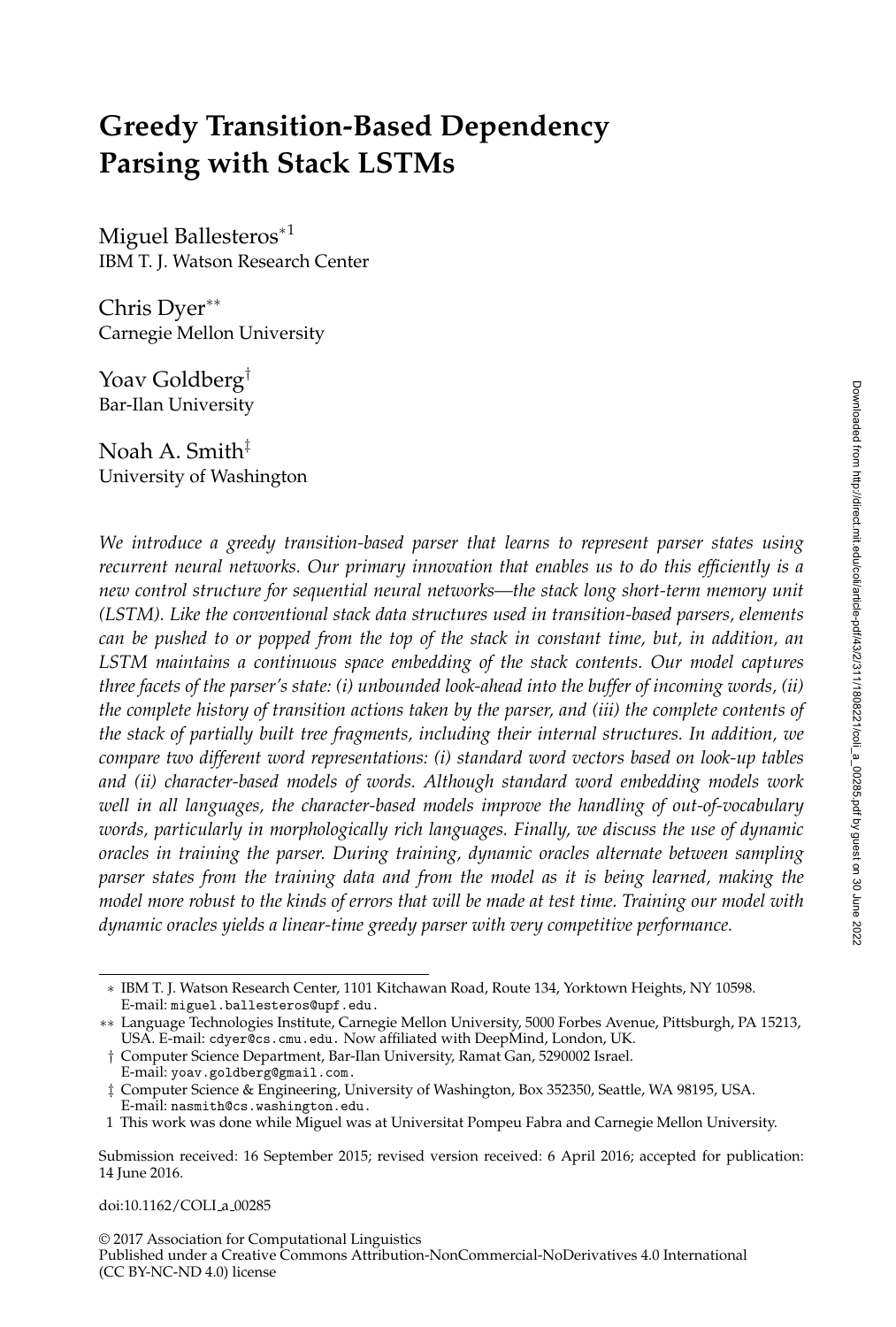## **1. Introduction**

Natural language parsing can be formulated as a series of decisions that read words in sequence and incrementally combine them to form syntactic structures; this formulation is known as transition-based parsing, and is often coupled with a greedy inference procedure (Yamada and Matsumoto 2003; Nivre 2003, 2004, 2008). Greedy transitionbased parsing is attractive because the number of operations required to build any projective parse tree is linear in the length of the sentence, making greedy versions of transition-based parsing computationally efficient relative to graph- and grammarbased alternative formalisms, which usually require solving superlinear search problems. The challenge in transition-based parsing is modeling which action should be taken in each of the states encountered as the parsing algorithm progresses.<sup>2</sup>

Because the parser state involves the complete sentence—which is unbounded in length—the representational challenge faced by the modeler is to find a finite encoding of an infinite space. This challenge is usually dealt with by making assumptions about state equivalence by selecting features of the state believed by the model-builder to be most informative (e.g., the next three words in the sequence, the roots of the two most recently built subtrees and their left- and right-most children, and so on).<sup>3</sup>

In this article, we advocate a recursive approach, in which complex parser states are represented as the composition of simpler ones, and these are constructed incrementally as parsing proceeds. Thus, we operate in a paradigm in which the model builder designs recursive architectures that automatically discover effective views of the complete parser's evolving state rather than explicitly engineering which features of the state to focus on. This construction enables us to avoid making explicit state-equivalence assumptions. We present one such architecture based on advances in recursively defined neural networks. Our state representation integrates information from a wide range of sources:

- r the complete remaining unprocessed words in the input buffer,
- $\bullet$ the complete history of parser transition actions on this sequence, and
- r the complete contents of the stack of partially constructed syntactic structures.

This global sensitivity of the state representation contrasts with most previous work in transition-based parsing that considers only a "narrow view" of the parser state when extracting features used to predict actions. Our work is complementary to previous approaches that develop alternative transition operations to simplify the modeling problem and enable better attachment decisions (Nivre 2007, 2008, 2009; Bohnet and Nivre 2012; Choi and McCallum 2013) and to feature engineering (Zhang and Nivre 2011; Ballesteros and Bohnet 2014; Chen, Zhang, and Zhang 2014; Ballesteros and Nivre 2016).

Our model is related to recent work that uses neural networks in dependency parsing (Chen and Manning 2014; Weiss et al. 2015; Zhou et al. 2015; Andor et al. 2016).

<sup>2</sup> The term "state" refers to the collection of previous decisions (sometimes called the history), resulting partial structures, which are stored in a stack data structure, and the words remaining to be processed.

<sup>3</sup> These state equivalence assumptions are similar to the Markov assumptions made in modeling stochastic processes, according to which a potentially unbounded state history can be represented only in terms of a finite number of the most recent states.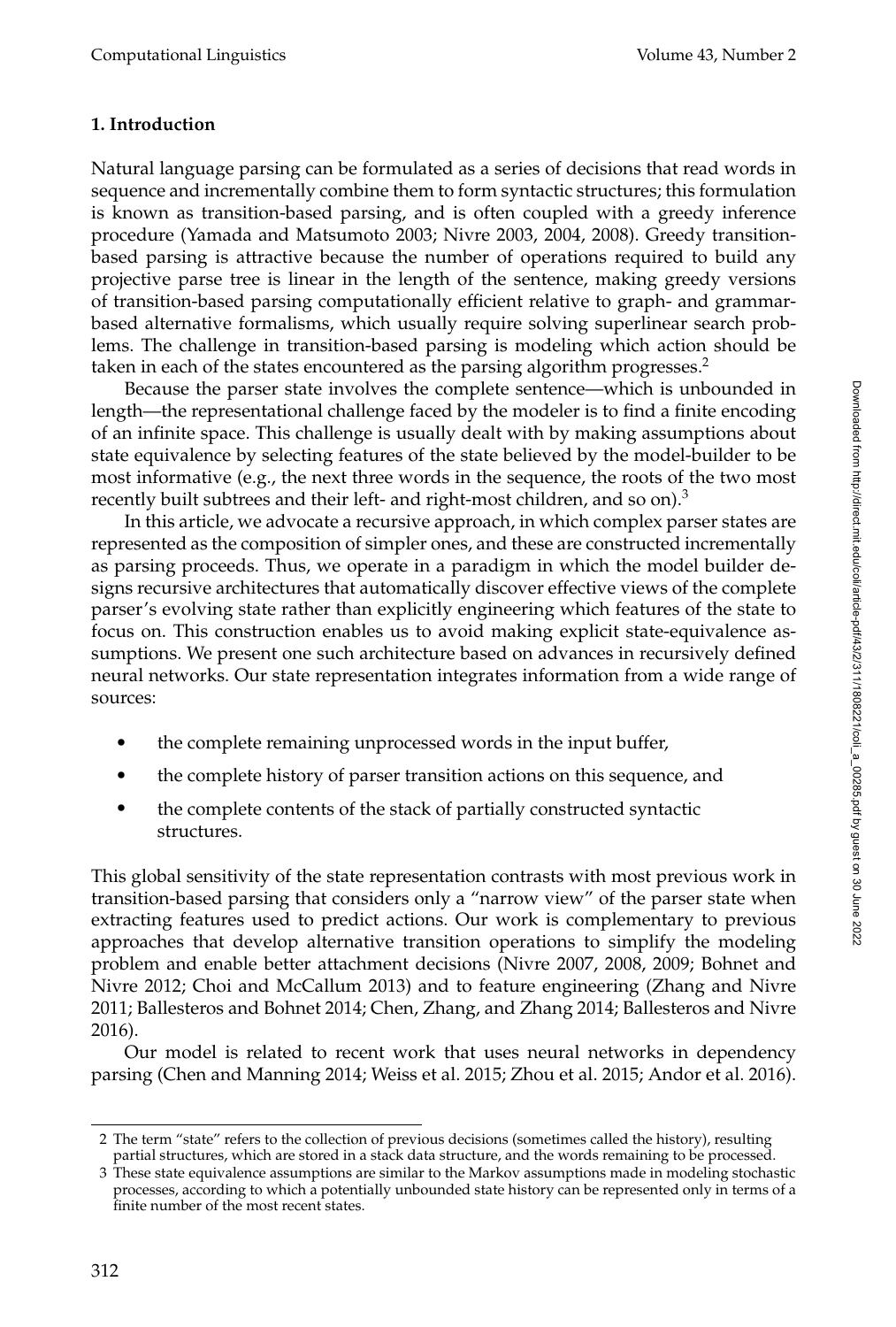That work can broadly be understood as replacing a conventional linear classifier with a neural network classifier but still only considering a "narrow view" of the parser state, whereas our work uses recursively defined networks to incorporate sensitivity to the complete parser state.

Using recursive/recurrent neural networks to compute representations of unboundedly large histories has been proposed previously (Henderson 2003; Titov and Henderson 2007b; Stenetorp 2013; Yazdani and Henderson 2015). Our innovation is to make the architecture of the neural network identical with the structure of stack data structures used to store the parser state. To do so, the technical challenge we must solve is being able to access, in constant time, a fixed-size representation of a stack as it evolves during the course of parsing. The technical innovation that lets us do this is a variation of recurrent neural networks with long short-term memory units (LSTMs), which we call **stack LSTMs** (Section 2). These can be understood as LSTMs augmented with a stack pointer that is manipulated by push and pop operations (in contrast to classic LSTMs that only ever read inputs sequentially).

Our parsing model uses three stack LSTMs to construct the parser state representation: one containing the unprocessed input tokens, one containing the stack of partial syntactic trees, and one containing the history of parse actions (Section 3). Because the stack of partial syntactic trees may contain both individual tokens and partial syntactic structures, representations of individual tree fragments are computed compositionally with recursive neural networks, similar to Paulus et al. (2014).

The parser depends on vector representations of word tokens. Such representations are most commonly learned as a dictionary lookup function (i.e., a map of each word type to a vector), but they can take a parameterized form that is, for example, sensitive to orthographic or morphological properties of a word's surface form (Botha and Blunsom 2014). For languages with rich inflective morphology, surface clues can be quite helpful for parsing (Ballesteros 2013). In Section 4, we compare the classical lookup-table approach to a recently proposed model that combines representations of individual characters (using sequential LSTMs) to obtain a representation of the word. With no explicit morphological annotation, we find that the latter representation gives a large performance increase when parsing Statistical Parsing of Morphologically Rich Languages (SPMRL) data sets in languages with agglutinative morphology or extensive case systems (Seddah et al. 2013; Seddah, Kübler, and Tsarfaty 2014), and performs as well as the table method in analytic languages. We further find that, without part-ofspeech tags, this technique benefits all languages, and that in some cases this approach obviates the need for explicit part-of-speech information.

This article also explores two different approaches to training. Transition-based parsers are trained to optimize the score of the correct parsing action, given a parser state. The simplest strategy for choosing pairs of states and actions for training is one that follows a deterministic static oracle that maps each dependency tree from a treebank into a sequence of states and actions. However, this strategy only generates states that result from a history of correct parsing actions. As a result, models learned with this kind of training may not be robust to errors made at test time. We therefore also investigate a training procedure that also aims to teach the parser to make good predictions in sub-optimal states, facilitated by the use of dynamic oracles (Goldberg and Nivre 2012). The experiments in this article demonstrate that by coupling stack LSTM-based global state representations with dynamic oracle training, parsing with greedy decoding can achieve state-of-the-art parsing accuracies, rivaling the accuracies of previous parsers that rely on exhaustive search procedures.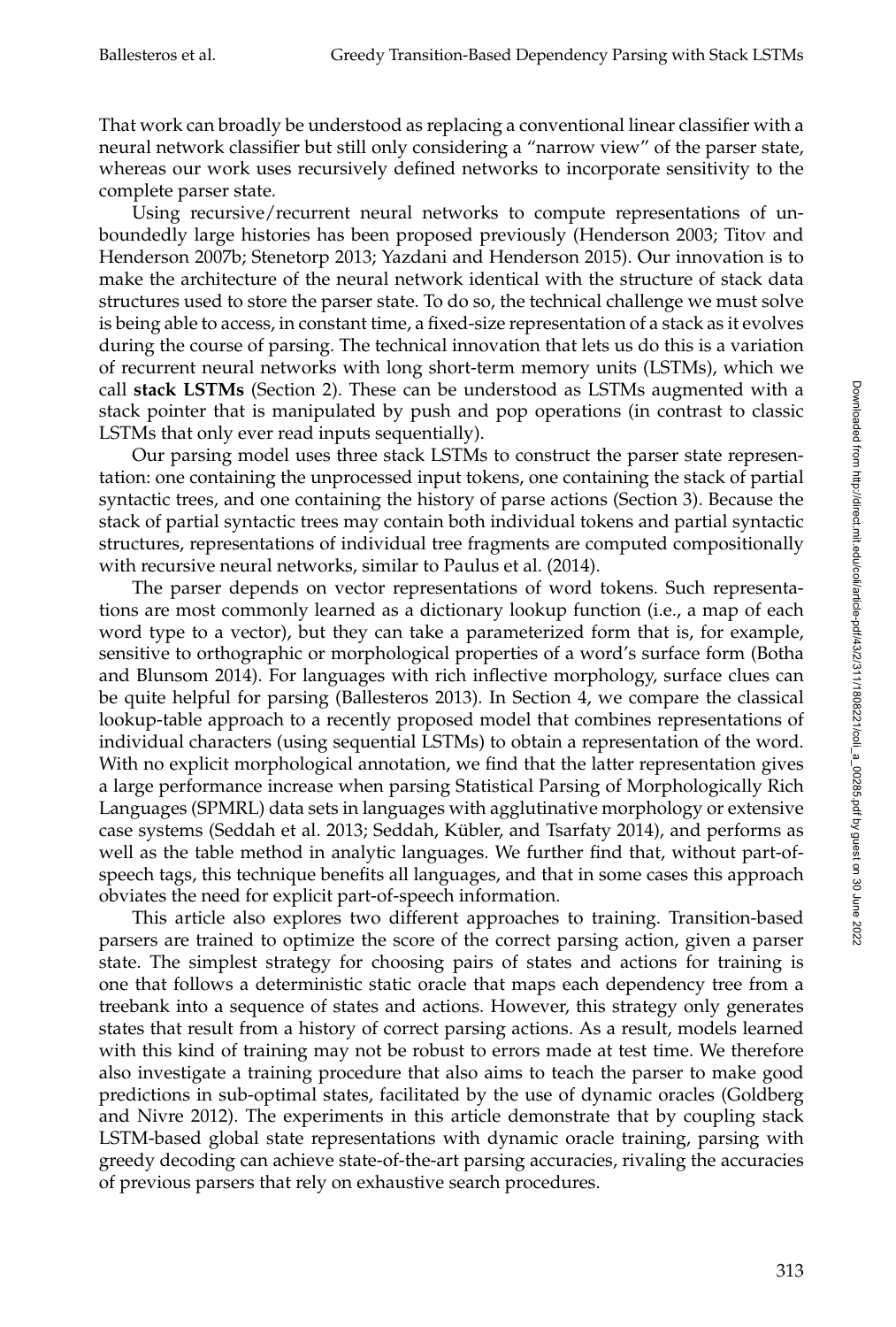This article is an extension of publications by Dyer et al. (2015) and Ballesteros et al. (2015). It contains a more detailed background about LSTMs and parsing, a discussion about the effect of random initialization, more extensive experiments with standard data sets, experiments including explicit morphological information that yields much higher results than the ones reported before, and a new training algorithm following dynamic oracles that yield state-of-the-art performance while maintaining a fast parsing speed with a greedy model. An open-source implementation of our parser, in all its different instantiations, is available from https://github.com/clab/lstmparser.

## **2. Stack LSTMs**

In this section we provide a review of LSTMs (Section 2.1), the core component of our parsing algorithm, and then define stack LSTMs (Section 2.2).

*Notation.* We follow the convention that vectors are written with lowercase, boldface letters (e.g., **v** or **v***w*); matrices are written with uppercase, boldface letters (e.g., **M**, **M***<sup>a</sup>* , or **M***ab*), and scalars are written as lowercase letters (e.g., *s* or *q<sup>z</sup>* ). Structured objects such as sequences of discrete symbols are written with lowercase, bold, italic letters (e.g., *w* refers to a sequence of input words). We use a semicolon to denote vector concatenation (e.g., [**a**; **b**]). Discussion of dimensionality is deferred to the experiments section (Section 6).

## **2.1 Long Short-Term Memories**

Recurrent neural networks (RNNs) are non-linear functions from vector sequences to vector sequences. The term "recurrent" evokes the iterative application of the same function, given each prefix of the input, to calculate a "hidden state" vector. Concretely, let  $x_t$  be the *t*th input vector and  $h_t$  be the *t*th state vector. The incremental calculation is:

$$
\boldsymbol{h}_t = \sigma(\boldsymbol{W}_x \boldsymbol{x}_t + \boldsymbol{W}_h \boldsymbol{h}_{t-1} + \boldsymbol{d})
$$

$$
\mathbf{W}_{\text{x}} \in \mathbb{R}^{d_{out} \times d_{in}} \quad \mathbf{W}_{h} \in \mathbb{R}^{d_{out} \times d_{out}} \quad \mathbf{d}, \mathbf{h}_{t} \in \mathbb{R}^{d_{out}} \quad \mathbf{x}_{t} \in \mathbb{R}^{d_{in}}
$$

That is, the vector  $\mathbf{x}_t$  is "read" in and a linear map is applied to it alongside the previous state vector **h***t*−<sup>1</sup> , then passed through a nonlinear function (here, a component-wise logistic sigmoid, denoted σ). The state may then be further transformed to produce an output, either at each timestep or just at the end of the sequence.

The parameters of the RNN—here,  $\mathbf{W}_{x}$ ,  $\mathbf{W}_{h}$ , and  $\mathbf{d}$ —are estimated to minimize a loss function on the training data. The gradient for this loss tends to "vanish" (go to zero) as we trace it back to earlier iterates in a long sequence. This means that long-range dependencies along the input sequence are hard to capture in a learned RNN (Bengio, Simard, and Frasconi 1994).

LSTMs are a variant of RNN designed to cope with the vanishing gradient problem (Hochreiter and Schmidhuber 1997; Graves 2013). They introduce an extra memory "cell," a vector  $c_t$  at each timestep. More specifically, LSTM cells process inputs with three multiplicative gates that control what proportion of the current input to pass into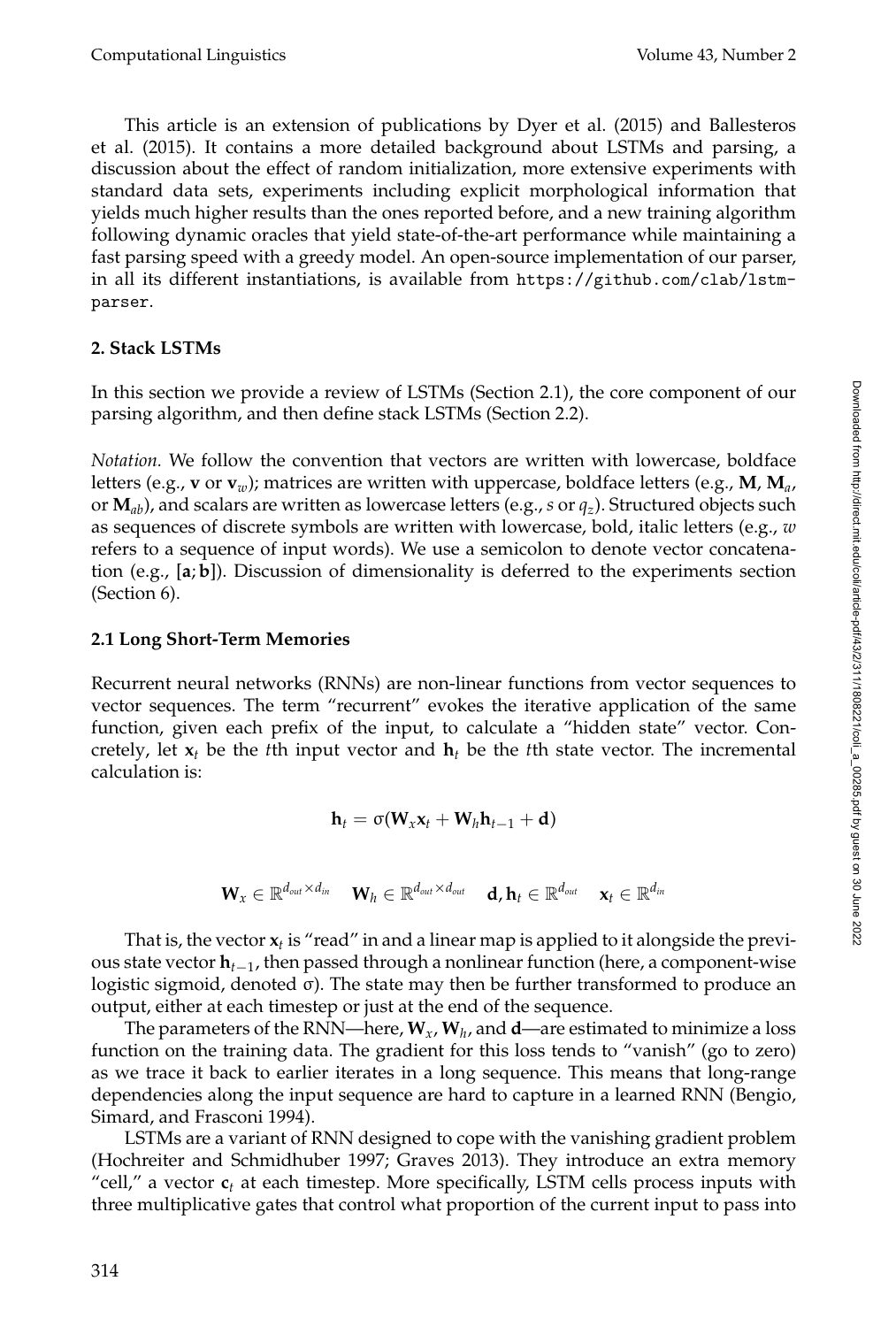the memory cell  $(i_t)$  and what proportion of the previous memory cell to "forget"  $(f_t)$ . The updated value of the memory cell after an input **x***<sup>t</sup>* is computed as follows:

$$
\mathbf{i}_t = \sigma(\mathbf{W}_{ix}\mathbf{x}_t + \mathbf{W}_{ih}\mathbf{h}_{t-1} + \mathbf{W}_{ic}\mathbf{c}_{t-1} + \mathbf{d}_i)
$$
\n
$$
\mathbf{f}_t = \mathbf{1} - \mathbf{i}_t
$$
\n
$$
\mathbf{c}_t = \mathbf{f}_t \odot \mathbf{c}_{t-1} + \mathbf{i}_t \odot \tanh(\mathbf{W}_{cx}\mathbf{x}_t + \mathbf{W}_{ch}\mathbf{h}_{t-1} + \mathbf{d}_c)
$$

where  $\odot$  is the component-wise (Hadamard) product. The value  $\mathbf{h}_t$  of the LSTM at each timestep is controlled by a third gate  $(\mathbf{o}_t)$  that is applied to the result of the application of a nonlinearity to the memory cell contents:

$$
\mathbf{o}_t = \sigma(\mathbf{W}_{ox}\mathbf{x}_t + \mathbf{W}_{oh}\mathbf{h}_{t-1} + \mathbf{W}_{oc}\mathbf{c}_t + \mathbf{d}_o)
$$

$$
\mathbf{h}_t = \mathbf{o}_t \odot \tanh(\mathbf{c}_t)
$$

$$
\mathbf{W}_{ox} \in \mathbb{R}^{d_{out} \times d_{in}} \quad \mathbf{W}_{oh}, \mathbf{W}_{oc} \in \mathbb{R}^{d_{out} \times d_{out}} \quad \mathbf{i}_t, \mathbf{f}_t, \mathbf{c}_t, \mathbf{o}_t, \mathbf{h}_t, \mathbf{d}_o \in \mathbb{R}^{d_{out}} \quad \mathbf{x}_t \in \mathbb{R}^{d_{in}}
$$

Note that our formulation differs slightly from the classic LSTM formulation in that it makes use of "peephole connections" that connect both cell values (the **c**s) and hidden states (the **h**s) to the gates (Gers, Schraudolph, and Schmidhuber 2003) and that it defines the forget gate so that it sums with the input gate to **1** (Greff et al. 2015).

To improve the representational capacity of LSTMs (and RNNs generally), LSTMs can be stacked in "layers" (Pascanu et al. 2013). In these architectures, the input LSTM at higher layers at time *t* is the value of **h***<sup>t</sup>* computed by the lower layer (and **x***<sup>t</sup>* is the input at the lowest layer).

Finally, output is produced at each timestep from the  $h_t$  value at the top layer:

$$
\mathbf{y}_t = g(\mathbf{h}_t)
$$
  

$$
\mathbf{y}_t, \mathbf{h}_t \in \mathbb{R}^{d_{out}}
$$

where  $g$  is an arbitrary differentiable function. We use the identity function in this article.

#### **2.2 Stack Long Short-Term Memories**

Conventional LSTMs model sequences in a left-to-right order.<sup>4</sup> Our innovation is to augment the LSTM with a "stack pointer." Like a conventional LSTM, new inputs are always added in the right-most position, but in stack LSTMs, the current location of the stack pointer determines which cell in the LSTM provides **c***t*−<sup>1</sup> and **h***t*−<sup>1</sup> when computing the new memory cell contents.

In addition to adding elements to the end of the sequence, the stack LSTM provides a pop operation that moves the stack pointer to the previous element (i.e., the previous element that was extended, not necessarily the next-right-most element). Thus, the

<sup>4</sup> Ours is not the first deviation from a strict left-to-right order: previous variations include bidirectional LSTMs (Graves and Schmidhuber 2005) and multidimensional LSTMs (Graves, Fernandez, and ´ Schmidhuber 2007).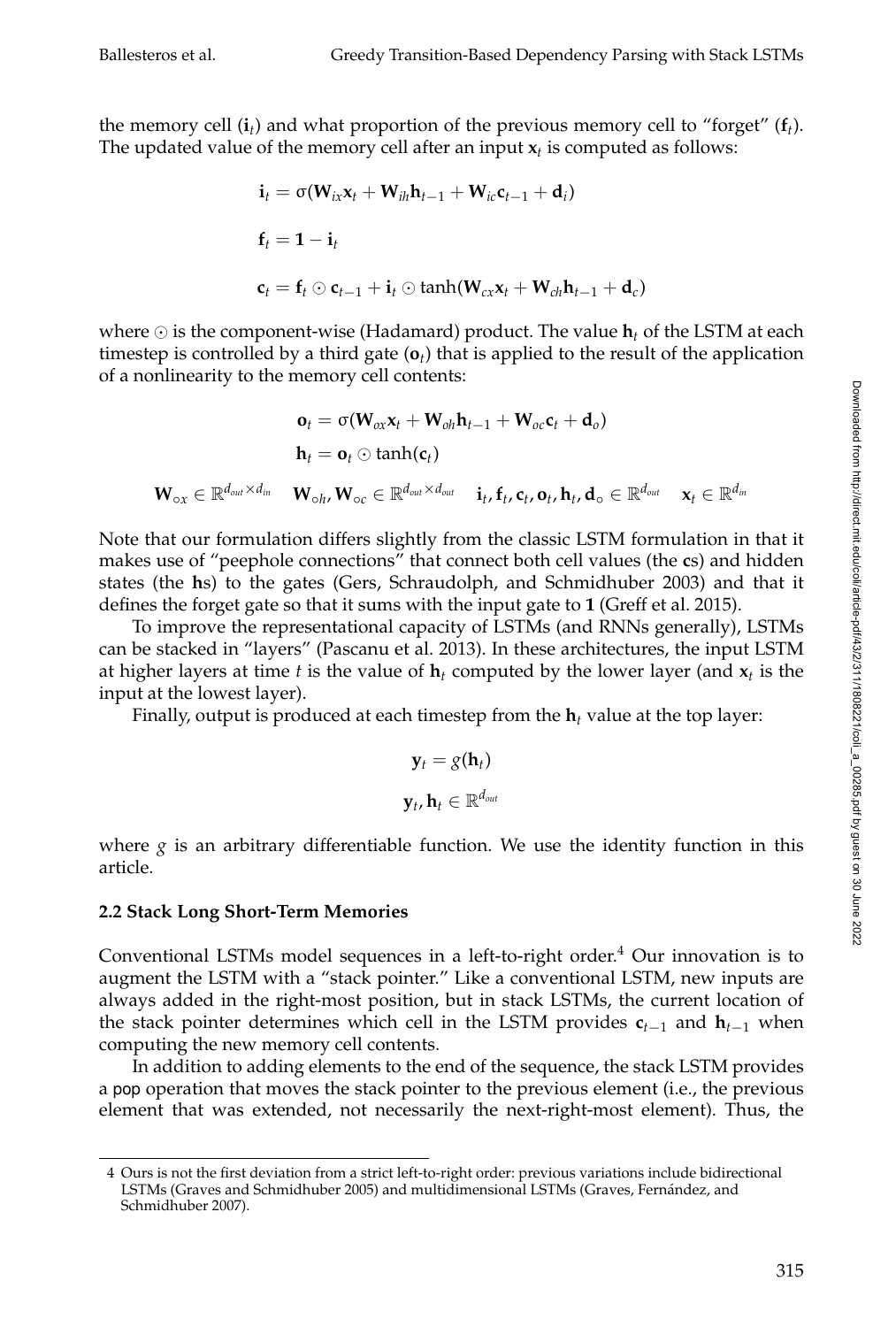

A stack LSTM extends a conventional left-to-right LSTM with the addition of a stack pointer (notated as TOP in the figure). This figure shows three configurations: a stack with a single element (left), the result of a pop operation to this (middle), and then the result of applying a push operation (right). The boxes in the lowest rows represent stack contents, which are the inputs to the LSTM, the upper rows are the outputs of the LSTM (in this article, only the output pointed to by TOP is ever accessed), and the middle rows are the memory cells (the  $c_t$ s and  $h_t$ s) and gates. Arrows represent function applications (usually affine transformations followed by a nonlinearity); refer to Section 2.1 for specifics.

LSTM can be understood as a stack implemented so that contents are never overwritten; that is, push always adds a new entry at the end of the list that contains a back-pointer to the previous top, and pop only updates the stack pointer.<sup>5</sup> This control structure is schematized in Figure 1.

By querying the output vector to which the stack pointer points (i.e.,  $h_{\text{TOP}}$ ), a continuous-space "summary" of the contents of the current stack configuration is available. We refer to this value as the "stack summary." Note that this structure allows a given sequence history to have various different "continuations" that are independent from each other but are all linked to the same history. Signals from each continuation can then be backpropagated to the same shared history. Although elements near the top of the stack are likely to influence the stack summary the most, the LSTM has additional flexibility allowing it to learn to extract information from arbitrary points in the stack (Hochreiter and Schmidhuber 1997).

Although this architecture is novel, it is closely related to the recurrent neural network pushdown automaton of Das et al. (1992), which added an external stack memory to an RNN; the continuous stack transducers of Grefenstette et al. (2015); or the one proposed by Joulin and Mikolov (2015). Our formulation preserves the discrete push and pop operations of conventional stack data structures, whereas prior work uses continuous-valued relaxations of these.

## **3. Dependency Parser**

We now turn to the problem of learning representations of dependency parser states. We preserve the standard data structures of a transition-based dependency parser, namely, a buffer of words to be processed (*B*) and a stack (*S*) of partially constructed syntactic elements. Each stack element is augmented with a continuous-space vector embedding representing a word and, in the case of *S*, any of its syntactic dependents. Additionally, we introduce a third stack (*A*) to represent the history of transition actions taken by the

<sup>5</sup> Goldberg et al. (2013) propose a similar stack construction to prevent stack operations from invalidating existing references to the stack in a beam-search parser that must (efficiently) maintain a priority queue of stacks.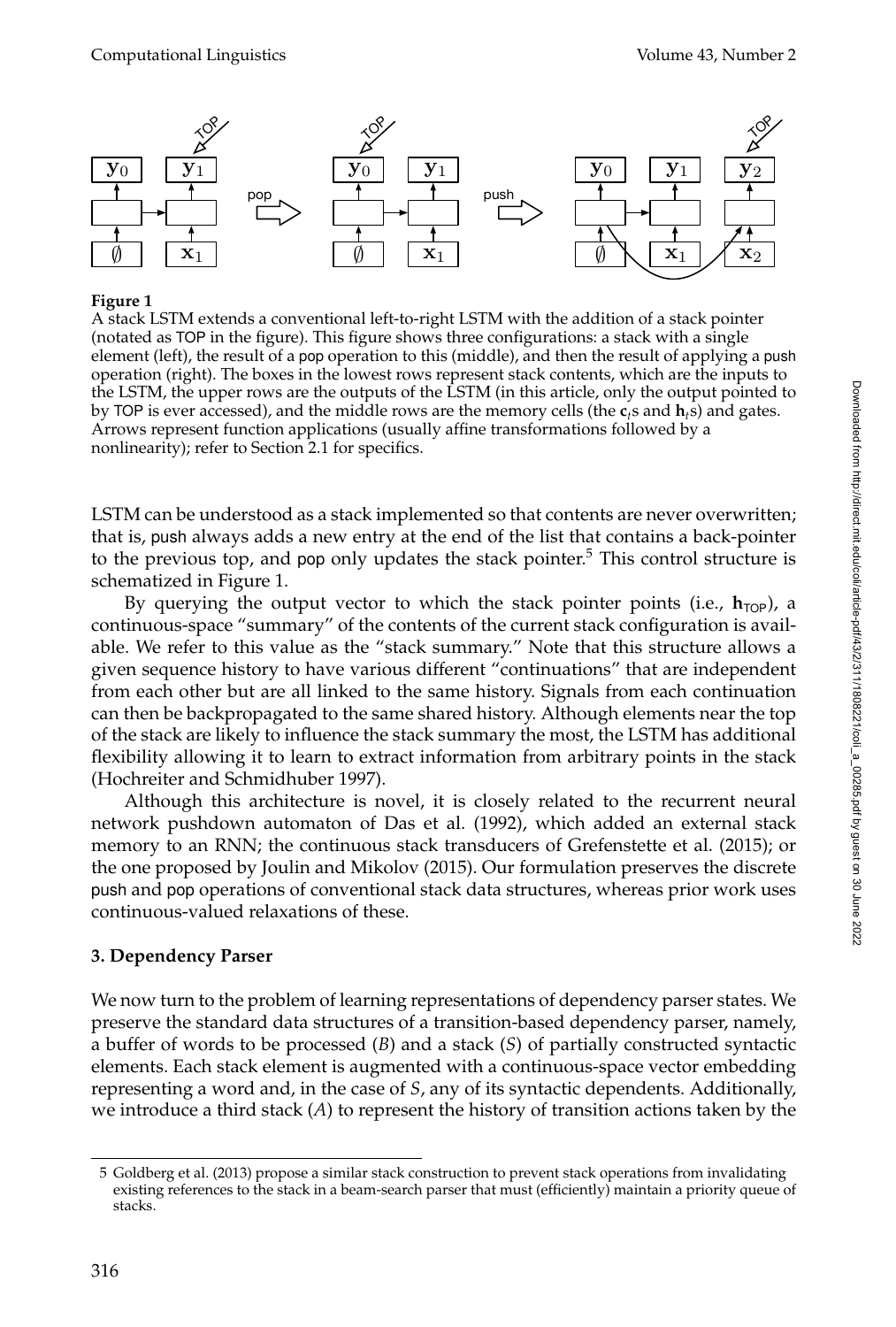

Parser state computation encountered while parsing the sentence *an overhasty decision was made*. Here *S* designates the stack of partially constructed dependency subtrees and its LSTM encoding; *B* is the buffer of words remaining to be processed and its LSTM encoding; and *A* is the stack representing the history of actions taken by the parser. These are linearly transformed, passed through a rectified linear unit nonlinearity to produce the parser state embedding **p***<sup>t</sup>* . An affine transformation of this embedding is passed to a softmax layer to give a distribution over parsing decisions that can be taken.

parser.<sup>6</sup> Each of these stacks is associated with a stack LSTM that provides an encoding of its current contents. The full architecture is illustrated in Figure 2, and we will review each of the components in turn.

#### **3.1 Parser Operation**

The dependency parser is initialized by pushing the words and their representations (we discuss word representations in Section 4) of the input sentence in reverse order onto *B* such that the first word is at the top of *B* and the ROOT symbol is at the bottom, and *S* and *A* each contain an empty-stack token. At each timestep, the parser computes a composite representation of the stack states (as determined by the current configurations of *B*, *S*, and *A*) and uses that to predict an action to take, which updates the stacks. Processing completes when *B* is empty (except for the empty-stack symbol), *S* contains two elements, one representing the full parse tree headed by the ROOT symbol and the other the empty-stack symbol,<sup>7</sup> and  $A$  is the history of transition operations taken by the parser.

<sup>6</sup> The *A* stack is only ever pushed to; our use of a stack here is purely for implementational and expository convenience.

<sup>7</sup> The parser has the root as the last token to be included in the buffer, following Ballesteros and Nivre (2013).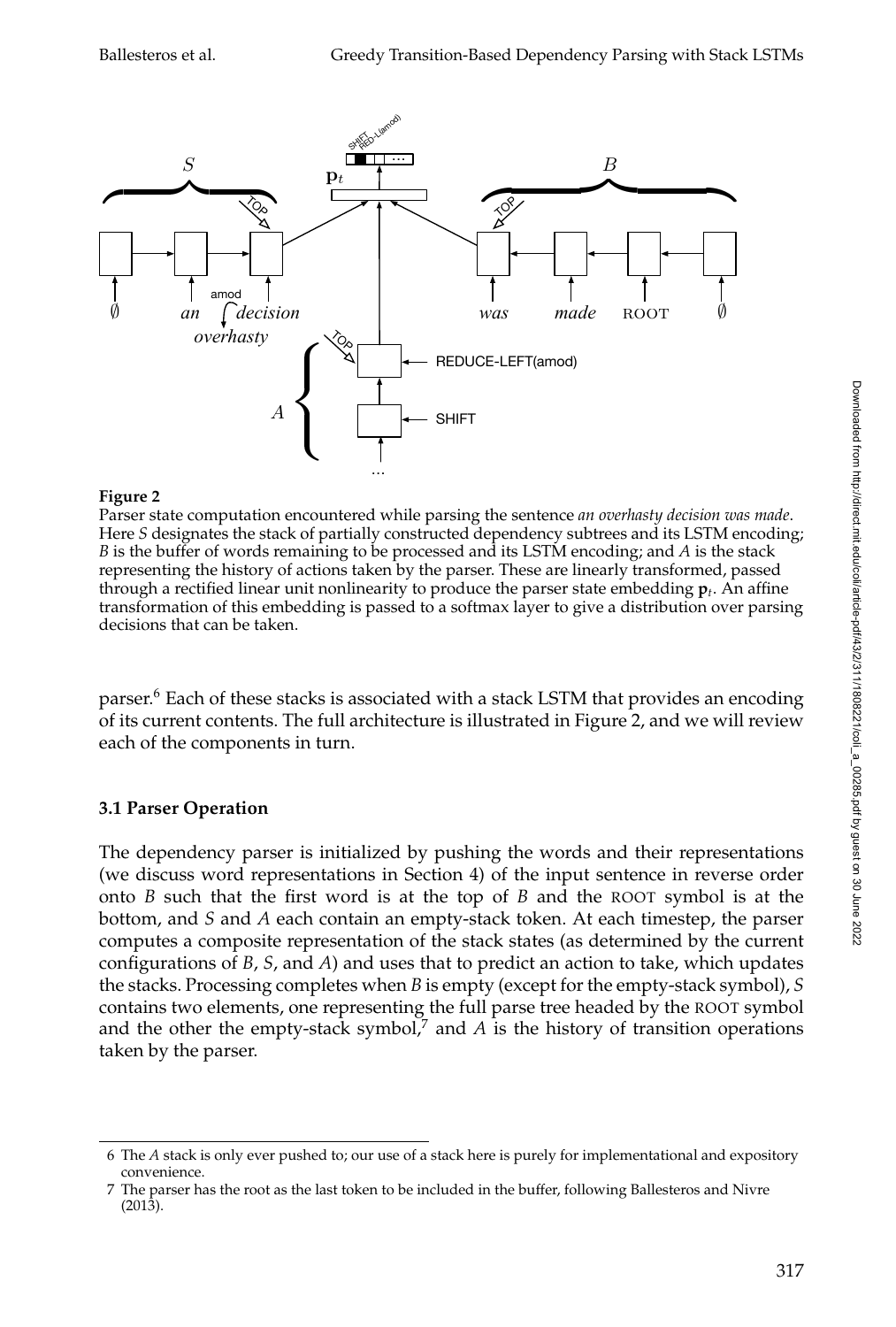The parser state representation at time *t*, which we write **p***<sup>t</sup>* , which is used to determine the transition to take, is defined as follows:

$$
\mathbf{p}_t = \max \left\{ \mathbf{0}, \mathbf{W}[\mathbf{s}_t; \mathbf{b}_t; \mathbf{a}_t] + \mathbf{d} \right\}
$$
  

$$
\mathbf{s}_t, \mathbf{b}_t, \mathbf{a}_t \in \mathbb{R}^{d_{out}} \quad \mathbf{p}_t, \mathbf{d} \in \mathbb{R}^{d_{state}} \quad \mathbf{W} \in \mathbb{R}^{d_{state} \times 3d_{out}}
$$

where **W** is a learned parameter matrix, **d** is a learned bias term, and **b***<sup>t</sup>* , **s***<sup>t</sup>* , and **a***<sup>t</sup>* are the stack LSTM encodings of *B*, *S*, and *A*, respectively. These are then passed through a component-wise rectified linear unit (ReLU) nonlinearity (Glorot, Bordes, and Bengio  $2011$ <sup>8</sup>

Finally, the parser state  $\boldsymbol{p}_t$  is used to compute the probability of the parser action at time *t* as:

$$
p(z_t | \mathbf{p}_t) = \frac{\exp\left(\mathbf{g}_{z_t}^{\top} \mathbf{p}_t + q_{z_t}\right)}{\sum_{z' \in A(S, B)} \exp\left(\mathbf{g}_{z'}^{\top} \mathbf{p}_t + q_{z'}\right)}
$$
(1)

$$
\mathbf{p}_t, \mathbf{g}_z \in \mathbb{R}^{d_{state}}
$$

where **g***<sup>z</sup>* is a column vector representing the (output) embedding of the parser action *z*, and  $q_z$  is a bias term for action *z*. The set  $A(S, B)$  represents the valid transition actions that may be taken given the current contents of the stack and buffer.<sup>9</sup> Because  ${\bf p}_t = f({\bf s}_t, {\bf b}_t, {\bf a}_t)$  encodes information about all previous decisions made by the parser, the chain rule may be invoked to write the probability of any valid sequence of parse transitions *z* conditional on the input as:

$$
p(z \mid w) = \prod_{t=1}^{|z|} p(z_t \mid \mathbf{p}_t)
$$
 (2)

#### **3.2 Composition Functions**

Recursive neural network models enable complex phrases to be represented compositionally in terms of their parts and the relations that link them (Hermann and Blunsom 2013; Socher et al. 2011, 2013a, 2013b). We follow previous work in embedding dependency tree fragments that are present in the stack *S* in the same vector space as the token embeddings discussed in Section 4.

A particular challenge here is that a syntactic head may, in general, have an arbitrary number of dependents. To simplify the parameterization of our composition function, we combine head-modifier pairs one at a time, building up more complicated structures

<sup>8</sup> In preliminary experiments, we tried several nonlinearities and found ReLU to work slightly better than the others.

<sup>9</sup> In general, A(*S*, *B*) is the complete set of parser actions discussed in Section 3.3, but in some cases not all actions are available. For example, when *S* is empty and words remain in *B*, a SHIFT transition is obligatory (Nivre 2008).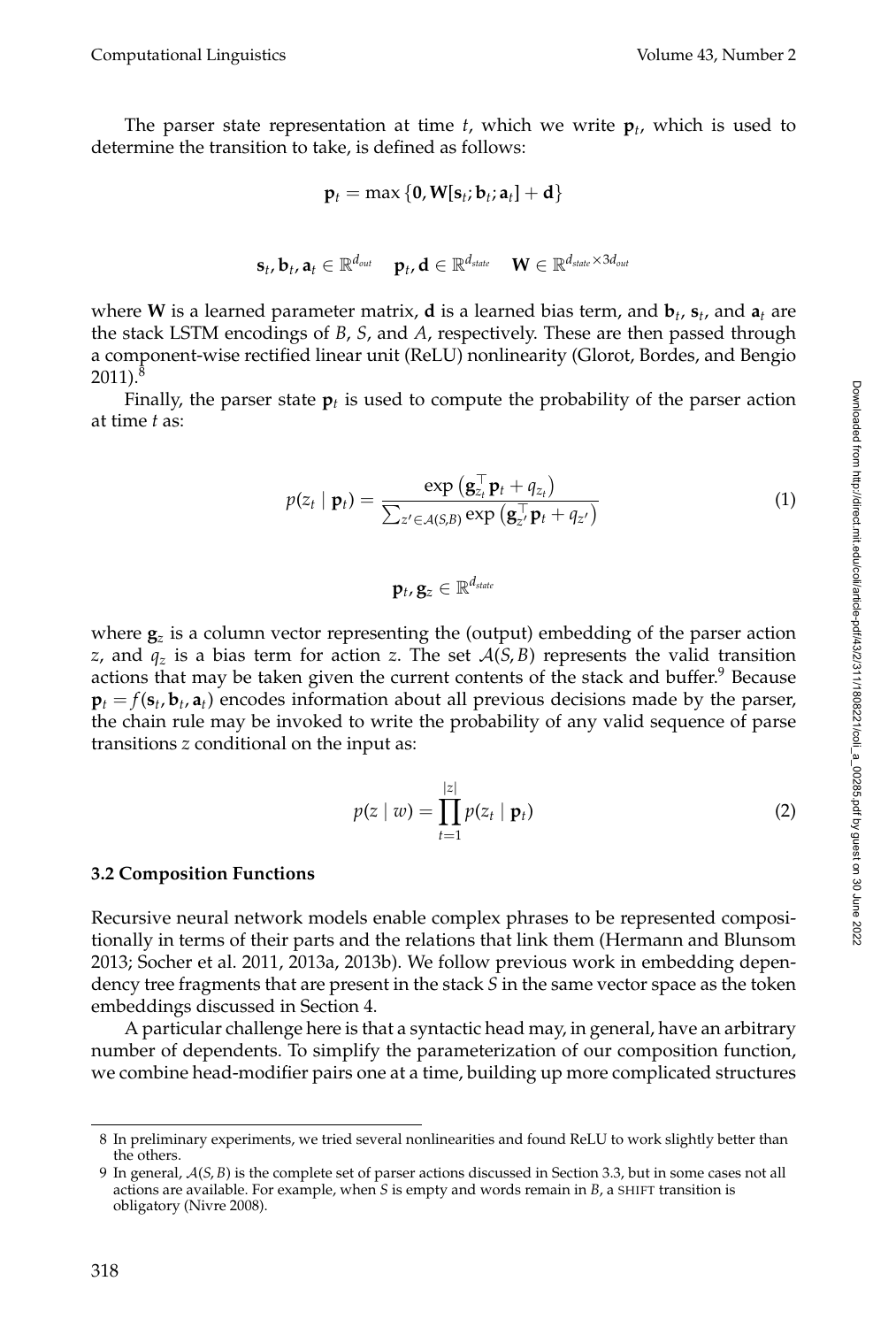

The representation of a dependency subtree (top) is computed by recursively applying composition functions to  $\langle$ head, modifier, relation $\rangle$  triples. In the case of multiple dependents of a single head, the recursive branching order is imposed by the order of the parser's reduce transition (bottom).

in the order they are "reduced" in the parser, as illustrated in Figure 3. Each node in this expanded syntactic tree has a value computed as a function of its three arguments: the syntactic head (**h**), the dependent (**m**), and the syntactic relation being satisfied (**r**). We define this by concatenating the vector embeddings of the head, dependent, and relation and applying a linear operator and a component-wise nonlinearity as follows:

$$
c = \tanh(U[h; m; r] + e)
$$

$$
\mathbf{c},\mathbf{e},\mathbf{h},\mathbf{m}\in\mathbb{R}^{d_{in}}\quad \mathbf{r}\in\mathbb{R}^{d_{rel}}\quad \mathbf{U}\in\mathbb{R}^{d_{in}\times(2d_{in}+d_{rel})}
$$

For the relation vector, we use an embedding of the parser action that was applied to construct the relation (i.e., the syntactic relation paired with the direction of attachment); **U** and **e** are additional parameters learned alongside those of the stack LSTMs.

## **3.3 Transition Systems**

Our parser implements various transition systems. The original version (Dyer et al. 2015) implements arc-standard (Nivre 2004) in its most basic set-up. In Ballesteros et al. (2015), we augmented the arc-standard system with the SWAP transition of Nivre (2009), allowing for nonprojective parsing. For the dynamic oracle training strategy, we moved to an arc-hybrid system (Kuhlmann, Gómez-Rodríguez, and Satta 2011) for which an efficient dynamic oracle is available. It is worth noting that the stack LSTM parameterization is mostly orthogonal to the transition system being used (providing that the system can be expressed as operating on stacks), making it easy to substitute transition systems.

*3.3.1 Arc-Standard.* The arc-standard transition inventory (Nivre 2004) is given in Figure 4. The SHIFT transition moves a word from the buffer to the stack, and the REDUCE-LEFT and REDUCE-RIGHT transitions pop the two items from the top of the stack, make one of them the parent of the other, and push the resulting subtree back to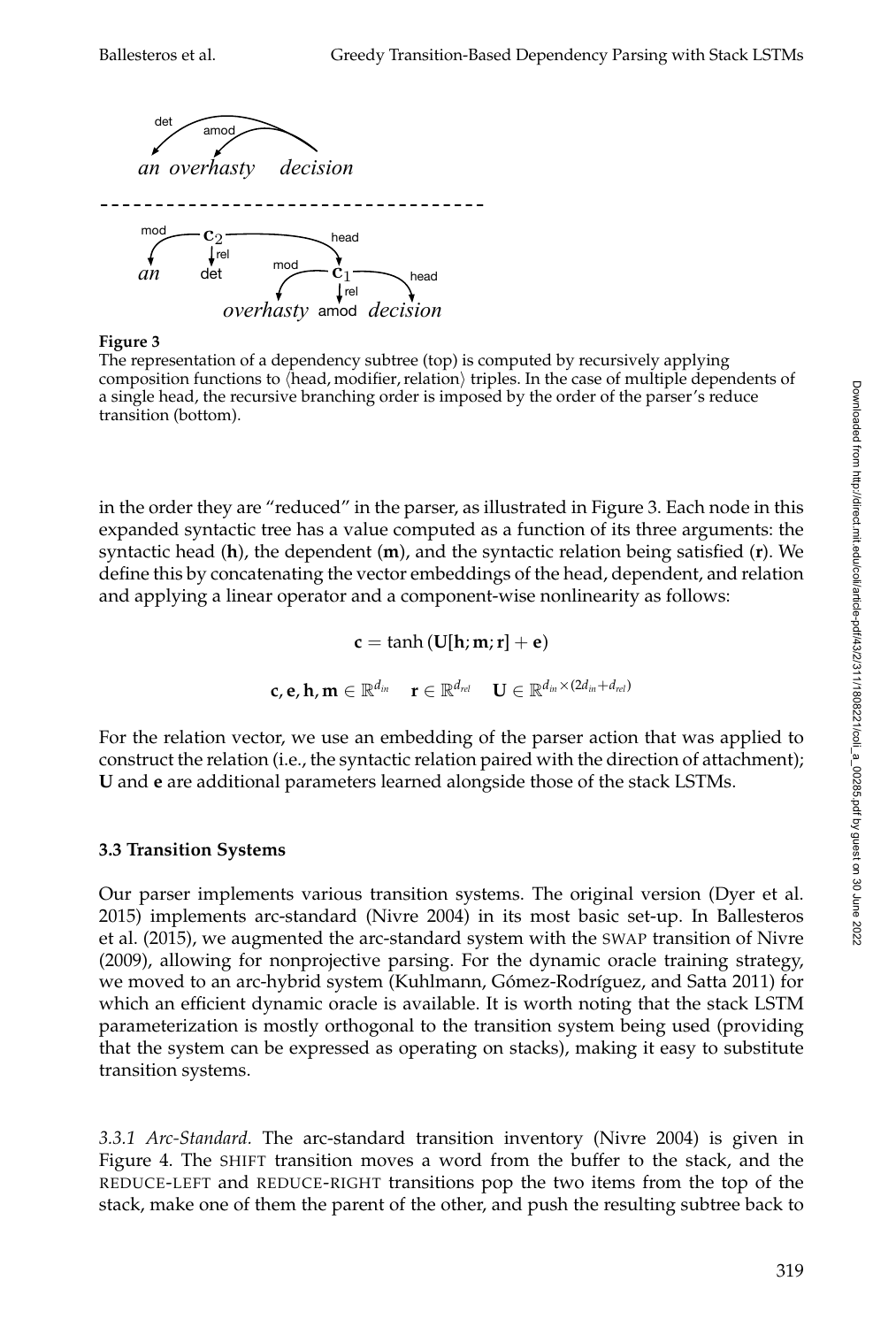| $Stack_t$                                 | $Buffer_{t}$          | Action            | $Stack_{t+1}$                          | Buffer <sub><math>t+1</math></sub> | Dependency                      |
|-------------------------------------------|-----------------------|-------------------|----------------------------------------|------------------------------------|---------------------------------|
|                                           | $(\mathbf{u}, u)$ , B | <b>SHIFT</b>      | $(\mathbf{u}, u)$ , S                  |                                    |                                 |
| $(\mathbf{u}, u)$ , $(\mathbf{v}, v)$ , S | B                     | $REDUCE-RIGHT(r)$ | $(g_r(\mathbf{u}, \mathbf{v}), u)$ , S |                                    | $u \stackrel{I}{\rightarrow} v$ |
| $(\mathbf{u}, u)$ , $(\mathbf{v}, v)$ , S | B                     | $REDUCE-LEFT(r)$  | $(g_r(\mathbf{v}, \mathbf{u}), v), S$  |                                    | $u \leftarrow v$                |
| $(\mathbf{u}, u)$ , $(\mathbf{v}, v)$ , S |                       | SWAP              | $(\mathbf{u}, u)$ , S                  | (v, v), B                          |                                 |

Parser transitions of the *arc-standard* system (with swap, Section 3.3.2) indicating the action applied to the stack and buffer and the resulting stack and buffer states. Bold symbols indicate (learned) embeddings of words and relations, script symbols indicate the corresponding words and relations.  $(g_r(\mathbf{x}, \mathbf{y}), x)$  refers to the composition function presented in 3.2.

the stack. The arc-standard system allows building all and only projective trees. In order to parse nonprojective trees, this can be combined with the pseudo-projective approach (Nivre and Nilsson 2005) or follow what is presented in Section 3.3.2.

*3.3.2 Arc-Standard with Swap.* In order to deal with nonprojectivity, the arc-standard system can be augmented with a SWAP transition (Nivre 2009). The SWAP transition removes the second-to-top item from the stack and pushes it back to the buffer, allowing for the creation of nonprojective trees. We only use this transition when the training data set contains nonprojective trees. The inclusion of the SWAP transition requires breaking the linearity of the stack by removing tokens that are not at the top of the stack; however, this is easily handled with the stack LSTM. Figure 4 shows how the parser is capable of moving words from the stack (*S*) to the buffer (*B*), breaking the linear order of words. Because a node that is swapped may have already been assigned as the head of a dependent, the buffer (*B*) can now also contain tree fragments.

*3.3.3 Arc-Hybrid.* For the dynamic oracle training scenario, described in Section 5.2, we switch to the arc-hybrid transition system, which is amenable to an efficient dynamic oracle (Goldberg and Nivre 2013). The arc-hybrid system is summarized in Figure 5. The SHIFT and REDUCE-RIGHT transitions are the same as in arc-standard. However, the REDUCE-LEFT transition pops the top of the stack and attaches it as a child of the first item in the buffer. Although it is possible to extend the arc-hybrid system to support nonprojectivity by adding a SWAP transition, this extension would invalidate an important guarantee enabling efficient dynamic oracles.<sup>10</sup> We therefore restrict the dynamic-oracle experiments to the fully projective English and Chinese treebanks. In order to parse nonprojective trees, this can be combined with the pseudo-projective approach (Nivre and Nilsson 2005).

## **4. Word Representations**

Our parser's architecture makes heavy use of word representations. We describe two variants. The first is a "standard" approach in which each word is represented

<sup>10</sup> Specifically: For every possible parser configuration **p** and group of arcs *A*, if each arc in *A* can be derived from **p**, then a valid tree structure containing *all* of the arcs in *A* can also be derived from **p**. This is a sufficient condition, but whether it is necessary is unknown; hence the question of an efficient, *O*(1) dynamic oracle for the augmented system is an open research problem.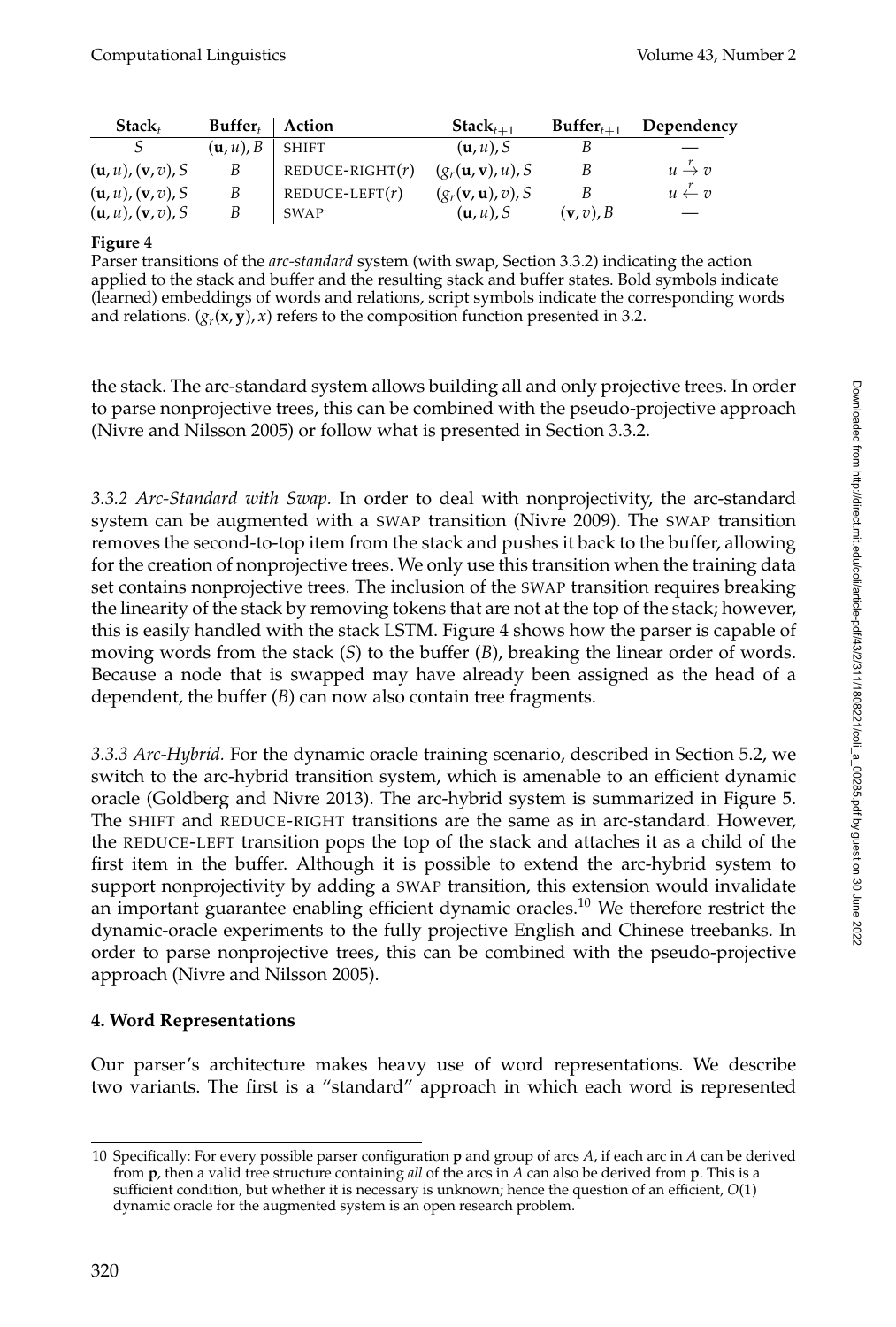| Stack.                                    | $Buffer_{t}$   Action      |                                                          | $Stack_{t+1}$         | Buffer <sub><math>t+1</math></sub>    | Dependency        |
|-------------------------------------------|----------------------------|----------------------------------------------------------|-----------------------|---------------------------------------|-------------------|
|                                           | $(\mathbf{u}, u), B$ SHIFT |                                                          | $(\mathbf{u}, u)$ , S |                                       |                   |
| $(\mathbf{u}, u)$ , $(\mathbf{v}, v)$ , S | B                          | REDUCE-RIGHT $(r)$ $(g_r(\mathbf{u}, \mathbf{v}), u), S$ |                       |                                       | $u \rightarrow v$ |
| $(\mathbf{u}, u)$ , S                     |                            | $(\mathbf{v}, v), B \mid \text{REDUCE-LEFT}(r)$          |                       | $(g_r(\mathbf{v}, \mathbf{u}), v), B$ | $u \leftarrow v$  |

Parser transitions of the arc-hybrid system (Section 3.3.3). **Bold** symbols indicate (learned) embeddings of words and relations, italic symbols indicate the corresponding words and relations. (*g<sup>r</sup>* (**x**, **y**), *x*) refers to the composition function presented in 3.2.

as a vector, which is pretrained on unannotated data (Section 4.1). The second is a character-based representation, in which the word's representation is highly dependent on its orthography. These character-based representations are trained without additional resources and work well for implicitly capturing the morphology of words (Section 4.2).

## **4.1 Standard Word Representations**

To represent each input token, we concatenate three vectors: a learned vector representation for each word type (**w**), a fixed vector representation from a neural language model ( $\tilde{\mathbf{w}}_{LM}$ ), and a learned representation (**t**) of the POS tag of the token, provided as auxiliary input to the parser. A linear map (**V**) is applied to the resulting vector and passed through a component-wise ReLU:

$$
x = \max\left\{0, V[w; \tilde{w}_{LM}; t] + d\right\}
$$

 $\mathbf{x}, \mathbf{d} \in \mathbb{R}^{d_{in}}$  **w**  $\in \mathbb{R}$  $\tilde{\mathbf{w}}_{\text{LM}} \in \mathbb{R}^{d_{lm}}$  $\mathbf{t} \in \mathbb{R}^{d_{pos}}$  $d_{pos}$  **V**  $\in \mathbb{R}^{d_{in} \times (d_{word} + d_{lm} + d_{pos})}$ 

This mapping can be shown schematically as in Figure 6.

If there are morphological features available, containing information about gender, number or case, then we can also concatenate with a fourth vector that is a learned



#### **Figure 6**

Token embedding of the words *decision*, which is present in both the parser's training data and the language model data, and *overhasty*, an adjective that is not present in the parser's training data but is present in the LM data.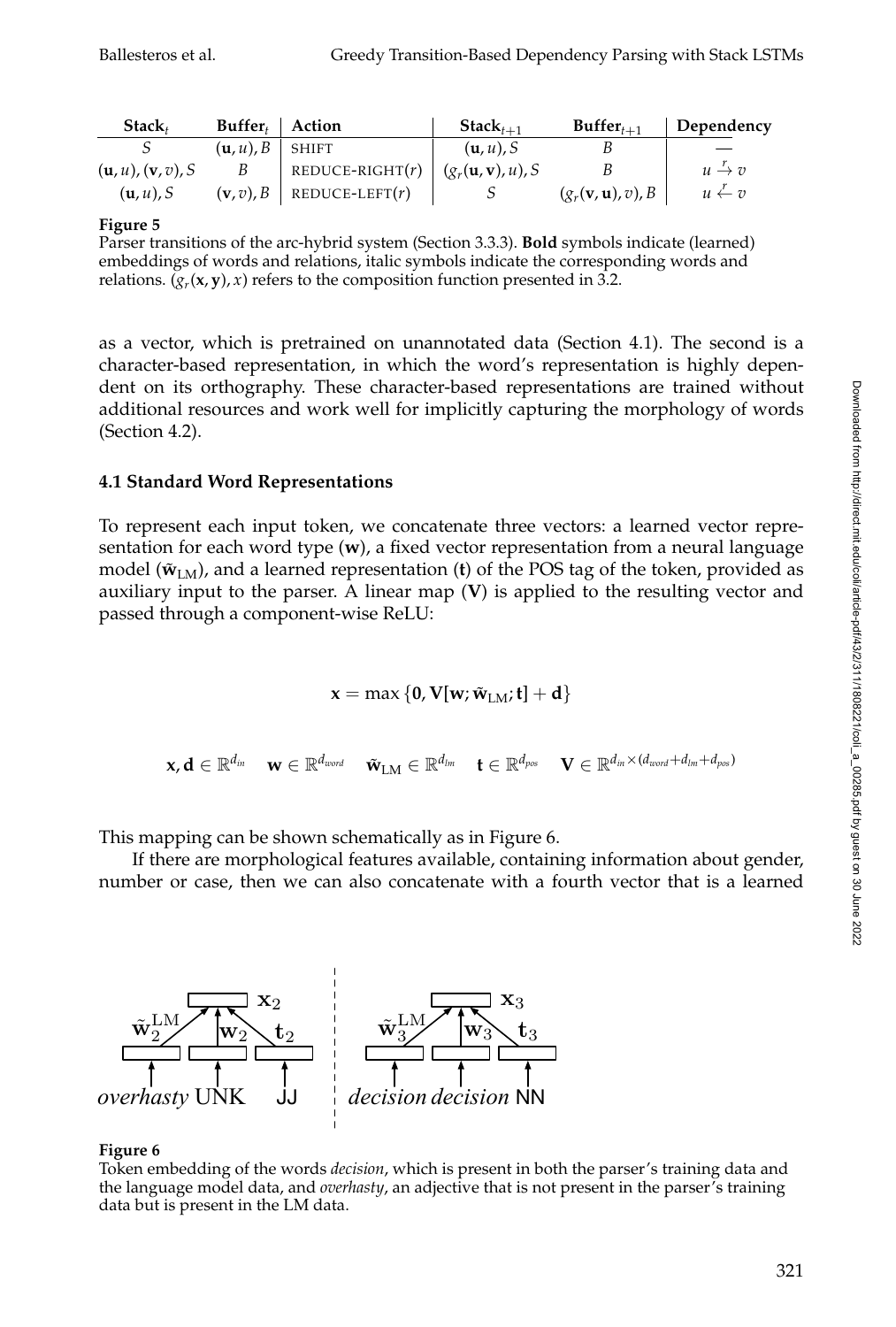representation (**f**) of the morphological tags of the token, again provided as auxiliary input to the parser. The linear map (**V**) would then be:

 $\mathbf{x} = \max\{0, \mathbf{V}[\mathbf{w}; \tilde{\mathbf{w}}_{LM}; \mathbf{t}; \mathbf{f}]\} + \mathbf{d}\}\$ 

 $\mathbf{x}, \mathbf{d} \in \mathbb{R}^{d_{in}}$   $\mathbf{w} \in \mathbb{R}^{d_{word}}$   $\mathbf{\tilde{w}}_{\text{LM}} \in \mathbb{R}^{d_{lm}}$   $\mathbf{t} \in \mathbb{R}^{d_{pos}}$   $\mathbf{f} \in \mathbb{R}^{d_{morph}}$ 

 $\mathbf{V} \in \mathbb{R}^{d_{in} \times (d_{word} + d_{lm} + d_{pos} + d_{morph})}$ 

This representation lets us deal flexibly with out-of-vocabulary (OOV) words those that are OOV in the very limited parsing data but present in the pretraining language model (LM), and words that are OOV in both. To ensure we have estimates of the OOVs in the parsing training data, we stochastically replace (with probability 0.5) each singleton word type in the parsing training data with the UNK token in each training iteration.

*Pretrained Word Embeddings.* There are several options for creating word embeddings, meaning numerous pretraining options for  $\tilde{w}_{LM}$  are available. However, for syntax modeling problems, embedding approaches that discard order perform less well (Bansal, Gimpel, and Livescu 2014); therefore, we used a variant of the skip *n*-gram model introduced by Ling et al. (2015a), named "structured skip *n*-gram," where a different set of parameters is used to predict each context word depending on its position relative to the target word.

#### **4.2 Modeling Characters Instead of Words**

Following Ling et al. (2015b), we compute character-based continuous-space vector embeddings of words using bidirectional LSTMs (Graves and Schmidhuber 2005). When the parser initiates the learning process and populates the buffer with all the words from the sentence, it reads the words character by character from left to right and computes a continuous-space vector embedding the character sequence, which is the **h** vector of the LSTM; we denote it by  $\vec{w}$ . The same process is also applied in reverse (albeit with different parameters), computing a similar continuous-space vector embedding starting from the last character and finishing at the first ( $\overline{w}$ ); again each character is represented with an LSTM cell. After that, we concatenate these vectors and a (learned) representation of their tag to produce the representation **w**. As in Section 4.1, a linear map (**V**) is applied and passed through a component-wise ReLU.

$$
x = \max\left\{0, V[\overrightarrow{w}; \overleftarrow{w}; t] + d\right\}
$$

$$
\mathbf{x}, \mathbf{d} \in \mathbb{R}^{d_{in}} \quad \overrightarrow{\mathbf{w}}, \overleftarrow{\mathbf{w}} \in \mathbb{R}^{d_{out}} \quad \mathbf{t} \in \mathbb{R}^{d_{pos}} \quad \mathbf{V} \in \mathbb{R}^{d_{in} \times 2d_{out} + d_{pos}}
$$

This process is shown schematically in Figure 7.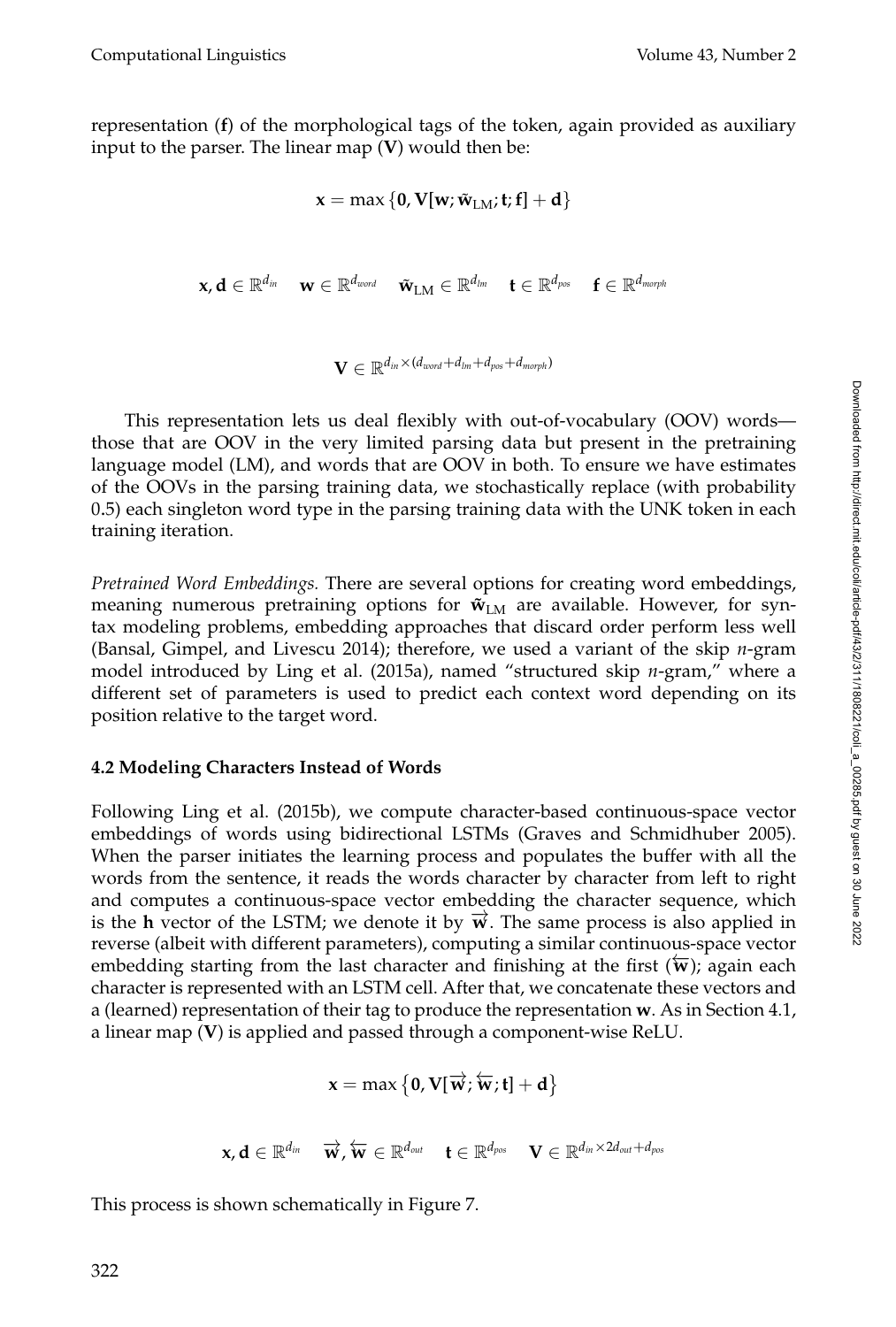

Character-based word embedding of the word *party*. This representation is used for both in-vocabulary and out-of-vocabulary words.

As with the standard word representations, it is possible to concatenate with a fourth vector which is a learned representation (**f**) of the morphological tags of the token, again provided as auxiliary input to the parser:

$$
\mathbf{x} = \max\left\{\mathbf{0}, \mathbf{V}[\overrightarrow{\mathbf{w}}; \overleftarrow{\mathbf{w}}; \mathbf{t}; \mathbf{f}] + \mathbf{d}\right\}
$$

$$
\mathbf{x}, \mathbf{d} \in \mathbb{R}^{d_{in}} \quad \overrightarrow{\mathbf{w}}, \overleftarrow{\mathbf{w}} \in \mathbb{R}^{d_{out}} \quad \mathbf{t} \in \mathbb{R}^{d_{pos}} \quad \mathbf{f} \in \mathbb{R}^{d_{morph}} \quad \mathbf{V} \in \mathbb{R}^{d_{in} \times 2d_{out} + d_{pos} + d_{morph}}
$$

Note that under this representation, OOV words are treated as bidirectional LSTM encodings and thus they will be "close" to other words that the parser has seen during training, ideally close to their more frequent morphological relatives. We conjecture that this will give a clear advantage over a single "UNK" token for all the words that the parser does not see during training, as done in Section 4.1 and other parsers without additional resources. In Section 6 we confirm this hypothesis.

*Learned Word Representations.* Figure 8 visualizes a sample of the character-based bidirectional LSTMs learned representations (using the model referred to as **Chars** in Section 6.4). Clear clusters of past tense verbs, gerunds, and other syntactic classes are visible. The colors in the figure represent the most common POS tag for each word.

## **5. Training Procedure**

The parser is trained to maximize the conditional probability of taking a "correct" action at each parsing state. (The definition of what constitutes a "correct" action is the major difference between static oracle and dynamic oracle training.) We begin with the simpler strategy of training with a static oracle (Section 5.1), then turn to dynamic oracles (Section 5.2).

Regardless of the oracle, our training implementation constructs a computation graph (nodes that represent values, linked by directed edges from each function's inputs to its outputs) for the negative log probability for the oracle transition sequence as a function of the current model parameters and uses forward- and backpropagation to obtain the gradients with respect to the model parameters (LeCun et al. 1998,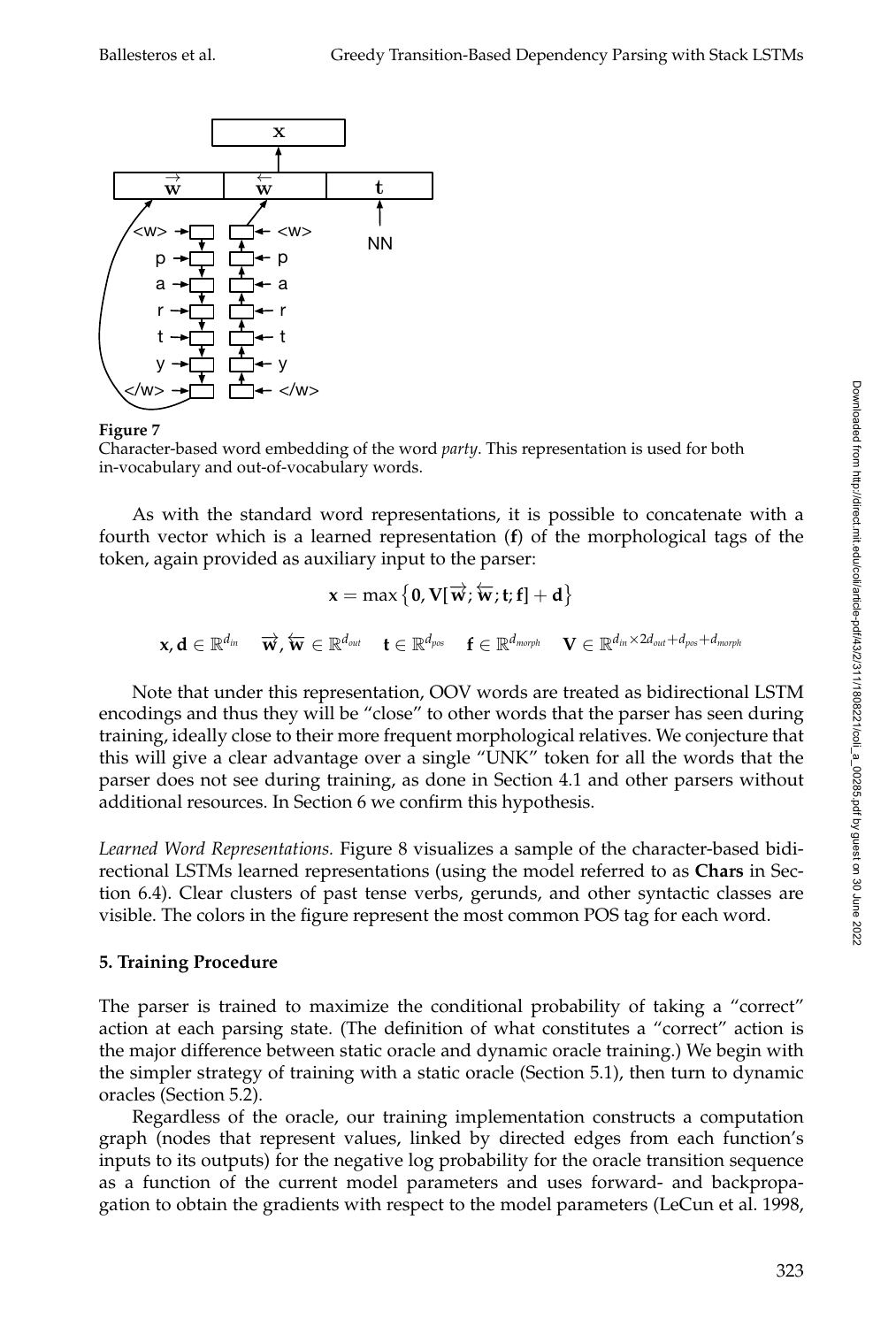

Character-based word representations of 30 random words from the English development set (**Chars** model; see Section 6.4). Dots in red represent past tense verbs; dots in orange represent gerund verbs; dots in black represent present tense verbs; dots in blue represent adjectives; dots in green represent adverbs; dots in yellow represent singular nouns; dots in brown represent plural nouns. The visualization was produced using t-SNE; see http://lvdmaaten.github.io/ tsne/.

section 4). The computations for a single parsing model were run on a single thread on a CPU. Using the dimensions discussed in the next section, we required between 8 and 12 hours to reach convergence on a held-out development set.<sup>11</sup>

## **5.1 Static Oracle Training**

With a static oracle, the training procedure computes a canonical reference series of transitions for each gold parse tree. It then runs the parser through this canonical sequence of transitions, while keeping track of the state representation  $\mathbf{p}_t$  at each step *t*, as well as the distribution over transitions  $p(z_t | p_t)$  that is predicted by the current classifier for the state representation. Once the end of the sentence is reached, the parameters are updated towards minimizing the cross-entropy of the reference transition sequence (Equation (2)) by minimizing the cross-entropy (i.e., maximizing the log-likelihood) of the correct transition  $p(z_t | p_t)$  at each state along the path.

<sup>11</sup> Software for replicating the experiments is available from https://github.com/clab/lstm-parser.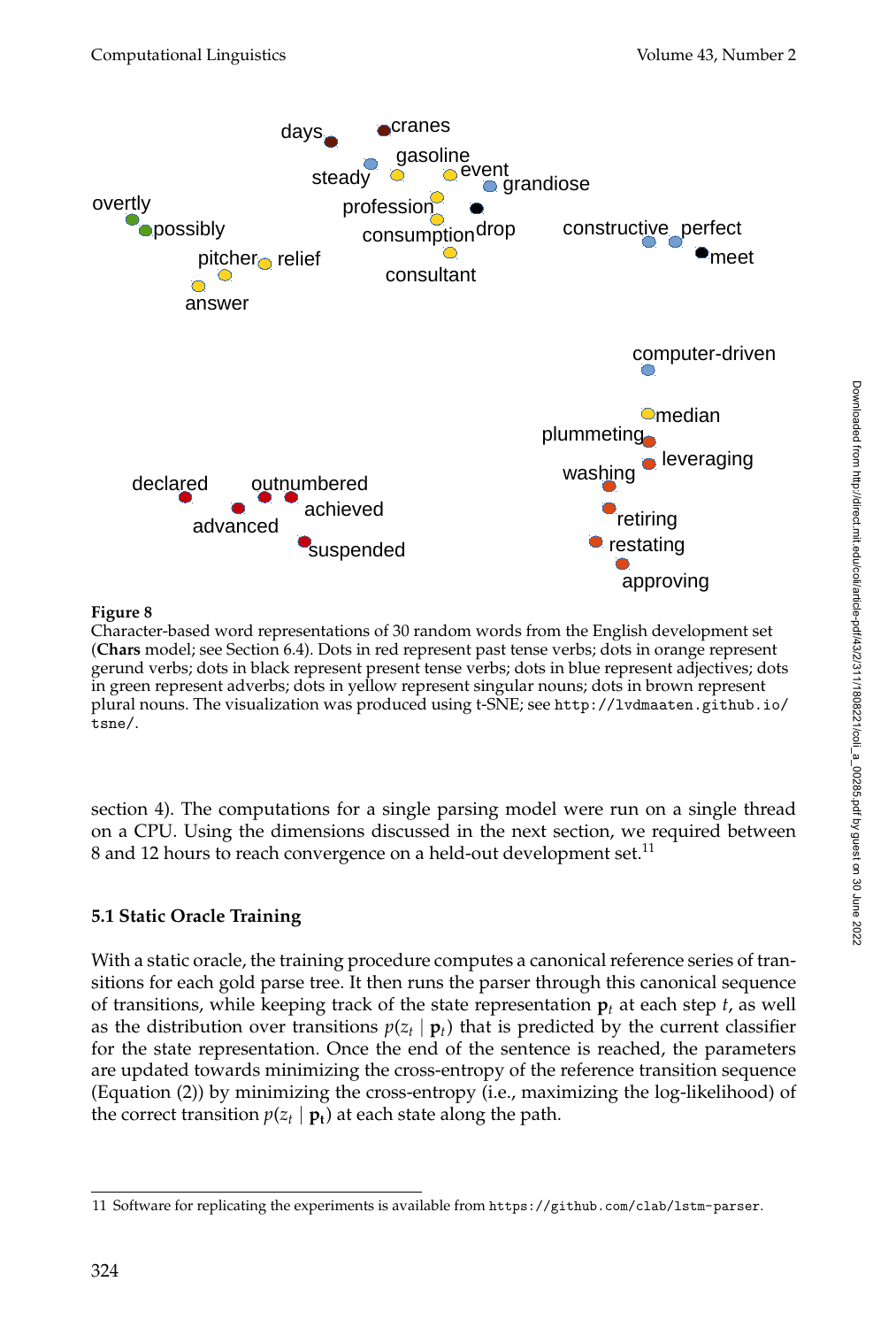## **5.2 Training with Exploration using Dynamic Oracles**

In the static oracle case, the parser is trained to predict the best transition to take at each parsing step, assuming all previous transitions were correct. Because the parser is likely to make mistakes at test time and encounter states it has not seen during training, this training criterion is problematic (Daumé III, Langford, and Marcu 2009; Ross, Gordon, and Bagnell 2011; Goldberg and Nivre 2012, 2013, inter alia). Instead, we would prefer to train the parser to behave optimally also after making a mistake (under the constraints that it cannot backtrack or fix any previous decision). We thus need to include in the training examples states that result from wrong parsing decisions, together with the optimal transitions to take in these states. To this end we reconsider which training examples to show, and what it means to behave optimally on these training examples. The dynamic oracles framework for training with exploration, suggested by Goldberg and Nivre (2012, 2013), provides answers to these questions.

Although the application of dynamic oracle training is relatively straightforward, some adaptations were needed to accommodate the probabilistic training objective. These adaptations mostly follow Goldberg (2013).

*5.2.1 Dynamic Oracles.* A **dynamic oracle** is the component that, given a gold parse tree, provides the optimal set of possible actions to take under a given parser state. In contrast to static oracles that derive a canonical sequence for each gold parse tree and say nothing about parsing states that do not stem from this canonical path, the dynamic oracle is well-defined for states that result from parsing mistakes, and may produce more than a single gold action for a given state. Under the dynamic oracle framework, a parsing action is said to be optimal in a given state if the best tree that can be reached after taking the action is no worse (in terms of accuracy with respect to the gold tree) than the best tree that could be reached prior to taking that action.

Goldberg and Nivre (2013) define the arc-decomposition property of transition systems, and show how to derive efficient dynamic oracles for transition systems that are arc-decomposable (see footnote 10). Unfortunately, the arc-standard transition system does not have this property. Although it is possible to compute dynamic oracles for the arc-standard system (Goldberg, Sartorio, and Satta 2014), the computation relies on a dynamic programming algorithm that is polynomial in the length of the stack. As the dynamic oracle has to be queried for each parser state seen during training, the use of this dynamic oracle will make the training times several times longer. We chose instead to switch to the arc-hybrid transition system (Kuhlmann, Gómez-Rodríguez, and Satta 2011), which is very similar to the arc-standard system but is arc-decomposable and hence admits an efficient *O*(1) dynamic oracle, resulting in only negligible burden on the training time. We implemented the dynamic oracle to the arc-hybrid system as described by Goldberg (2013).

*5.2.2 Training with Exploration.* In order to expose the parser to configurations that are likely to result from incorrect parsing decisions, we make use of the probabilistic nature of the classifier. During training, instead of following the gold action, we sample the next transition according to the output distribution the classifier assigns to the current configuration. Another option, taken by Goldberg and Nivre, is to follow the one-best action predicted by the classifier. However, initial experiments showed that the one-best approach did not work well. Because the neural-network classifier becomes accurate early on in the training process, the one-best action is likely to be correct, and the parser is then exposed to very few error states in its training process. By sampling from the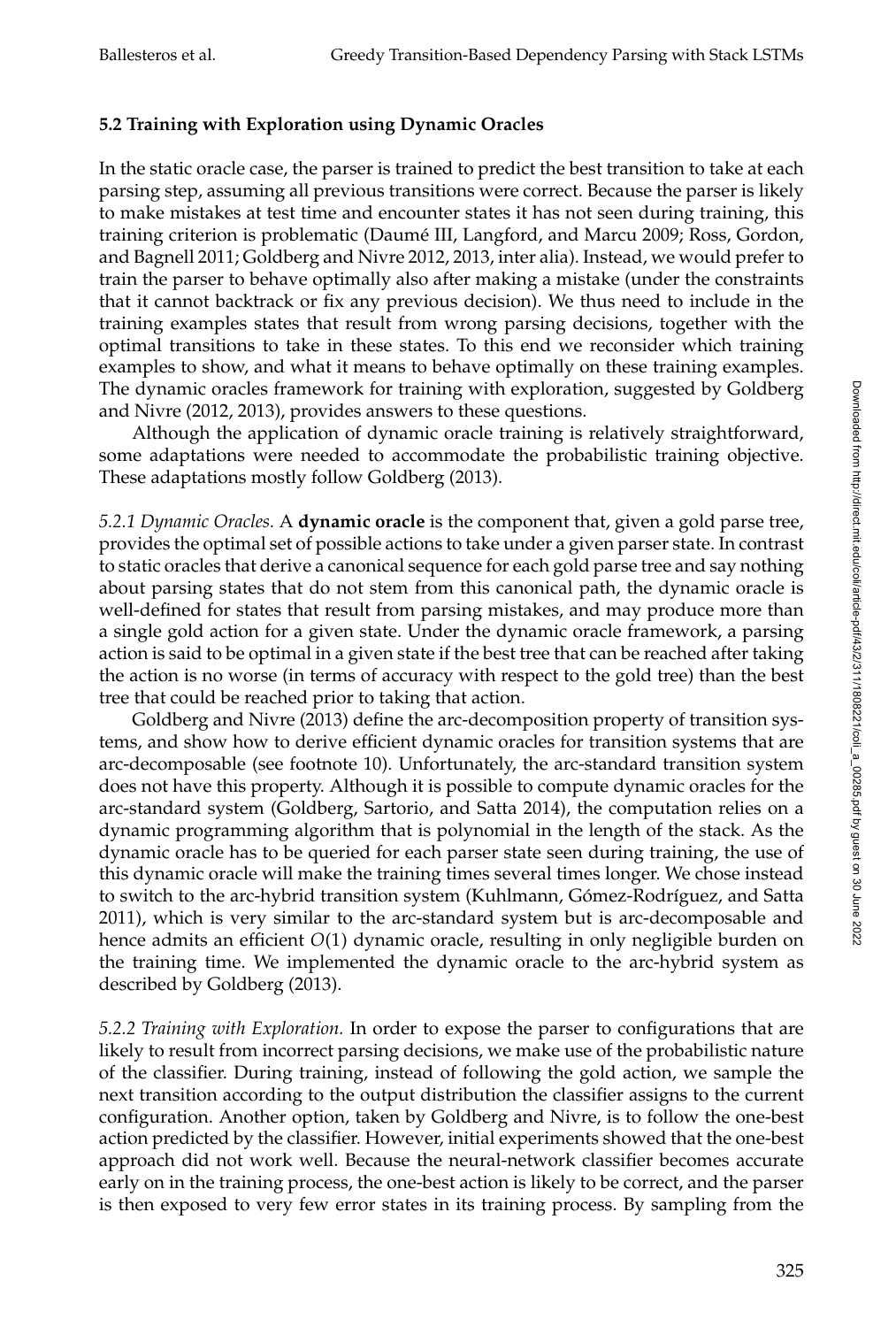predicted distribution, we are effectively increasing the chance of straying from the gold path during training, while still focusing on mistakes that receive relatively high parser scores. We believe further formal analysis of this method will reveal connections to reinforcement learning and, perhaps, other methods for learning complex policies.

Taking this idea further, we could increase the number of error-states observed in the training process by changing the sampling distribution so as to bias it toward more low-probability states. We do this by raising each probability to the power of  $\alpha$  (0  $\lt \alpha \leq$  1) and re-normalizing. This transformation keeps the relative ordering of the events, while shifting probability mass towards less frequent events. As we show subsequently, this turns out to be very beneficial for the configurations that make use of external embeddings. Indeed, these configurations achieve high accuracies and shared class distributions early on in the training process.

The parser is trained to optimize the log-likelihood of a correct action  $z_g$  at each parsing state  $\mathbf{p}_t$  according to Equation (1). When using the dynamic oracle, a state  $\mathbf{p}_t$ may admit multiple correct actions  $z_g = \{z_{g_i}, \ldots, z_{g_k}\}$ . Our objective in such cases is that the set of correct actions receives high probability. We optimize for the log of  $p(z_g | p_t)$ , defined as:

$$
p(z_g \mid \mathbf{p}_t) = \sum_{z_{g_i} \in z_g} p(z_{g_i} \mid \mathbf{p}_t)
$$
\n(3)

A similar approach was taken by Riezler et al. (2000), Charniak and Johnson (2005), and Goldberg (2013) in the context of log-linear probabilistic models.

#### **6. Experiments**

After describing the implementation details of our optimization procedure (Section 6.1) and the data used in our experiments (Section 6.2), we turn to four sets of experiments:

- 1. First, we assess the quality of our greedy, global-state stack LSTM parsers on a wide range of data sets, showing that it is highly competitive with the state of the art (Section 6.3).
- 2. We compare the performance of the two different word representations (Section 4) across different languages, finding that they are quite beneficial in some cases and harmless in most others (Section 6.4).
- 3. We compare dynamic oracles to static oracles, showing that training with dynamic oracles attains even better performance (Section 6.5).
- 4. We compare our parser with other existing methods on the CoNLL-2009 data sets (Section 6.6).

## **6.1 Optimization Procedure Details**

Parameter optimization was performed using stochastic gradient descent with an initial learning rate of  $\eta_0 = 0_1$ ; the learning rate was updated on each pass through the training data as  $η_t = η_0/(1 + ρt)$ , with  $ρ = 0.1$  and where *t* is the number of epochs completed. No momentum was used. To mitigate the effects of "exploding" gradients, we clipped the  $\ell_2$  norm of the gradient to 5 before applying the weight update rule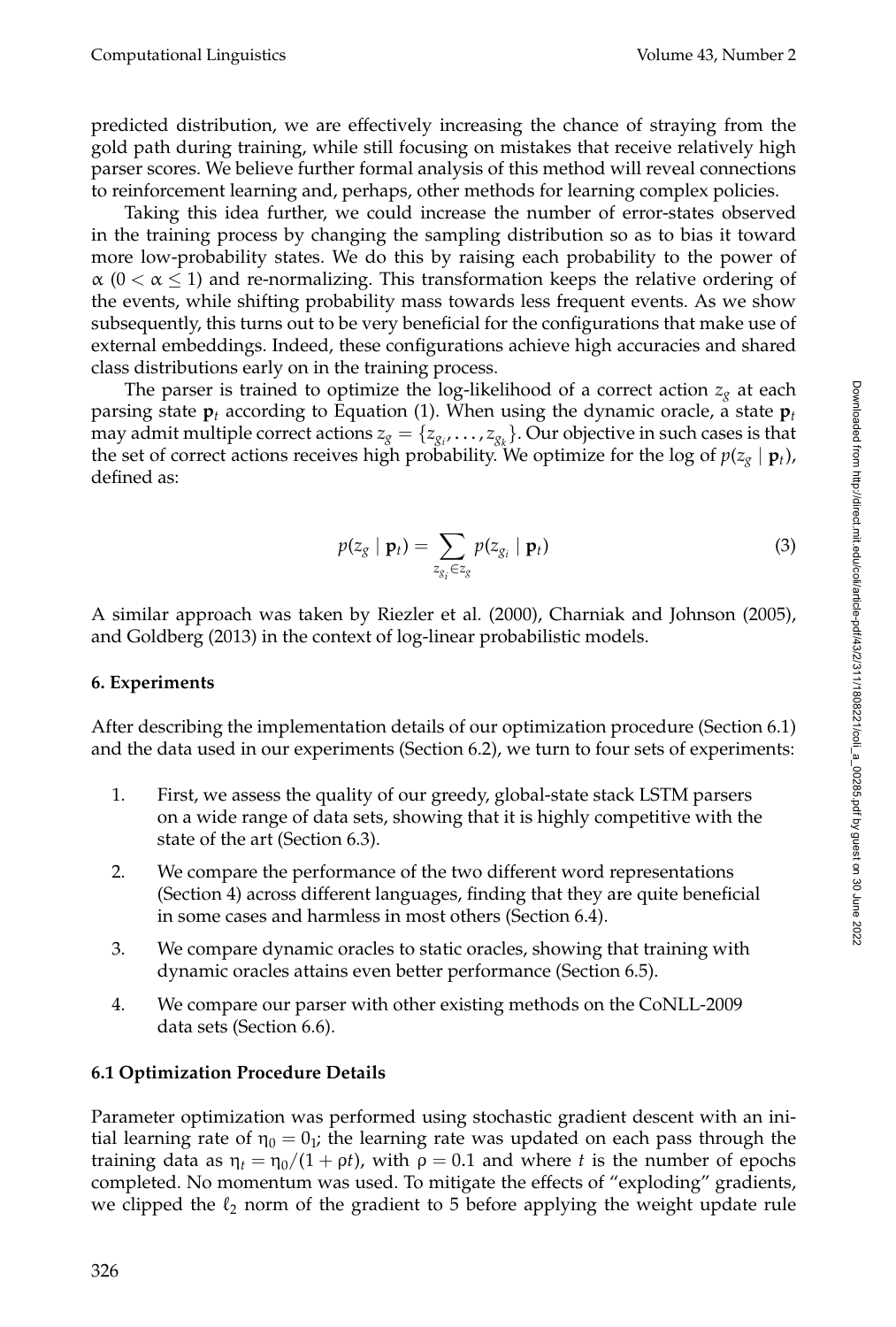(Graves 2013; Sutskever, Vinyals, and Le 2014). An  $\ell_2$  penalty of  $1 \times 10^{-6}$  was applied to all weights.

Matrix and vector parameters were initialized with uniform samples in  $\pm \sqrt{6/(r+c)}$ , where *r* and *c* were the number of rows and columns in the structure (Glorot and Bengio 2010). We use mini-batches of 1,000 sentences each and update every 25 iterations.

*Dimensionality.* The full version of our parsing model sets dimensionalities as follows. LSTM hidden states (*dout*) are of size 100, and we use two layers of LSTMs for each stack. Embeddings of the parser actions used in the composition functions (*dstate*) have 16 dimensions, and the output embedding (*dout*) size is 20 dimensions. Pretrained word embeddings (*d<sup>d</sup>l<sup>m</sup>*) have 100 dimensions (English) and 80 dimensions (Chinese), and the learned word embeddings (*dword*) have 32 dimensions. Part of speech and morphological tag embeddings (*dpos* and *dmorph*) have 12 dimensions, when included. The characterbased embeddings are of size 100, when included. The combined representations of the inputs have 100 dimensions.

These dimensions were chosen based on intuitively reasonable values (words should have higher dimensionality than parsing actions, POS tags, and relations; LSTM states should be relatively large), and it was confirmed on development data that they performed well.<sup>12</sup> Future work might more carefully optimize the parser's hyperparameters. A variety of automated techniques have been developed for hyperparameter optimization, including ones that enable evidence-sharing across related tasks (Yogatama and Mann 2014; Yogatama, Kong, and Smith 2015). Our architecture strikes a balance between minimizing computational expense and finding solutions that work.

*Pretrained Word Vectors.* The hyperparameters of the structured skip *n*-gram model are the same as in the skip *n*-gram model defined in the widely used word2vec implementation (Mikolov et al. 2013). We set the window size to 5, used a negative sampling rate to 10, and ran 5 epochs through unannotated corpora described in Section 6.2.

## **6.2 Data**

We use different data depending on the targeted experiment; in this section we describe the data sets that we used to test the basic model, the character-based representations that are geared towards morphology, and the dynamic oracles. Finally, we also report results with the CoNLL 2009 data sets (Hajič et al. 2009) to make a complete comparison with similar systems.

*6.2.1 Data for the Simplest Model that Uses Word Representations and Static Oracle for Training.* We used the same data set-up as Chen and Manning (2014), namely, an English task and a Chinese task. This baseline configuration was chosen because they likewise used a neural parameterization to predict actions in an arc-standard transition-based parser.

r For English, we used the Stanford Dependency (SD) treebank (Marneffe, MacCartney, and Manning 2006) used in Chen and Manning (2014), which

<sup>12</sup> We did perform preliminary experiments with LSTM states of 32, 50, and 80, but the other dimensions were our initial guesses.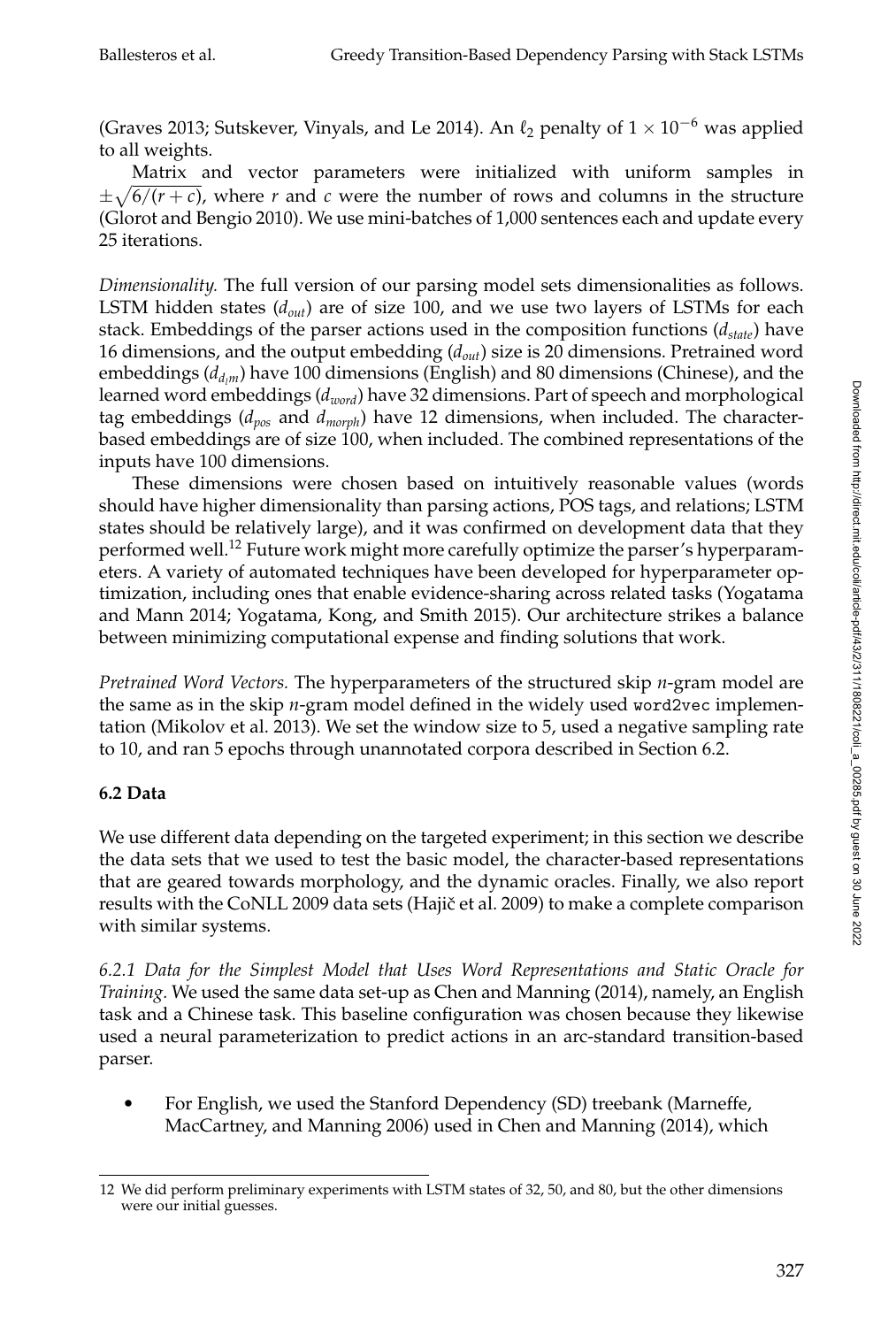is the closest model published, with the same splits. $^{13}$  The part-of-speech tags are predicted by using the Stanford POS tagger (Toutanova et al. 2003) with an accuracy of 97.3%. This treebank contains a negligible number of nonprojective arcs (Chen and Manning 2014).

• For Chinese, we use the Penn Chinese Treebank 5.1 (CTB5) following Zhang and Clark  $(2008)^{14}$  with gold part-of-speech tags, which is also the same as in Chen and Manning (2014).

Language model word embeddings were generated from the AFE portion of the English Gigaword corpus (version 5), and from the complete Chinese Gigaword corpus (version 2), as segmented by the Stanford Chinese Segmenter (Tseng et al. 2005).

*6.2.2 Data to Test the Character-Based Representations and Static Oracle for Training.* For the character-based representations we applied our model to the treebanks of the SPMRL Shared Task (Seddah et al. 2013; Seddah, Kubler, and Tsarfaty 2014): Arabic (Maamouri ¨ et al. 2004), Basque (Aduriz et al. 2003), French (Abeillé, Clément, and Toussenel 2003), German (Seeker and Kuhn 2012), Hebrew (Sima'an et al. 2001), Hungarian (Vincze et al. 2010), Korean (Choi 2013), Polish (Świdziński and Woliński 2010), and Swedish (Nivre, Nilsson, and Hall 2006). For all the corpora of the SPMRL Shared Task, we used predicted POS tags as provided by the shared task organizers.<sup>15</sup> We also ran the experiment with the Turkish dependency treebank<sup>16</sup> (Oflazer et al. 2003) of the CoNLL-X Shared Task (Buchholz and Marsi 2006) and we use gold POS tags when used as it is common with the CoNLL-X data sets. In addition to these, we include the English and Chinese data sets described in Section 6.2.1.

*6.2.3 Data for the Dynamic Oracle.* Because the arc-hybrid transition-based parsing algorithm is limited to fully projective trees, we use the same data as in Section 6.2.1, which makes it comparable with the basic model that uses standard word representations and a static oracle arc-standard algorithm.

6.2.4 CoNLL-2009 Data. We also report results with all the CoNLL 2009 data sets (Hajič et al. 2009) to make a complete comparison with similar systems both for static and dynamic oracles.

## **6.3 Experiments with Static Oracle and Standard Word Representations**

We report results on five experimental configurations per language, as well as the Chen and Manning (2014) baseline. These are: the full stack LSTM parsing model (S-LSTM), the stack LSTM parsing model without POS tags (−POS), the stack LSTM parsing model without pretrained language model embeddings (−pretraining), the

<sup>13</sup> Training: 02-21. Development: 22. Test: 23.

<sup>14</sup> Training: 001–815, 1001–1136. Development: 886–931, 1148–1151. Test: 816–885, 1137–1147.

<sup>15</sup> The POS tags were calculated with MarMot tagger (Mueller, Schmid, and Schutze 2013) by the best ¨ performing system of the SPMRL Shared Task (Bjorkelund et al. 2013). Arabic: 97.38. Basque: 97.02. ¨ French: 97.61. German: 98.10. Hebrew: 97.09. Hungarian: 98.72. Korean: 94.03. Polish: 98.12. Swedish: 97.27.

<sup>16</sup> Because the Turkish dependency treebank does not have a development set, we extracted the last 150 sentences from the 4,996 sentences of the training set as a development set.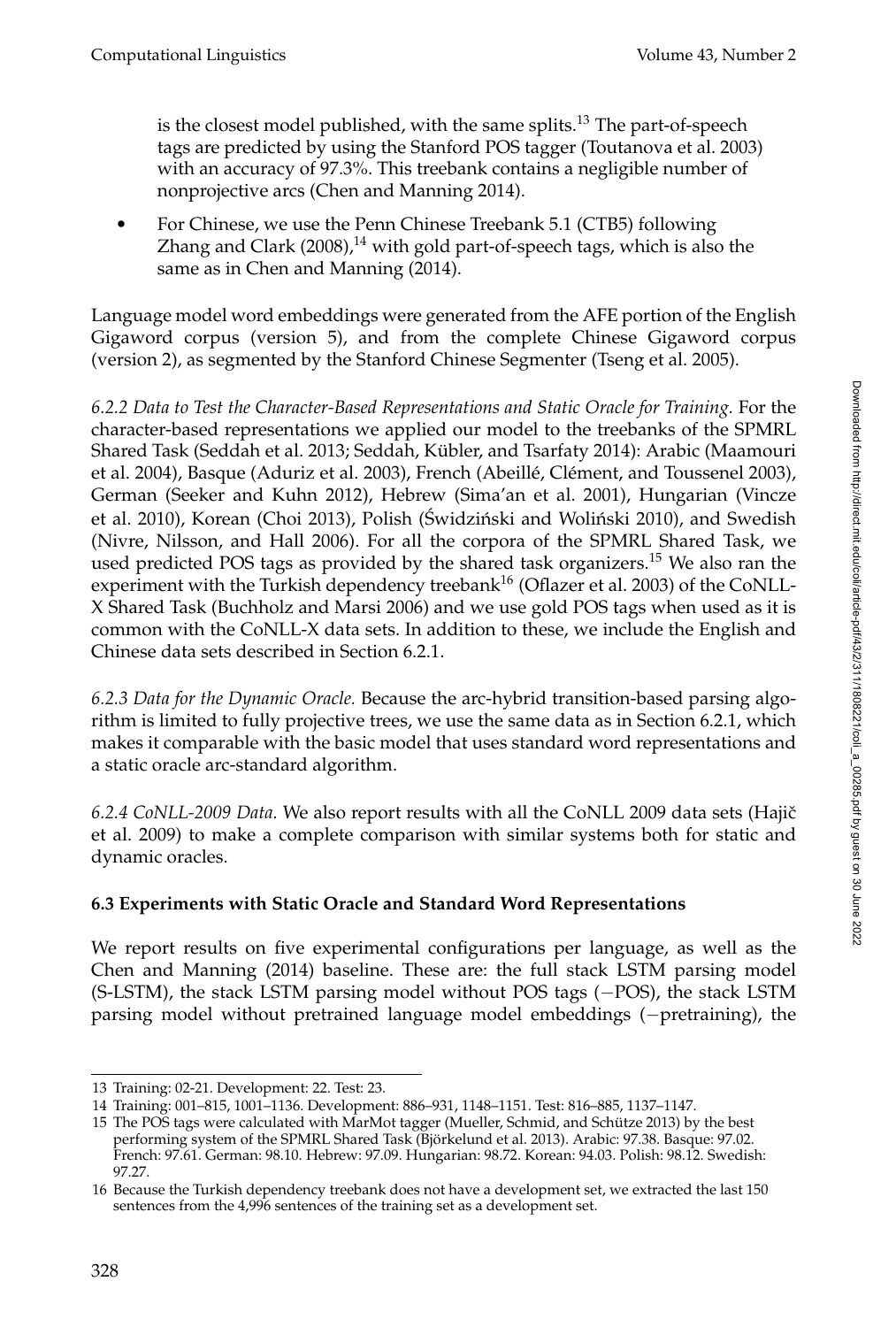Unlabeled attachment scores and labeled attachment scores on the **development** sets (top) and the final **test** sets (bottom) for Chinese and English (SD). The columns marked with S-LSTM show the results of the parser with the whole S-LSTM model. The columns marked with −POS show the results of the parser without POS tags. The columns marked with −pretraining show the results of the parser without pretraining. The columns marked with S-RNN show the results of the parser in which the S-LSTM is replaced by a recurrent neural network. The columns marked with C&M (2014) show the results of Chen and Manning (2014).

| Development                                                                                                |        |        |  |  |                                                                    |                                                                                     |  |  |  |        |
|------------------------------------------------------------------------------------------------------------|--------|--------|--|--|--------------------------------------------------------------------|-------------------------------------------------------------------------------------|--|--|--|--------|
|                                                                                                            | S-LSTM | $-POS$ |  |  | $-$ pretraining $\sim$ -composition $\sim$ S-RNN $\sim$ C&M (2014) |                                                                                     |  |  |  |        |
| Language   UAS LAS   UAS LAS   UAS LAS   UAS LAS   UAS LAS   UAS LAS   UAS LAS                             |        |        |  |  |                                                                    |                                                                                     |  |  |  |        |
| Chinese                                                                                                    |        |        |  |  |                                                                    | $\mid$ 87.23 85.87 $\mid$ 82.65 79.84 85.96 84.37 86.32 84.59 86.30 84.70 84.0 82.4 |  |  |  |        |
| English   $93.11$ $90.80$   $92.58$ $89.96$   $92.58$ $90.24$   $92.50$ $89.79$   $92.80$ $90.40$   $92.2$ |        |        |  |  |                                                                    |                                                                                     |  |  |  | - 89.7 |

| <b>Test</b> |       |        |        |  |                                                         |                              |           |      |
|-------------|-------|--------|--------|--|---------------------------------------------------------|------------------------------|-----------|------|
|             |       | S-LSTM | $-POS$ |  | -pretraining composition S-RNN                          |                              | C&M(2014) |      |
| Language    |       |        |        |  | UAS LAS UAS LAS UAS LAS LAS UAS LAS UAS LAS UAS LAS LAS |                              |           |      |
| Chinese     |       |        |        |  | 86.85 85.36 82.15 79.04 85.48 83.94 86.20               | 84.49   86.10 84.60   83.9   |           | 82.4 |
| English     | 93.04 |        |        |  | <b>90.87</b>   92.57 90.21   92.40 90.04   92.10        | $89.61$   92.30 90.10   91.8 |           | 89.6 |

stack LSTM parsing model that uses just head words on the stack instead of composed representations (−composition), and the full parsing model where rather than an LSTM, a simple recurrent neural network in which normal sigmoidal hidden units are used instead of the LSTM, but augmented with a stack pointer (S-RNN).

*6.3.1 Results.* Following Chen and Manning (2014), we exclude punctuation symbols for evaluation. Table 1 shows parsing scores comparable to Chen and Manning  $(2014)<sup>17</sup>$ and we show that our model is better than their model on both the development set and the test set.

Overall, our parser substantially outperforms the baseline neural network parser of Chen and Manning (2014), both in the full configuration and in the various ablated conditions we report. The one exception to this is the −POS condition for the Chinese parsing task, in which we underperform their baseline (which used gold POS tags), although we do still obtain reasonable parsing performance in this limited case. We note that predicted POS tags in English add very little value—suggesting that we can think of parsing sentences directly without first tagging them. We also find that using composed representations of dependency tree fragments outperforms using representations of head words alone. Finally, we find that whereas LSTMs outperform classical RNNs, the latter are still quite capable of learning good representations.

*Training and Testing Times.* Training is performed with mini-batches and requires around 20 hours to achieve convergence in the English data set although it depends on the effect of initialization; the parser achieves an end-to-end runtime of 40,539.8 milliseconds to parse the entire English test data (2.4k sentences) on a single CPU core. Other data sets require similar runtime per sentence.

<sup>17</sup> The results reported by Dyer et al. (2015) were obtained with an earlier version of the neural network machinery and are similar, though not exactly the same, as those reported in this article.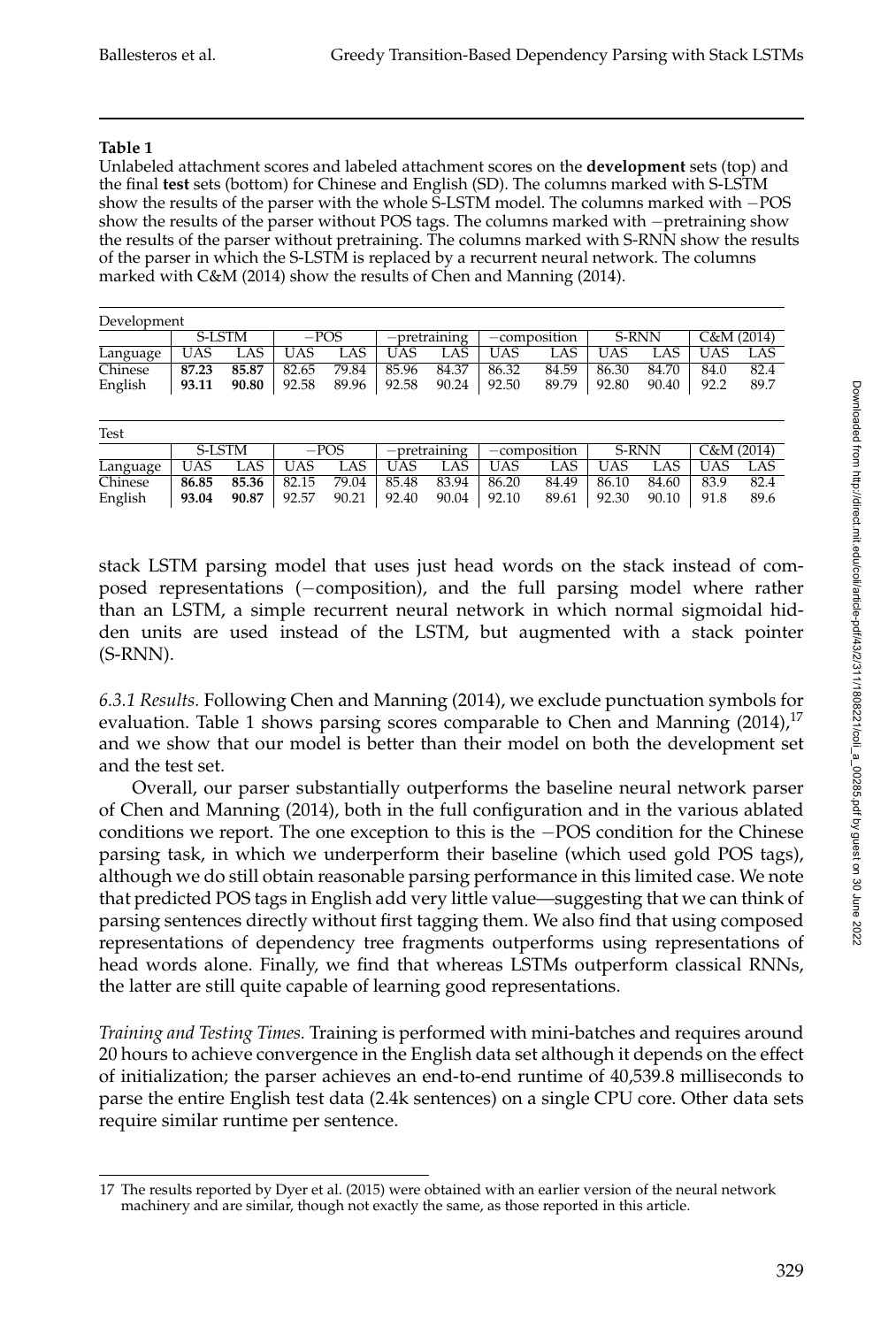

Histogram with the results obtained with 100 different initializations. The *x*-axis plots the unlabeled attachment score on the test set, and the *y*-axis plots the number of times a result occurred.

*Effect of Initialization.* The parser uses random seeds to create the mini-batches that it uses to train the model, which has an effect on the parsing results. In order to see the effect of initialization, we trained the whole S-LSTM parser with POS tags, pretrained word embeddings, and composition functions on the English SD data set, for the same amount of time (around 20 hours) using different random seeds. Figure 9 shows the variation due to initialization for 100 different random seeds and their results on the English test set. We observe that even though the results are very similar with a minimum of 92.3 and a maximum of 93.1, there are differences. The modal result is 92.8.<sup>18</sup>

*Effect of Beam Size.* Beam search was determined to have minimal impact on scores (absolute improvements of  $\leq 0.3\%$  were observed with small beams). Therefore, all results we report used greedy decoding—Chen and Manning (2014) likewise only report results with greedy decoding. This finding is in line with previous work that generates sequences from recurrent networks (Grefenstette et al. 2014), although Vinyals et al.  $(2015)$ ,<sup>19</sup> Zhou et al.  $(2015)$ , and Weiss et al.  $(2015)$  did report much more substantial improvements with beam search on their parsers.

## **6.4 Experiments with Character-Based Word Representations**

In order to isolate the improvements provided by the LSTM encodings of characters described in Section 4.2, we run the stack LSTM parser in the following configurations:

- **Words**: words only, as in Section 4.1 (but without POS tags)
- r **Chars**: character-based representations of words with bidirectional LSTMs, as in Section 4.2 (but without POS tags)
- **Words + POS**: words and POS tags (Section 4.1)

<sup>18</sup> The results shown in Table 1 for the whole S-LSTM parser and English-SD are the best results for the development set, even though the histogram in Figure 9 shows a couple of models with better results on the test set.

<sup>19</sup> Although superficially similar to ours, Vinyals et al. (2015) is a phrase-structure parser and adaptation to the dependency parsing scenario would have been nontrivial. We discuss their work in Section 7.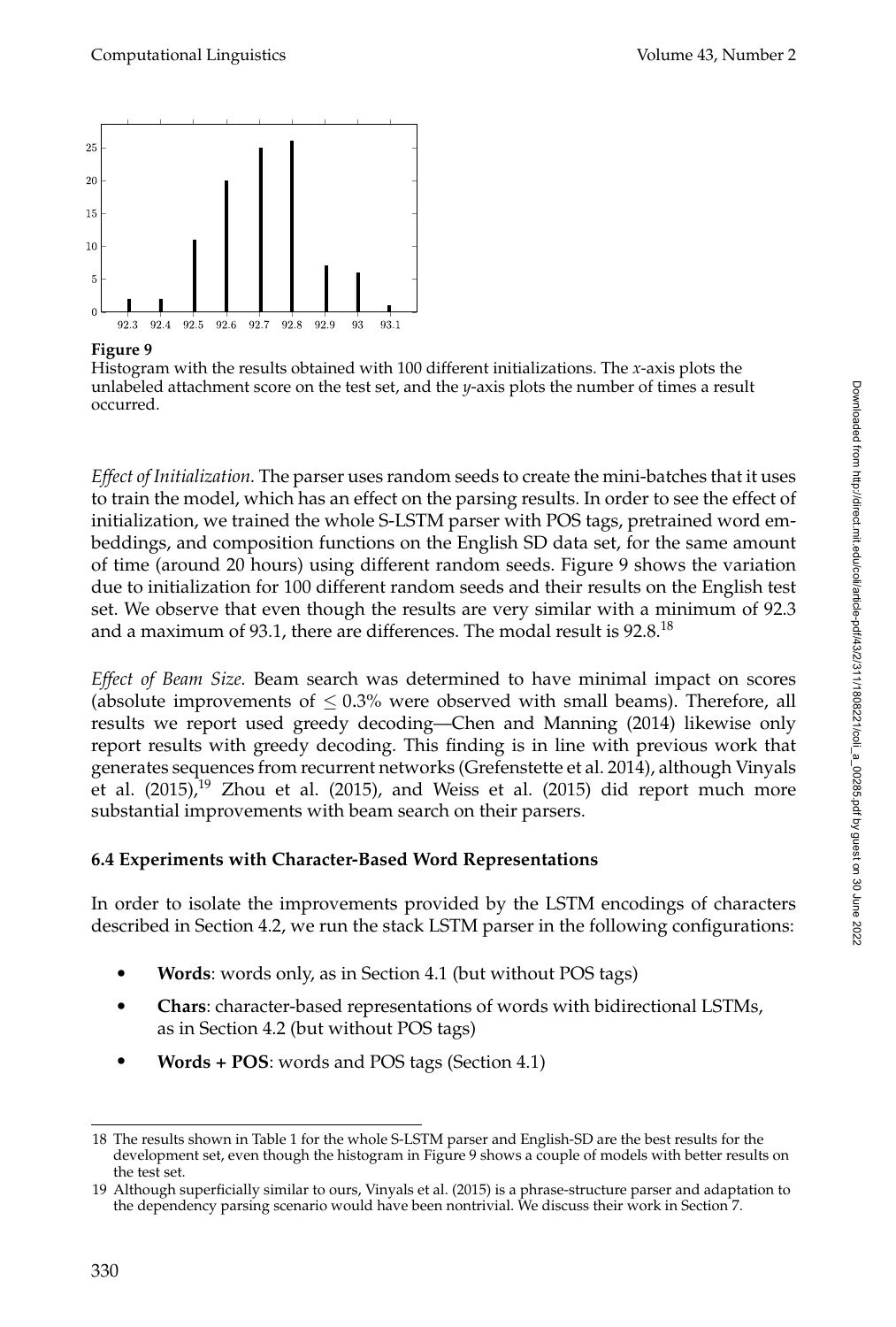- Chars + POS: character-based representations of words with bidirectional LSTMs plus POS tags (Section 4.2)
- Words + POS + Morph: words, POS tags and morphological tags (Section 4.1)
- r **Chars + POS + Morph**: character-based representations of words with bidirectional LSTMs plus POS tags and morphological tags (Section 4.2)

None of the experimental configurations include pretrained word-embeddings or any additional data resources. All experiments include SWAP transition, meaning that nonprojective trees could be produced in any language. Finally, in addition to the dimensionality described in Section 6.1, the character-based representations of words have 100 dimensions.

*6.4.1 Results and Discussion.* Tables 2 and 3 show the results of the parsers for the development sets and the final test sets, respectively. Most notable are improvements for agglutinative languages—Basque, Hungarian, Korean, and Turkish—both when POS tags are included and when they are not. Consistently, across all languages, **Chars** outperforms **Words**, suggesting that the character-level LSTMs are learning representations that capture similar information to parts of speech. On average, **Chars** is on par with **Words + POS**, and the best average of labeled attachment scores is achieved with **Chars + POS**.

Even if our character-based representations are capable of encoding the same kind of information, existing POS tags suffice for high accuracy. However, the POS tags in treebanks for morphologically rich languages do not seem to be enough. This is evidenced by the results including explicit morphological features, which outperforms the ones without them in most cases, and outperforms the results using characterbased representations. It is interesting to see that for some languages, such as German, Hungarian, Korean, and Swedish, the character-based representations seem to be enough to approach or even surpass the results of the parser by using rich morphological features. In Korean, **Chars** is the best model, which suggests that the character-based word representations encode as much useful information for parsing for that particular language as is currently available.

Swedish, English, and French use suffixes for the verb tenses and number, $2^0$  and Hebrew uses a root-and-pattern system. Even for Chinese, which is not morphologically rich, **Chars** shows a benefit over **Words**, perhaps by capturing regularities in syllable structure within words.

*6.4.2 Out-of-Vocabulary Words.* The character-based representation for words is notably beneficial for OOV words. We tested this specifically by comparing **Chars** to a model in which all OOVs are replaced by the string "UNK" during parsing. This always has a negative effect on LAS (average −4.5 points, −2.8 UAS). Figure 10 shows how this drop varies with the development OOV rate across treebanks; the most extreme is Korean, which drops 15.5 LAS. A similar, but less pronounced, pattern was observed for models that include POS.

<sup>20</sup> Tense and number features provide little improvement in a transition-based parser, compared with other features such as case, when the POS tags are included (Ballesteros 2013).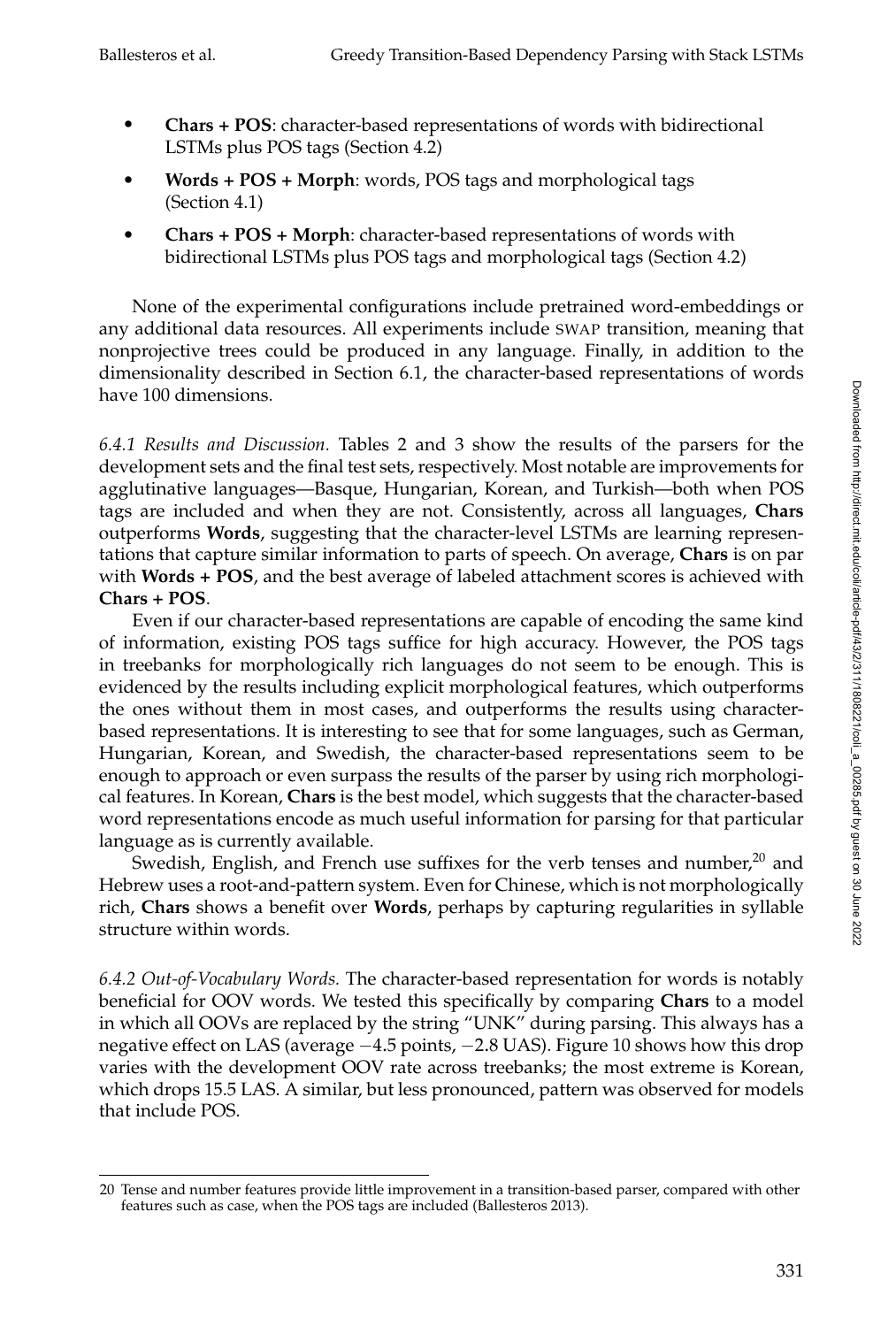Unlabeled attachment scores (top) and labeled attachment scores (bottom) on the **development** sets (not a standard development set for Turkish). In each table, the first two columns show the results of the parser with word lookup (**Words**) vs. character-based (**Chars**) representations. Boldface shows the better result comparing **Words** vs. **Chars**, comparing **Words + POS** vs. **Chars + POS**, and comparing **Words + POS + Morph** vs. **Chars + POS + Morph**.

| UAS:                                                                                                             |                                                                                                 |                                                                                                 |                                                                                                 |                                                                                                 |                                                                                        |                                                                                        |  |
|------------------------------------------------------------------------------------------------------------------|-------------------------------------------------------------------------------------------------|-------------------------------------------------------------------------------------------------|-------------------------------------------------------------------------------------------------|-------------------------------------------------------------------------------------------------|----------------------------------------------------------------------------------------|----------------------------------------------------------------------------------------|--|
| Language                                                                                                         | Words                                                                                           | Chars                                                                                           | Words<br>+ POS                                                                                  | Chars<br>$+ POS$                                                                                | Words<br>$+ POS$<br>+ Morph                                                            | Chars<br>+ POS<br>+ Morph                                                              |  |
| Arabic<br>Basque<br>French<br>German<br>Hebrew<br>Hungarian<br>Korean<br>Polish<br>Swedish<br>Turkish<br>Chinese | 86.14<br>78.42<br>84.84<br>88.14<br>79.73<br>72.38<br>78.98<br>73.29<br>73.44<br>71.10<br>79.43 | 87.20<br>84.97<br>86.21<br>90.94<br>79.92<br>80.16<br>88.98<br>85.69<br>75.03<br>74.91<br>80.36 | 87.44<br>83.49<br>87.00<br>91.16<br>81.99<br>78.47<br>87.36<br>89.32<br>80.02<br>77.13<br>85.98 | 87.07<br>85.58<br>86.33<br>91.23<br>80.76<br>80.85<br>89.14<br>88.54<br>78.85<br>77.96<br>85.81 | 87.35<br>87.20<br>87.19<br>91.44<br>82.10<br>80.29<br>87.48<br>90.34<br>80.14<br>79.28 | 86.78<br>86.90<br>86.57<br>91.45<br>80.69<br>80.55<br>89.04<br>89.36<br>79.79<br>79.18 |  |
| English<br>Average                                                                                               | 91.64<br>79.79                                                                                  | 91.98<br>83.86                                                                                  | 92.94<br>85.19                                                                                  | 92.49<br>85.38                                                                                  |                                                                                        |                                                                                        |  |
| LAS:                                                                                                             |                                                                                                 |                                                                                                 |                                                                                                 |                                                                                                 |                                                                                        |                                                                                        |  |
| Language                                                                                                         | Words                                                                                           | Chars                                                                                           | Words<br>+ POS                                                                                  | Chars<br>$+ POS$                                                                                | Words<br>$+ POS$<br>+ Morph                                                            | Chars<br>+ POS<br>+ Morph                                                              |  |
| Arabic<br>Basque                                                                                                 | 82.73<br>67.08                                                                                  | 84.34<br>78.22                                                                                  | 84.81<br>74.31                                                                                  | 84.36<br>79.52                                                                                  | 84.71<br>81.50                                                                         | 83.95<br>80.85                                                                         |  |

French 80.32 **81.70 82.71** 81.51 **82.68** 82.12 German 85.36 **88.68 89.04** 88.83 **89.42** 89.31 Hebrew 69.42 **70.58 74.11** 72.18 **73.98** 72.37 Hungarian 62.14 **75.61** 69.50 **76.16** 75.55 **75.85** Korean 67.48 **86.80** 83.80 **86.88** 83.78 **86.92** Polish 65.13 **78.23 81.84** 80.97 **84.62** 82.89 Swedish 64.77 **66.74 72.09** 69.88 **73.13** 70.87 Turkish 53.98 **62.91** 62.30 **62.87 71.42** 71.05

Chinese 75.64 77.06 84.36 84.10<br>English 88.60 89.58 90.63 90.08

Average 71.89 **78.37** 79.13 **79.78** – –

Interestingly, this artificially impoverished model is still consistently better than **Words** for all languages (e.g., for Korean, by 4 LAS). This implies that not all of the improvement is due to OOV words; statistical sharing across orthographically close words is beneficial as well.

Finally, Table 4 shows the results obtained when combining the pretrained word embeddings of Section 6.3 with the character-based representations of this section for the English and Chinese Treebanks. We also run the experiments by including and

English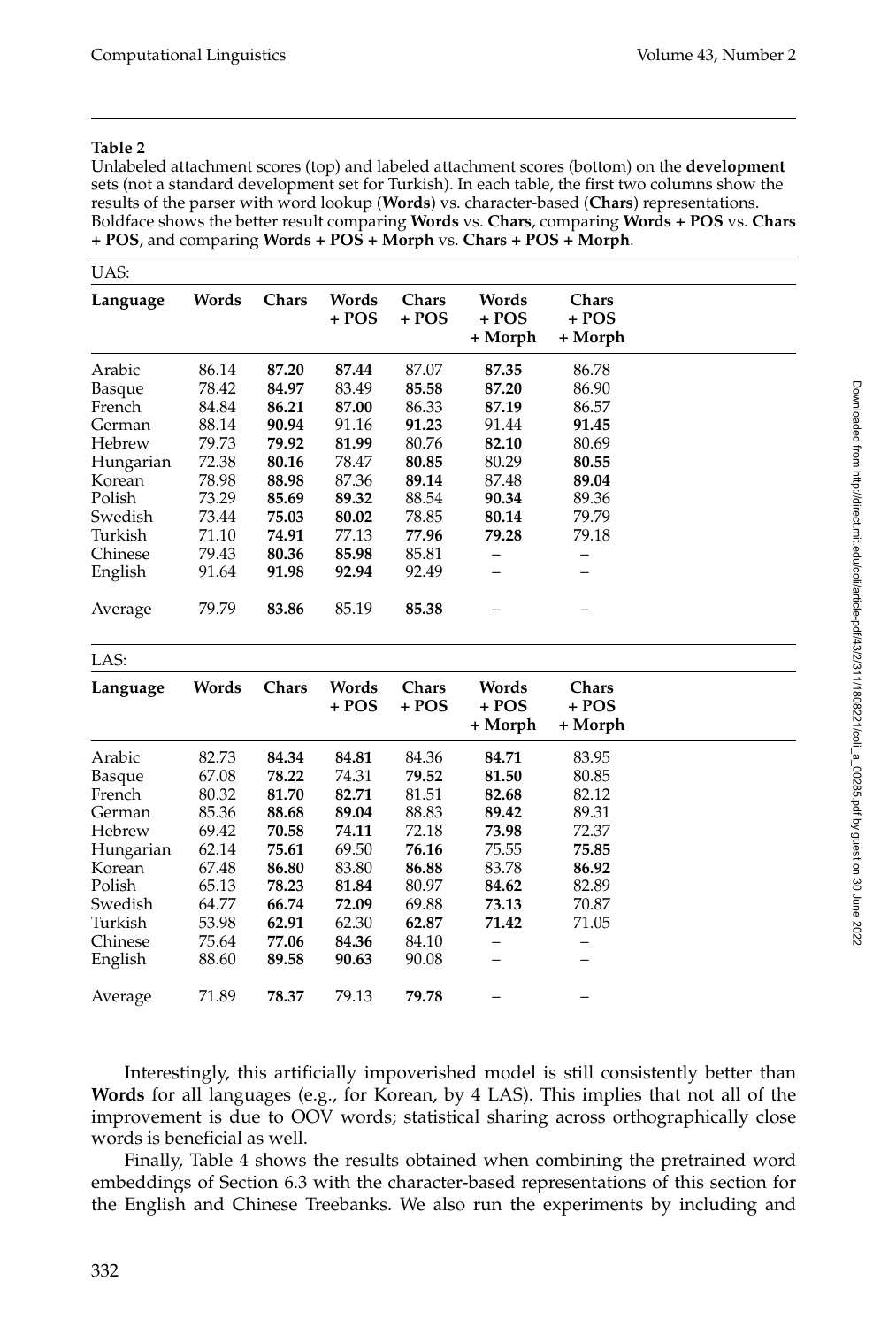Unlabeled attachment scores (top) and labeled attachment scores (bottom) on the **test** sets. In each table, the first two columns show the results of the parser with word lookup (**Words**) vs. character-based (**Chars**) representations. Boldface shows the better result comparing **Words** vs. **Chars**, comparing **Words + POS** vs. **Chars + POS**, and comparing **Words + POS + Morph** vs. **Chars + POS + Morph**.

| UAS:      |       |       |                |                  |                           |                           |  |
|-----------|-------|-------|----------------|------------------|---------------------------|---------------------------|--|
| Language  | Words | Chars | Words<br>+ POS | Chars<br>$+ POS$ | Words<br>+ POS<br>+ Morph | Chars<br>+ POS<br>+ Morph |  |
| Arabic    | 85.21 | 86.08 | 86.05          | 86.07            | 86.35                     | 85.79                     |  |
| Basque    | 77.06 | 85.19 | 82.92          | 85.22            | 86.87                     | 86.02                     |  |
| French    | 83.74 | 85.34 | 86.15          | 85.78            | 86.81                     | 86.21                     |  |
| German    | 82.75 | 86.80 | 87.33          | 87.26            | 87.40                     | 87.48                     |  |
| Hebrew    | 77.62 | 79.93 | 80.68          | 80.17            | 81.36                     | 79.83                     |  |
| Hungarian | 72.78 | 80.35 | 78.64          | 80.92            | 81.07                     | 81.06                     |  |
| Korean    | 78.70 | 88.39 | 86.85          | 88.30            | 86.84                     | 88.24                     |  |
| Polish    | 72.01 | 83.44 | 87.06          | 85.97            | 88.93                     | 88.44                     |  |
| Swedish   | 76.39 | 79.18 | 83.43          | 83.24            | 83.18                     | 82.04                     |  |
| Turkish   | 71.70 | 76.32 | 75.32          | 76.34            | 79.52                     | 78.28                     |  |
| Chinese   | 79.01 | 79.94 | 85.96          | 85.30            |                           |                           |  |
| English   | 91.16 | 91.47 | 92.57          | 91.63            |                           |                           |  |
| Average   | 79.01 | 85.36 | 84.41          | 84.68            |                           |                           |  |

| ۰.<br>-----<br>- -<br>v | u. |
|-------------------------|----|

| Language  | Words | Chars | Words<br>$+ POS$ | Chars<br>$+ POS$ | Words<br>+ POS<br>+ Morph | Chars<br>+ POS<br>+ Morph |  |
|-----------|-------|-------|------------------|------------------|---------------------------|---------------------------|--|
| Arabic    | 82.05 | 83.41 | 83.46            | 83.40            | 83.83                     | 83.11                     |  |
| Basque    | 66.61 | 79.09 | 73.56            | 78.61            | 80.83                     | 79.92                     |  |
| French    | 79.22 | 80.92 | 82.03            | 81.08            | 82.65                     | 81.97                     |  |
| German    | 79.15 | 84.04 | 84.62            | 84.49            | 84.79                     | 84.86                     |  |
| Hebrew    | 68.71 | 71.26 | 72.70            | 72.26            | 73.67                     | 72.06                     |  |
| Hungarian | 61.93 | 75.19 | 69.31            | 76.34            | 76.66                     | 76.45                     |  |
| Korean    | 67.50 | 86.27 | 83.37            | 86.21            | 83.41                     | 86.25                     |  |
| Polish    | 63.96 | 76.84 | 79.83            | 78.24            | 82.67                     | 82.21                     |  |
| Swedish   | 67.69 | 71.19 | 76.40            | 74.47            | 76.42                     | 74.41                     |  |
| Turkish   | 54.55 | 64.34 | 61.22            | 62.28            | 70.93                     | 68.28                     |  |
| Chinese   | 74.79 | 76.29 | 84.40            | 83.72            |                           |                           |  |
| English   | 88.42 | 88.94 | 90.31            | 89.44            |                           |                           |  |
| Average   | 71.22 | 78.15 | 78.43            | 79.21            |                           |                           |  |

excluding part-of-speech tags to see the effect of the character-based representations when they are combined with pretrained word embeddings. The main conclusion is that when we combine character-based representations with pretrained word embeddings and part-of-speech tags, they do not have the same effect as when we only apply character-based embeddings; however, the model learns better when the part-of-speech tags or the pretrained word embeddings are not included. And finally, the model that incorporates character-based embeddings and pretraining is a bit better than the model that uses pretrained embeddings and part-of-speech tags.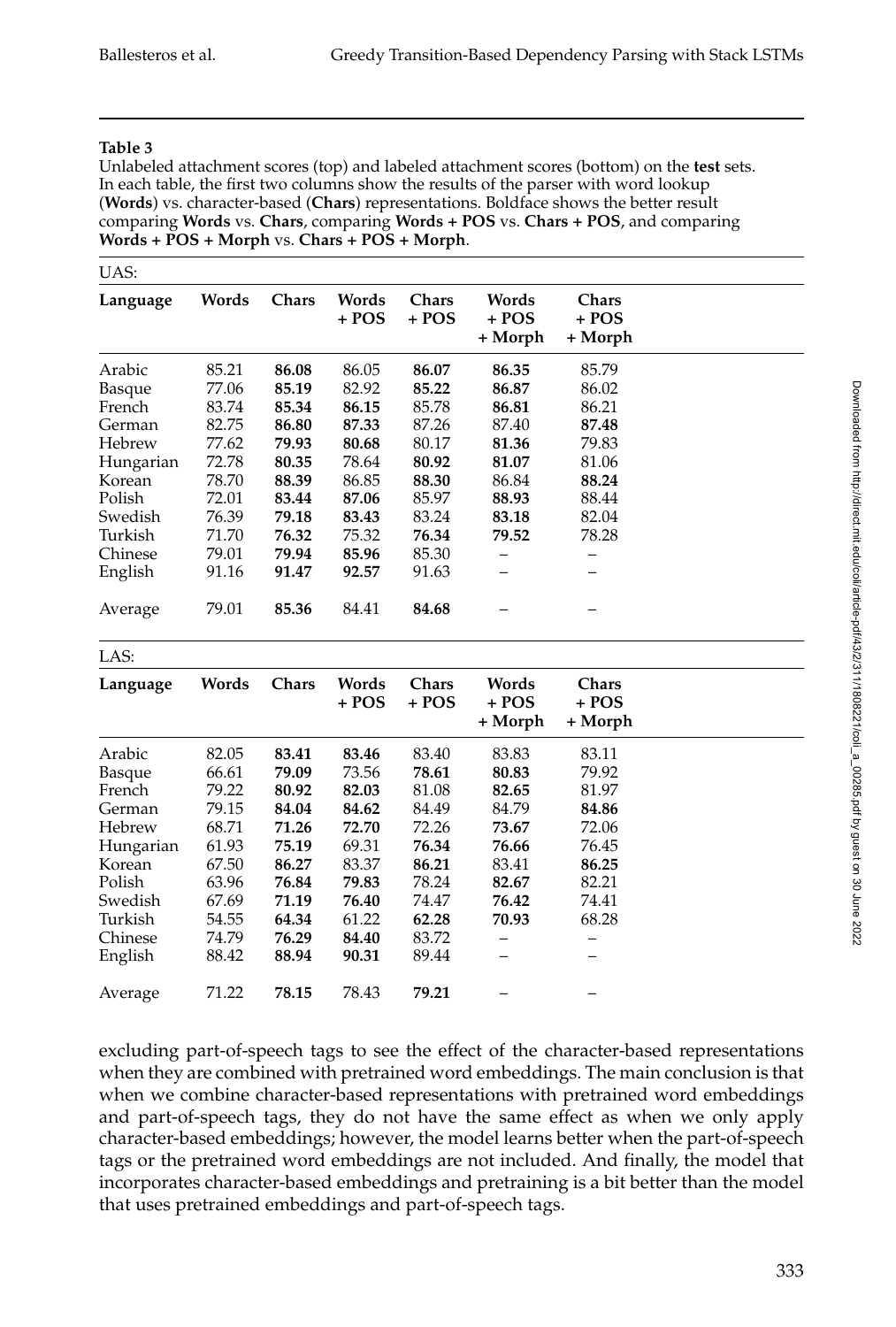

On the *x*-axis is the OOV rate in development data, by treebank; on the *y*-axis is the difference in development-set LAS between **Chars** model as described in Section 4.2 and one in which all OOV words are given a single representation.

#### **Table 4**

Test:

Unlabeled attachment scores and labeled attachment scores on the **development** sets (top) and the final **test** sets (bottom) for Chinese and English (SD). The columns marked with **Words** show the results of the parser with the whole S-LSTM model presented in Section 6.3, and the column marked with **Words + POS** also includes part-of-speech tags. The columns marked with **Words + Chars** show the results of the parser when combining the pretrained word embeddings of Section 6.3 with the character-based representations of this section and the columns marked with **Words + Chars + POS** also includes part-of-speech tags.

| Development: |       |                                |     |                      |       |       |       |                                     |  |  |  |
|--------------|-------|--------------------------------|-----|----------------------|-------|-------|-------|-------------------------------------|--|--|--|
|              |       | Words                          |     | Words + $POS$        |       |       |       | Words + Chars   Words + Chars + POS |  |  |  |
| Language     | UAS   | LAS                            | UAS | LAS 1                | UAS.  | LAS.  | UAS   | LAS                                 |  |  |  |
| Chinese      | 82.65 | 79.84   87.23                  |     | 85.87                | 82.20 | 79.26 | 86.93 | 85.51                               |  |  |  |
| English      |       | $92.58$ $89.96$   <b>93.11</b> |     | <b>90.80</b>   92.74 |       | 90.35 | 92.87 | 90.49                               |  |  |  |
|              |       |                                |     |                      |       |       |       |                                     |  |  |  |

| rest.                                                                   |       |                                   |                               |       |                     |  |
|-------------------------------------------------------------------------|-------|-----------------------------------|-------------------------------|-------|---------------------|--|
|                                                                         | Words |                                   | Words + $POS$   Words + Chars |       | Words + Chars + POS |  |
| Language   UAS LAS   UAS LAS   UAS LAS                                  |       |                                   |                               | UAS ! | LAS                 |  |
| Chinese                                                                 |       | 82.15 79.04   86.85 85.36   81.90 | 78.81 +                       | 86.92 | 85.49               |  |
| English   $92.57$ $90.21$   $93.04$ $90.87$   $92.56$ $90.38$   $92.75$ |       |                                   |                               |       | 90.62               |  |

*6.4.3 Comparison with State-of-the-Art Parsers.* Table 5 shows a comparison with state-ofthe-art parsers. We include greedy transition-based parsers that, like ours, do not apply beam search. For all the SPMRL languages we show the results of Ballesteros (2013), who reported results after carrying out a careful automatic morphological feature selection experiment. For Turkish, we show the results of Nivre et al. (2006), who also carried out a careful manual morphological feature selection. Our parser outperforms these in most cases. For English and Chinese, we report our results of the best parser on the develpment set in Section 6.3—which is **Words + POS** but with pretrained word embeddings.

We also show the best reported results on these data sets. For the SPMRL data sets, the best performing system of the shared task is either Björeklund et al. (2013) or Björkelund et al. (2014), which are better than our system. Note that the comparison is harsh to our system, which does not use unlabeled data nor any combination of different parsers. For Turkish, our system provides the best results ever reported in this data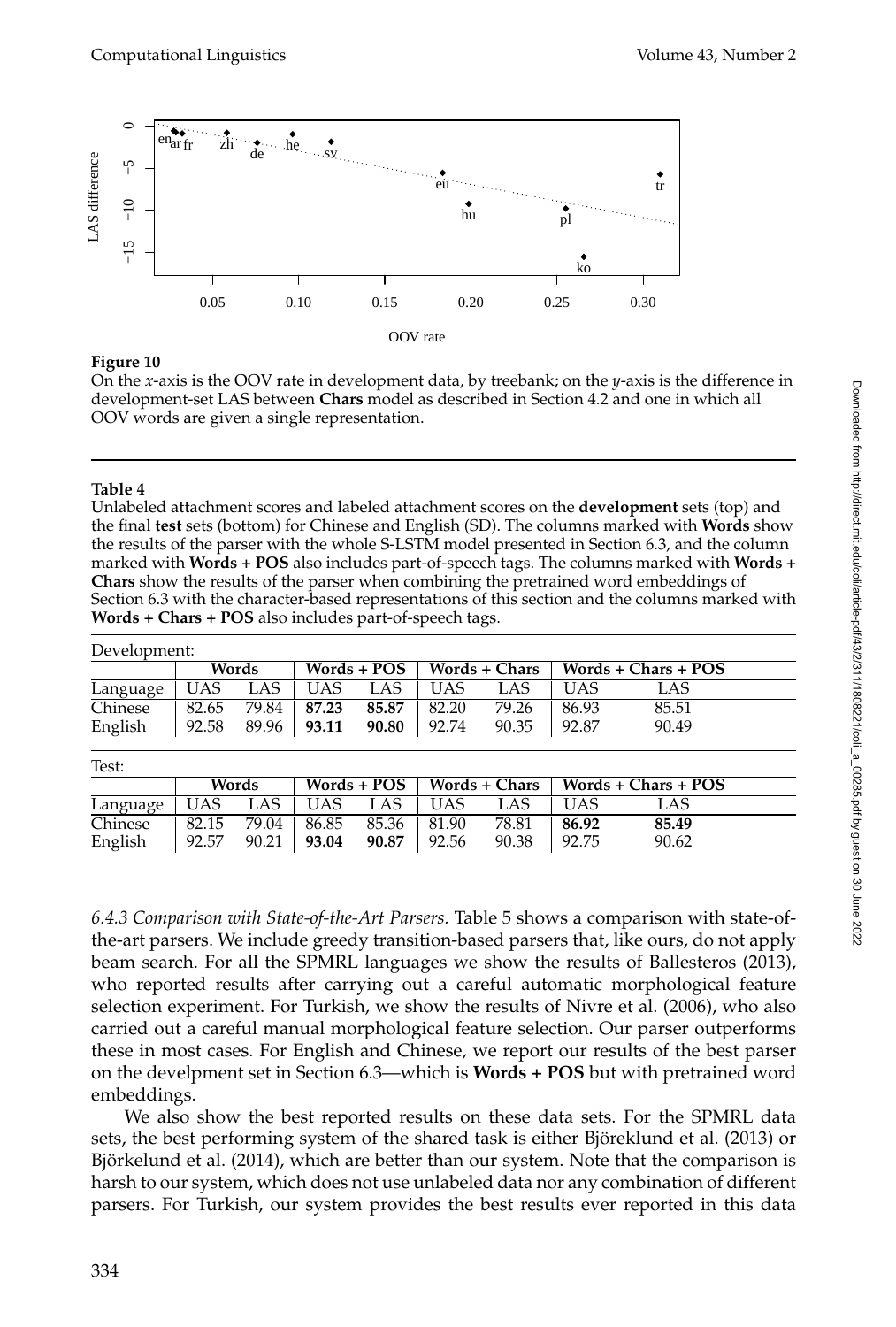Test-set performance of our best results (according to UAS or LAS, whichever has the larger difference), compared with state-of-the-art greedy transition-based parsers ("Best Greedy Result") and best results reported ("Best Published Result"). Note that B+'13 and B+'14 are a combination of parsers and use unlabeled data; our models do not. We only use unlabeled data for the pretrained word embeddings of *DWPP*. **W** refers to **Words**; **C** refers to **Chars**; **WP** refers to **Words + Pos**; **WPM** refers to **Words + Pos + Morph**; **CP** refers to **Chars + Pos**; **CPM** refers to **Chars + Pos + Morph**; B'13 is (Ballesteros 2013); N+'06a is (Nivre et al. 2006); **DWPP** is our model **Word + Pos** with pretrained embeddings and dynamic oracles as in Section 6.5; **WPM** is our model **Word + Pos + Morph**; B+'13 is (Björkelund et al. 2013); B+'14 is (Björkelund et al. 2014); W+'15 is (Weiss et al. 2015).

|           |            | <b>This Work</b> |            |            | <b>Best Greedy Result</b> |             |            |       | <b>Best Published Result</b> |
|-----------|------------|------------------|------------|------------|---------------------------|-------------|------------|-------|------------------------------|
| Language  | <b>UAS</b> | LAS              | System     | <b>UAS</b> | LAS                       | System      | <b>UAS</b> | LAS   | System                       |
| Arabic    | 86.35      | 83.83            | <b>WPM</b> | 84.57      | 81.90                     | B'13        | 88.32      | 86.21 | $B+'13$                      |
| Basque    | 86.87      | 80.63            | <b>WPM</b> | 84.33      | 78.58                     | B'13        | 89.96      | 85.70 | $B+'14$                      |
| French    | 86.81      | 82.65            | <b>WPM</b> | 83.35      | 77.98                     | B'13        | 89.02      | 85.66 | $B+'14$                      |
| German    | 87.48      | 84.86            | <b>CPM</b> | 85.38      | 82.75                     | B'13        | 91.64      | 89.65 | $B+'13$                      |
| Hebrew    | 81.36      | 73.57            | <b>WPM</b> | 79.89      | 73.01                     | B'13        | 87.41      | 81.65 | $B+'14$                      |
| Hungarian | 81.07      | 76.66            | <b>WPM</b> | 83.71      | 79.63                     | B'13        | 89.81      | 86.13 | $B+'13$                      |
| Korean    | 88.39      | 86.27            | C          | 85.72      | 82.06                     | B'13        | 89.10      | 87.27 | $B+'14$                      |
| Polish    | 88.93      | 79.83            | <b>WPM</b> | 85.80      | 79.89                     | B'13        | 91.75      | 87.07 | $B+'13$                      |
| Swedish   | 83.43      | 76.40            | <b>WP</b>  | 83.20      | 75.82                     | B'13        | 88.48      | 82.75 | $B+'14$                      |
| Turkish   | 79.52      | 70.93            | <b>WPM</b> | 75.82      | 65.68                     | $N+′06a$    | 79.52      | 70.93 | <b>WPM</b>                   |
| Chinese   | 85.96      | 84.40            | <b>WP</b>  | 87.65      | 86.21                     | <b>DWPP</b> | 87.65      | 86.21 | <b>DWPP</b>                  |
| English   | 92.57      | 90.31            | <b>WP</b>  | 93.56      | 91.42                     | <b>DWPP</b> | 94.08      | 92.19 | $W+15$                       |

set. For English, we report Weiss et al. (2015), and for Chinese, we report our results in Section 6.3—which is **Words + POS** but with pretrained word embeddings and dynamic oracles (see next section).

#### **6.5 Experiments with Dynamic Oracles**

Table 6 shows the results of the parser with arc-hybrid and dynamic oracles for the English data set (with Stanford dependencies) and the Chinese CTB data sets with and without pretrained word embeddings, respectively. The table also shows the best result reported in Section 6.3 for the sake of comparison between static and dynamic training strategies.

The results achieved by the dynamic oracle for English are actually one of the best results ever reported in this data set, achieving 93.56 unlabeled attachment score. This is remarkable given that the parser uses a completely greedy inference procedure. Moreover, the Chinese numbers establish the state-of-the-art by using the same settings as in Chen and Manning (2014).

The error-exploring dynamic-oracle training always improves above static oracle training using the same transition system, but the arc-hybrid system slightly underperforms the arc-standard system when trained with static oracle. Transforming the sampling distribution towards preferring less probable events ( $\alpha = 0.75$ ) is especially beneficial when training with pretrained word embeddings.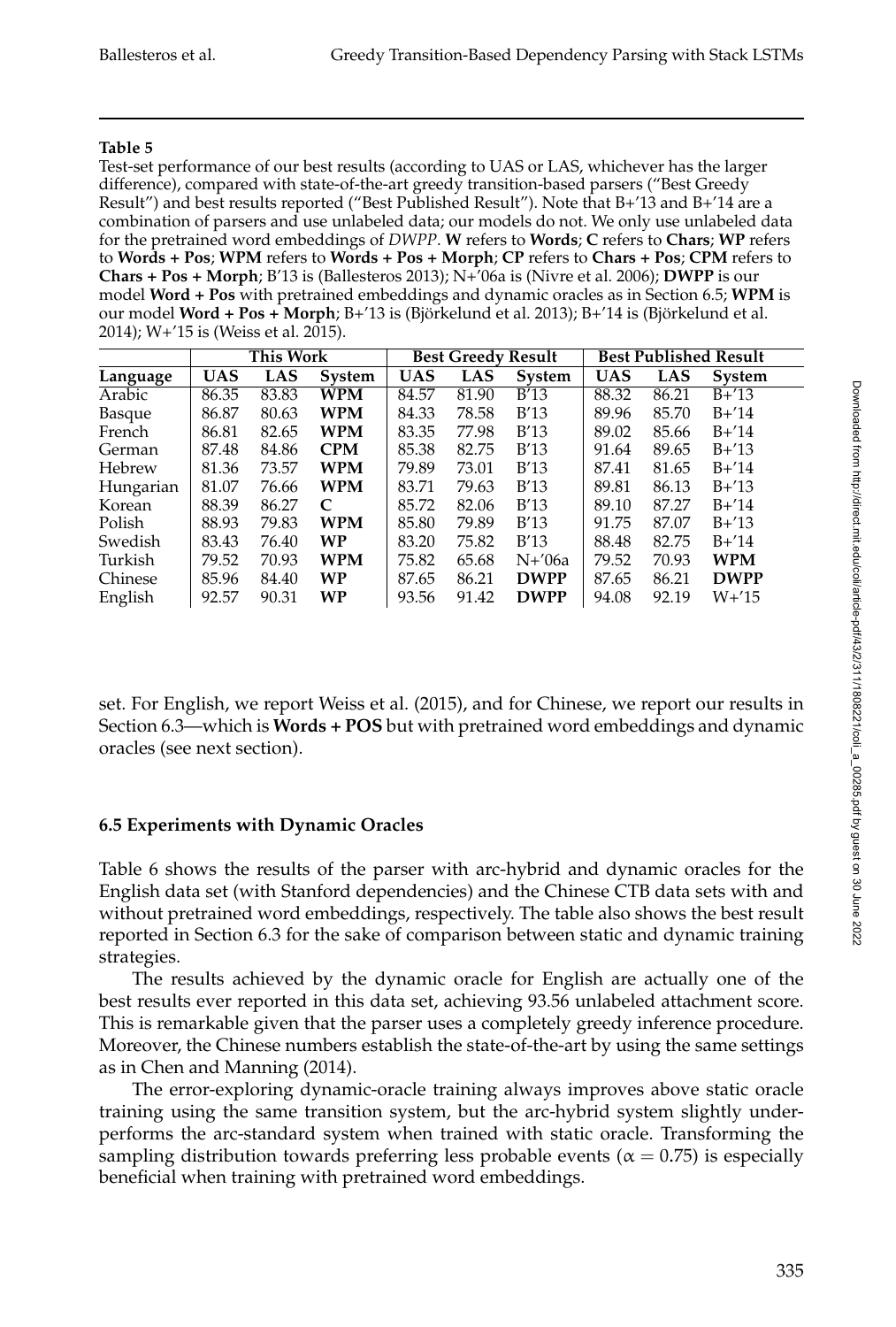Unlabeled attachment scores and labeled attachment scores on the **development** sets (top) and the final **test sets** (bottom) for Chinese and English (SD). The columns marked with "Arc-std." show the results of the parser arc-standard oracle, which are the same numbers as in Table 1. The columns marked with "Arc-hybrid" show the results of the parser with the arc-hybrid oracle. The columns marked with "static" ("dynamic") show the results of the parser with static (dynamic) oracles.

| Development                                      |                |                |                |                |                |                |                |                             |
|--------------------------------------------------|----------------|----------------|----------------|----------------|----------------|----------------|----------------|-----------------------------|
|                                                  |                | Arc-std.       | Arc-hybrid     |                | Arc-hybrid     |                |                | Arc-hybrid                  |
|                                                  |                | (static)       |                | (static)       |                | (dynamic)      |                | (dynamic, $\alpha = 0.75$ ) |
| Language                                         | UAS            | LAS            | UAS            | LAS            | UAS            | LAS            | UAS            | LAS                         |
| Chinese (-pretraining)                           | 85.96          | 84.37          | 82.65          | 79.84          | 85.96          | 84.37          | 86.32          | 84.59                       |
| Chinese (+pretraining)                           | 87.23          | 85.87          | 87.11          | 85.64          | 87.41          | 85.99          | 87.41          | 85.87                       |
| English (-pretraining)<br>English (+pretraining) | 92.58<br>93.11 | 90.24<br>90.80 | 92.64<br>93.16 | 90.26<br>90.88 | 93.01<br>93.38 | 90.68<br>91.03 | 93.04<br>93.51 | 90.64<br>91.29              |

| <b>Test</b>            |                      |       |                        |       |                         |       |                                           |       |
|------------------------|----------------------|-------|------------------------|-------|-------------------------|-------|-------------------------------------------|-------|
|                        | Arc-std.<br>(static) |       | Arc-hybrid<br>(static) |       | Arc-hvbrid<br>(dvnámic) |       | Arc-hybrid<br>(dynamic, $\alpha = 0.75$ ) |       |
| Language               | UAS                  | LAS   | UAS                    | LAS   | UAS                     | LAS   | UAS                                       | LAS   |
| Chinese (-pretraining) | 85.48                | 83.94 | 85.66                  | 84.03 | 86.07                   | 84.46 | 86.13                                     | 84.53 |
| Chinese (+pretraining) | 86.85                | 85.36 | 86.94                  | 85.46 | 87.05                   | 85.63 | 87.65                                     | 86.21 |
| English (-pretraining) | 92.40                | 90.04 | 92.08                  | 89.80 | 92.66                   | 90.43 | 92.73                                     | 90.60 |
| English (+pretraining) | 93.04                | 90.87 | 92.78                  | 90.67 | 93.15                   | 91.05 | 93.56                                     | 91.42 |

#### **6.6 Experiments with CoNLL 2009 Data Sets**

In order to be able to compare with similar greedy parsers (Yazdani and Henderson 2015; Andor et al. 2016)<sup>21</sup> we report the performance of the parser on the multilingual treebanks of the CoNLL 2009 Shared Task (Hajič et al. 2009). Because some of the treebanks contain nonprojective sentences and arc-hybrid does not allow nonprojective trees, we use the pseudo-projective approach (Nivre and Nilsson 2005). For all the experiments presented in this section we used the predicted part-of-speech tags provided by the CoNLL 2009 shared task organizers. In order to see if the pretrained word embeddings are useful for other languages we also include results with pretrained word embeddings for English, Chinese, German, and Spanish following the same training set-up as in Section 4; for English and Chinese we used the same pretrained word embeddings as in previous experiments, for German we pretrained embeddings using the monolingual training data from the WMT 2015 data set<sup>22</sup>, and for Spanish we used the Spanish Gigaword version 3.

The results for the parser with character-based representations on these data sets (last line of the table) were published by Andor et al. (2016). In Zhang and Weiss (2016), it is also possible to find results of the same version of the parser on the Universal Dependency treebanks (Nivre et al. 2015).

<sup>21</sup> We report the performance of these parsers in the most comparable set-up, that is, with beam = 1 or greedy.

<sup>22</sup> http://www.statmt.org/wmt15/translation-task.html.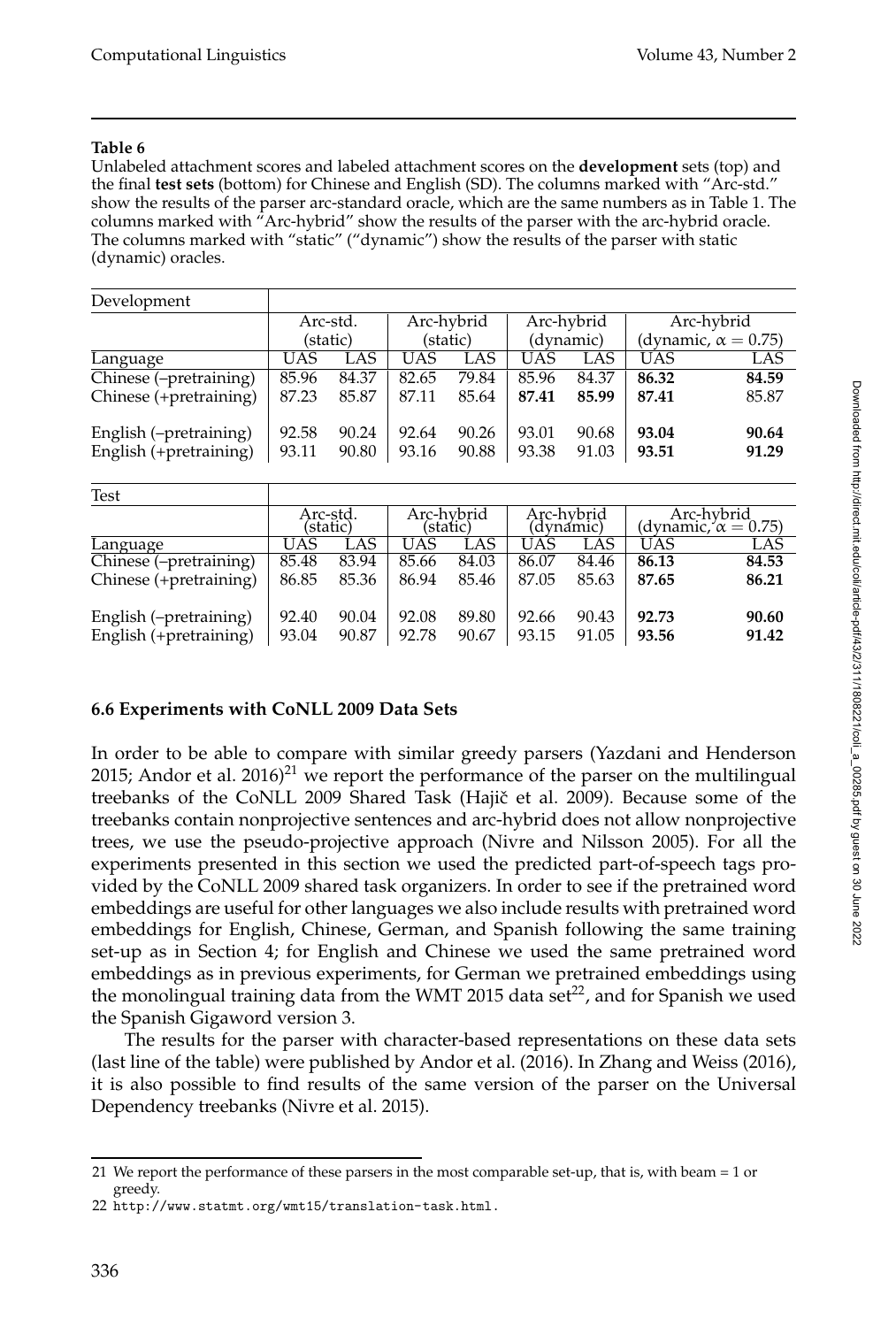Results of the parser in its different versions including comparison with other systems. St. refers to static oracle with the arc-standard parser and Dyn. refers to dynamic oracle with the arc-hybrid parser with  $\alpha = 0.75$  because it is the top scoring system in Section 6.5. PP refers to pseudo-projective parsing, SW refers to the arc-standard algorithm including the SWAP action as described in Section 3.3.2. +pre refers to the models that incorporate pretrained word embeddings. The Chinese treebank is fully projective and this is why we do not report results with SWAP since they are equivalent to the ones with pseudo-projective parsing. Y'15 is the parser by Yazdani and Henderson (2015). A'16 is the parser with beam = 1 by Andor et al. (2016). A'16-b is the parser with beam larger than 1 by Andor et al. (2016). **Bold** numbers indicate the best results among the greedy parsers.

|              | Catalan |       | Chinese    |       | Czech         |               | English        |                | German        |               | lapanese |       | Spanish       |               |
|--------------|---------|-------|------------|-------|---------------|---------------|----------------|----------------|---------------|---------------|----------|-------|---------------|---------------|
| Method       | UAS     | LAS   | <b>UAS</b> | LAS   | <b>UAS</b>    | LAS           | <b>UAS</b>     | LAS            | UAS           | LAS           | UAS      | LAS   | UAS           | LAS           |
| $St + PP$    | 89.60   | 85.45 | 79.68      | 75.08 | 77.96         | 71.06         | 91.12          | 88.69          | 88.09         | 85.24         | 93.10    | 92.28 | 89.08         | 85.03         |
| + pre        |         |       | 82.45      | 78.55 |               |               | 91.59          | 89.15          | 88.56         | 86.15         |          | -     | 90.76         | 87.48         |
| $St + SW$    | 89.55   | 85.35 |            | -     | 78.66         | 71.99         | 91.12          | 88.50          | 88.11         | 85.48         | 93.29    | 92.46 | 89.02         | 84.96         |
| + pre        |         |       |            |       |               |               | 91.53          | 89.14          | 89.21         | 86.96         |          | -     | 90.43         | 86.99         |
| $Dyn + PP$   | 90.45   | 86.38 | 80.74      | 76.52 | 85.68         | 79.38         | 91.62          | 89.23          | 89.80         | 87.29         | 93.47    | 92.70 | 89.53         | 85.69         |
| + pre        |         |       | 83.54      | 79.66 |               |               | 92.22          | 89.87          | 90.34         | 88.17         |          |       | 91.09         | 87.95         |
| Y'15<br>A'16 | 91.24   | 88.21 | 81.29      | 77.29 | 85.2<br>85.78 | 77.5<br>80.63 | 90.13<br>91.44 | 87.26<br>89.29 | 89.6<br>89.12 | 86.0<br>86.95 | 93.71    | 92.85 | 88.3<br>91.01 | 85.4<br>88.14 |
| $A'16-b$     | 92.67   | 89.83 | 84.72      | 80.85 | 88.94         | 84.56         | 93.22          | 91.23          | 90.91         | 89.15         | 93.65    | 92.84 | 92.62         | 89.95         |

Our parsers outperform the model by Yazdani and Henderson (2015). When comparing with Andor et al. (2016), it is worth noting that they use pretrained word embeddings, plus predicted morphological features, and the top-*K* POS tags from a CRF tagger instead of a simple predicted tags, so the results that are actually comparable are the ones in which we include pretrained word embeddings; our model is better than Andor et al. (2016), especially in the case of the dynamic oracles.

The results with Czech and the dynamic oracle model suggest that it is a much better strategy when the number of nonprojective trees is high; this result suggests that the training with exploration allows the parser to handle more complicated syntactic structures. Finally, the arc-standard parser enriched with the SWAP action performs similarly to the pseudo-projective approach for all languages, which demonstrates the effectiveness of both approaches when parsing nonprojective structures.

## **7. Related Work**

Our approach ties together several strands of previous work. First, several kinds of stack memories have been proposed to augment neural architectures. Das, Giles, and Sun (1992) proposed a neural network with an external stack memory based on recurrent neural networks. In contrast to our model, in which the entire contents of the stack are summarized in a single value, in their model the network could only see the contents of the top of the stack. Mikkulainen (1996) proposed an architecture with a stack that had a summary feature, although the stack control was learned as a latent variable.

Several authors have used neural networks to predict parser actions in shift-reduce parsers. The earliest attempt we are aware of is Mayberry and Miikkulainen (1999). The recent resurgence of interest in neural networks has included several applications to transition-based dependency parsers (Andor et al. 2016; Yazdani and Henderson 2015; Weiss et al. 2015; Zhou et al. 2015; Chen and Manning 2014; Stenetorp 2013; Titov and Henderson 2007b). In most of these works, the conditioning structure is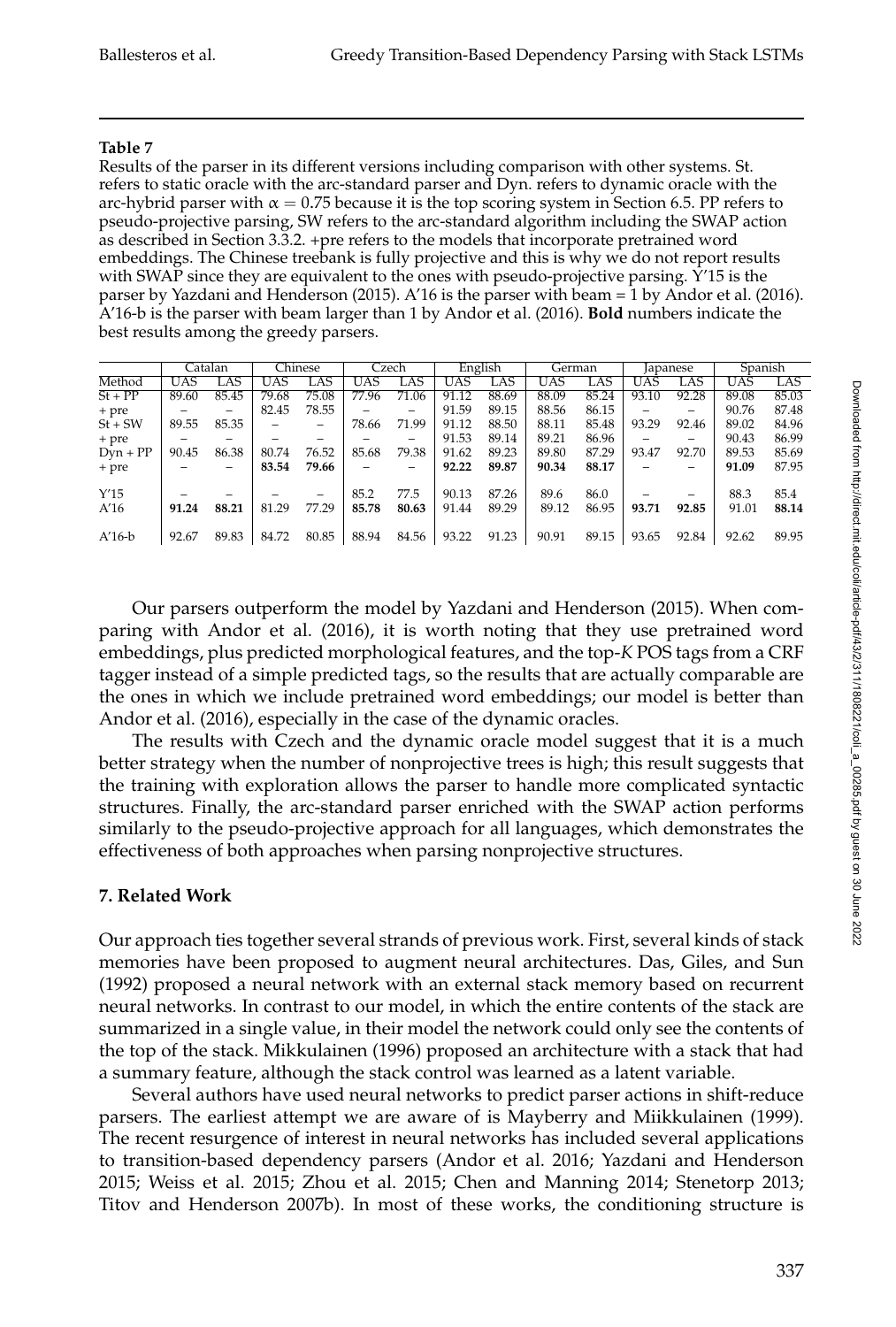manually crafted and sensitive to only certain properties of the state, with the exception of Titov and Henderson (2007b), whereas we are conditioning on the global state. Like us, Stenetorp (2013) used recursively composed representations of the tree fragments (a head and its dependents). Titov and Henderson (2007b) used a generative latent variable based on incremental sigmoid belief networks to likewise condition on the global state. Neural networks have also been used to learn representations for use in phrase-structure parsing (Henderson 2003, 2004; Titov and Henderson 2007a; Socher et al. 2013; Le and Zuidema 2014). The work by Watanabe et al. (2015) is also similar to the work presented in this article but for phrase-structure parsing.

Our model's position relative to existing neural network parsers can be understood by analogy to neural language models. The context representation is either constructed subject to an *n*-gram window (Bengio et al. 2003; Mnih and Hinton 2007), or it may be constructed incrementally using recurrent neural networks to obtain potentially unbounded dependencies (Mikolov et al. 2010). Likewise, during parsing, the particular algorithm state (represented by the stack, buffer, and history of actions taken) is the context used to predict the parsing action. This may be represented as a finite vector by picking out certain features (Weiss et al. 2015; Chen and Manning 2014) or by recursively composing the representation of simpler elements as parsing proceeds (Henderson 2003, 2004; Titov and Henderson 2007b; this work).

LSTMs have recently been demonstrated as a mechanism for generating phrase structure parses. Vinyals et al. (2015) used a sequence-to-sequence architecture with attention to predict a sequence of tree building actions, conditional on the sentence being parsed. Other works have used LSTMs for better semantic representations (Tai, Socher, and Manning 2015), and others to solve similar tasks such as phrase-structure parsing (Dyer et al. 2016).

In terms of token representations, it is worth noting that character-based representations have been explored in other NLP tasks; for instance, dos Santos and Zadrozny  $(2014)$  and dos Santos and Guimarães  $(2015)$  learned character level neural representations for POS tagging and named entity recognition, obtaining an error reduction in both tasks. Their approach is similar to ours. Many approaches have used characterbased models as additional features to improve existing models. For instance, Chrupala (2014) tried character-based recurrent neural networks to normalize tweets. Similarly, Botha and Blunsom (2014) show that stems, prefixes, and suffixes can be used to learn useful word representations. Our approach is learning similar representations by using the bidirectional LSTMs. Chen et al. (2015) propose joint learning of character and word embeddings for Chinese, claiming that characters contain rich internal information. Constructing word representations from characters using convolutional neural networks has also been proposed (Kim et al. 2016).

Tsarfaty (2006), Cohen and Smith (2007), Goldberg and Tsarfaty (2008), and Goldberg and Elhadad (2011) presented methods for joint segmentation and phrase-structure parsing, by segmenting the words in useful morphologically oriented units. Bohnet et al. (2013) presented an arc-standard transition-based parser that performs competitively for joint morphological tagging and dependency parsing for richly inflected languages, such as Czech, Finnish, German, Hungarian, and Russian.

Training greedy parsers on non-gold outcomes, facilitated by dynamic oracles, has been explored by several researchers in different ways (Goldberg and Nivre 2012, 2013; Goldberg, Sartorio, and Satta 2014; Honnibal, Goldberg, and Johnson 2013; Honnibal and Johnson 2014; Gómez-Rodríguez, Sartorio, and Satta 2014; Björkelund and Nivre 2015; Tokgöz and Eryiğit 2015; Gómez-Rodríguez and Fernández-González 2015; Vaswani and Sagae 2016). More generally, training greedy inference systems by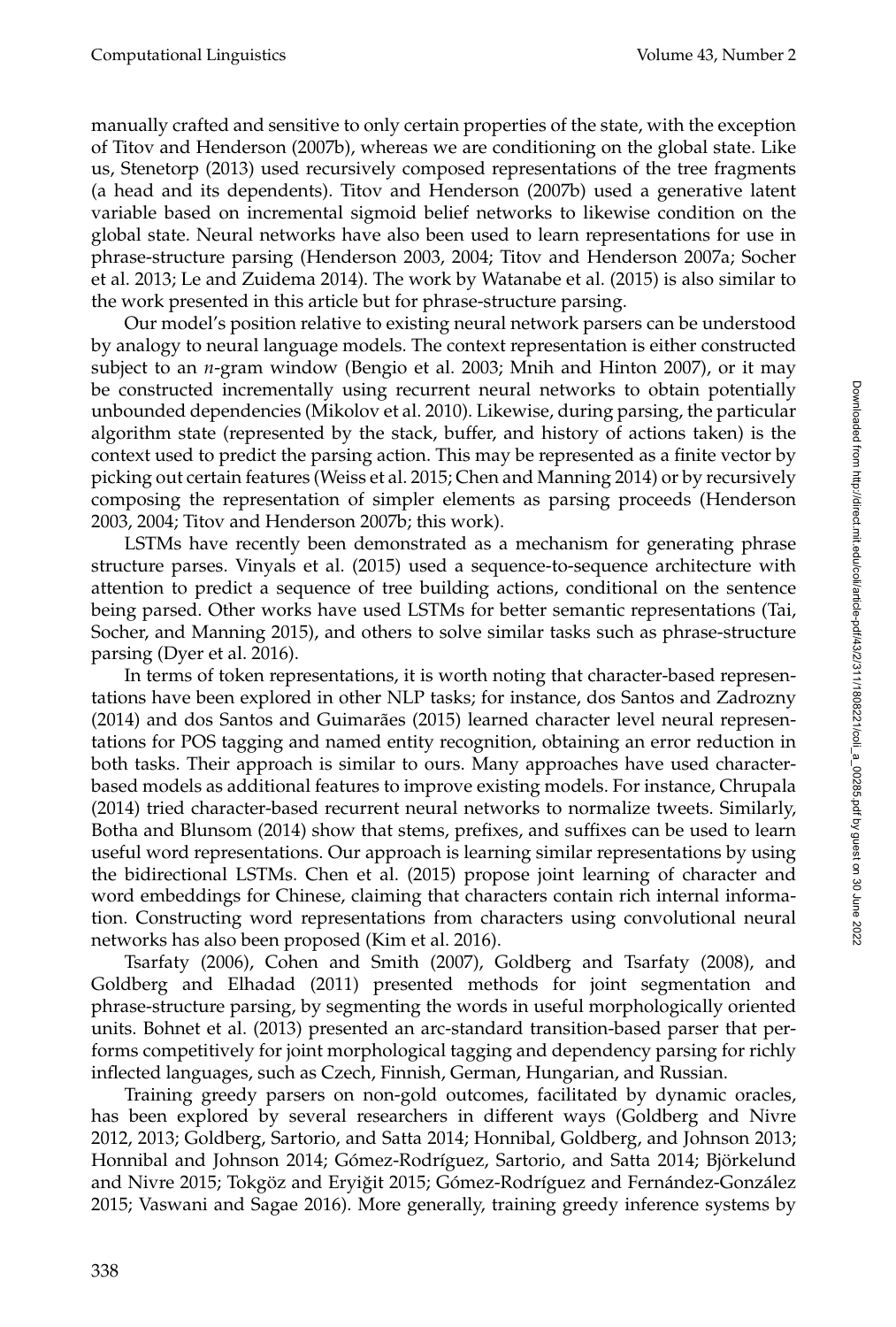paying attention to the expected classifier behavior during test time has been explored under the imitation learning and Learning to Search (SEARN) frameworks (Abbeel and Ng 2004; Daume III and Marcu 2005; Vlachos 2012; He, Eisner, and Daume 2012; ´ Daume III, Langford, and Marcu 2009; Ross, Gordon, and Bagnell 2011). In the context ´ of recurrent neural networks, the discrepancy between training time and test time prediction was recently explored by Bengio et al. (2015) for the task of language modeling. However, to the best of our knowledge this is the first time that such a training procedure is explored together with neural networks for parsing. The results show that the consistent gains in accuracy due to dynamic oracle training that were observed in previous work persist also for the very strong stack LSTM parser, although some care had to be taken to adapt the training procedures to the probabilistic nature of the objective, and to the high accuracy levels of the underlying model.

We conclude by remarking that stack memory offers intriguing possibilities for learning to solve general information processing problems (Mikkulainen 1996). Here, we learned from observable stack manipulation operations (i.e., supervision from a treebank), and the computed embeddings of final parser states were not used for any further prediction.

Such an extension of the work would make it an alternative to architectures that have an explicit external memory such as neural Turing machines (Graves, Wayne, and Danihelka 2014) and other memory networks (Weston, Chopra, and Bordes 2014; Kumar et al. 2015). However, as with those models, without supervision of the stack operations, formidable computational challenges must be solved (e.g., marginalizing over all latent stack operations), but sampling techniques and techniques from reinforcement learning have promise here (Zaremba and Sutskever 2015), making this an intriguing avenue for future work.

## **8. Conclusions**

We presented stack LSTMs, recurrent neural networks for sequences, with push and pop operations, and used them to implement a state-of-the-art transition-based dependency parser. The parser uses a greedy learning strategy which potentially provides very high parsing speed while still achieving state-of-the-art results.

We demonstrate that word representations "composed" from representations of characters are sufficient for successful transition-based dependency parsing. The results are stronger for agglutinative languages, such as Basque, Hungarian, Korean, and Turkish. This outcome is important, because annotating morphological information is expensive; our model suggests that only dependency annotations are necessary and relevant morphological features can be learned from strings. Moreover, character-based representations are also a way of overcoming the out-of-vocabulary problem even in morphologically simpler languages, such as English. Additionally, inspired by Bohnet et al. (2013), an orthogonal experiment to the one presented in this paper would be to apply character-based representations to joint tagging and dependency parsing. We expect the character-based representations to be powerful enough to catch morphosyntactic information in a joint model. Similar improvements may be achieved in an outof-domain scenario.

Even though the parser is greedy, it provides very consistent results comparable with the best parsers of the state-of-the-art. We even obtained further improvement as demonstrated with the experiments with the dynamic oracles, that provide a push over the baseline while still maintaining very fast (and greedy) parsing speed.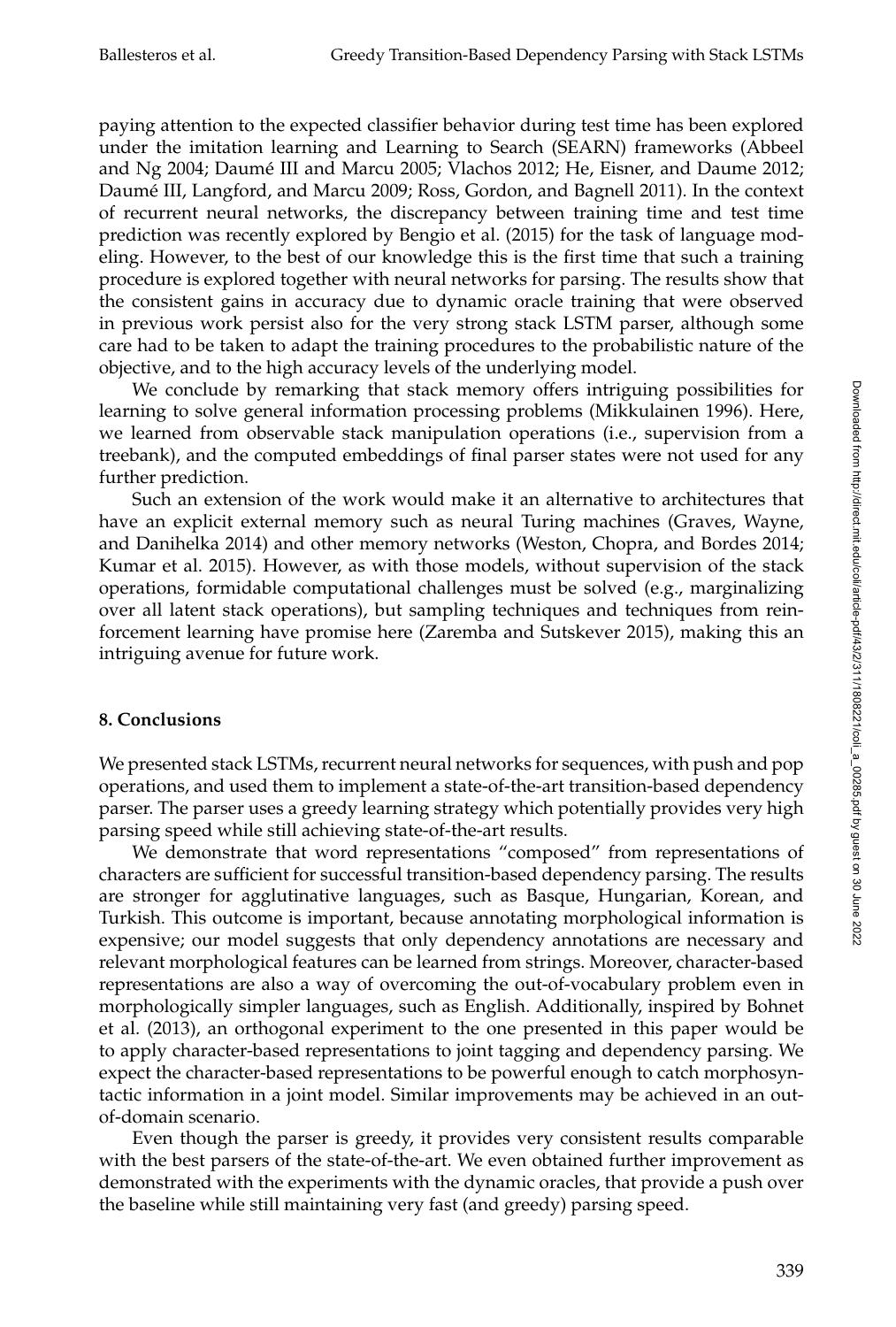Finally, it is worth noting that a modified version of the same parser has been used to create a polyglot dependency parser (Ammar et al. 2016) with the universal dependency treebanks (Nivre et al. 2015), and the stack LSTMs have also been applied to solve other core natural language processing tasks, such as named entity recognition (Lample et al. 2016), phrase-structure parsing and language modeling (Dyer et al. 2016), and joint syntactic and semantic parsing (Swayamdipta et al. 2016).

## **Acknowledgments**

We would like to thank Lingpeng Kong and Jacob Eisenstein for comments on an earlier version of this article and Danqi Chen for assistance with the parsing data sets. We would also like to thank Bernd Bohnet and Joakim Nivre for their help with the parsing algorithms. This work was sponsored in part by the U.S. Army Research Laboratory and the U.S. Army Research Office under contract/grant number W911NF-10-1-0533, and in part by NSF CAREER grant IIS-1054319. Miguel Ballesteros is supported by the European Commission under the contract numbers FP7-ICT-610411 (project MULTISENSOR) and H2020-RIA-645012 (project KRISTINA). Yoav Goldberg is supported by The Israeli Science Foundation (grant number 1555/15) and a Google Research Award.

## **References**

- Abbeel, Pieter and Andrew Y. Ng. 2004. Apprenticeship learning via inverse reinforcement learning. In *Proceedings of the Twenty-first International Conference on Machine Learning*, ICML '04, pages 1–8, New York, NY.
- Abeillé, Anne, Lionel Clément, and François Toussenel. 2003. *Building a Treebank for French*. Springer Netherlands, Dordrecht, pages 165–187.
- Aduriz, I., M. J. Aranzabe, J. M. Arriola, A. Atutxa, A. Díaz de Ilarraza, A. Garmendia, and M. Oronoz. 2003. Construction of a Basque dependency treebank. In *Proceedings of the 2nd Workshop on Treebanks and Linguistic Theories*, pages 201–204, Växjö.
- Ammar, Waleed, George Mulcaire, Miguel Ballesteros, Chris Dyer, and Noah Smith. 2016. Many languages, one parser. *Transactions of the Association for Computational Linguistics*, 4:431–444.
- Andor, Daniel, Chris Alberti, David Weiss, Aliaksei Severyn, Alessandro Presta, Kuzman Ganchev, Slav Petrov, and Michael Collins. 2016. Globally normalized transition-based neural networks. Arxiv.1603.06042.
- Ballesteros, Miguel. 2013. Effective morphological feature selection with MaltOptimizer at the SPMRL 2013 shared task. In *Proceedings of the Fourth Workshop on Statistical Parsing of Morphologically-Rich Languages*, pages 63–70, Seattle, WA.
- Ballesteros, Miguel and Bernd Bohnet. 2014. Automatic feature selection for agenda-based dependency parsing. In *Proceedings of COLING 2014, the 25th International Conference on Computational Linguistics: Technical Papers*, pages 794–805, Dublin.
- Ballesteros, Miguel, Chris Dyer, and Noah A. Smith. 2015. Improved transition-based parsing by modeling characters instead of words with LSTMs. In *Proceedings of the 2015 Conference on Empirical Methods in Natural Language Processing*, pages 349–359, Lisbon.
- Ballesteros, Miguel and Joakim Nivre. 2013. Going to the roots of dependency parsing. *Computational Linguistics*, 39(1):5–13.
- Ballesteros, Miguel and Joakim Nivre. 2016. Maltoptimizer: Fast and effective parser optimization. *Natural Language Engineering*, 22:187–213, 3.
- Bansal, Mohit, Kevin Gimpel, and Karen Livescu. 2014. Tailoring continuous word representations for dependency parsing. In *Proceedings of the 52nd Annual Meeting of the Association for Computational Linguistics (Volume 2: Short Papers)*, pages 809–815, Baltimore, MD.
- Bengio, Samy, Oriol Vinyals, Navdeep Jaitly, and Noam M. Shazeer. 2015. Scheduled sampling for sequence prediction with recurrent neural networks. In *Advances in Neural Information Processing Systems, 28*. Curran Associates, Inc., pages 1171–1179.
- Bengio, Yoshua, Rejean Ducharme, Pascal ´ Vincent, and Christian Jauvin. 2003. A neural probabilistic language model. *Journal of Machine Learning Research*, 3:1137–1155.
- Bengio, Yoshua, Patrice Simard, and Paolo Frasconi. 1994. Learning long-term dependencies with gradient descent is difficult. *IEEE Transactions on Neural Networks*, 5(2):157–166.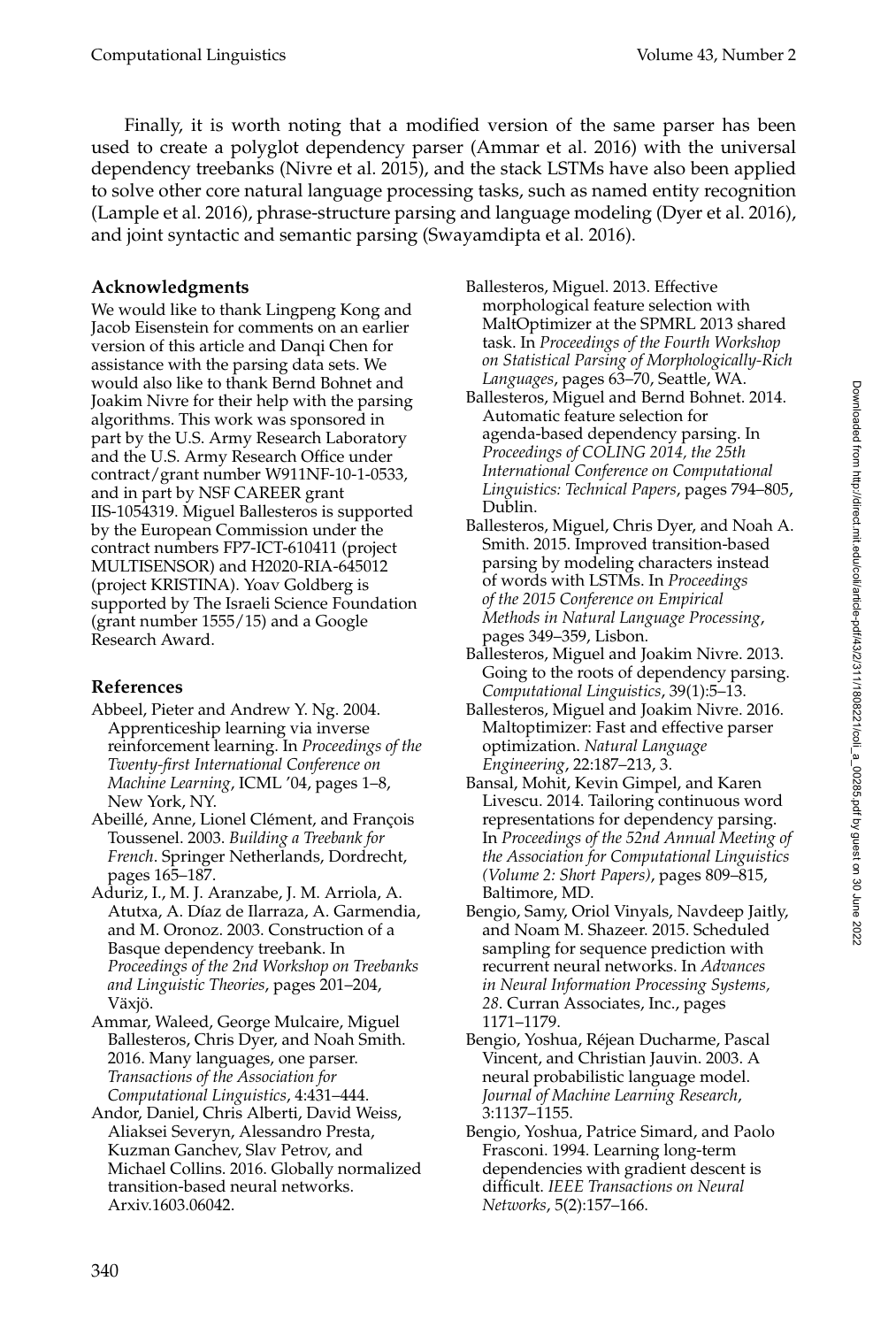- Björkelund, Anders, Ozlem Çetinoğlu, Agnieszka Faleńska, Richárd Farkas, Thomas Mueller, Wolfgang Seeker, and Zsolt Szántó. 2014. Introducing the IMS-Wrocław-Szeged-Cis entry at the SPMRL 2014 shared task: Reranking and morpho-syntax meet unlabeled data. In *Proceedings of the First Joint Workshop on Statistical Parsing of Morphologically Rich Languages and Syntactic Analysis of Non-Canonical Languages*, pages 97–102, Dublin.
- Bjorkelund, Anders, Ozlem Cetinoglu, ¨ Richard Farkas, Thomas Mueller, and ´ Wolfgang Seeker. 2013. (Re)ranking meets morphosyntax: State-of-the-art results from the SPMRL 2013 shared task. In *Proceedings of the Fourth Workshop on Statistical Parsing of Morphologically-Rich Languages*, pages 135–145, Seattle, WA.
- Björkelund, Anders and Joakim Nivre. 2015. Non-deterministic oracles for unrestricted non-projective transition-based dependency parsing. In *Proceedings of the 14th International Conference on Parsing Technologies*, pages 76–86, Bilbao.
- Bohnet, Bernd and Joakim Nivre. 2012. A transition-based system for joint part-of-speech tagging and labeled non-projective dependency parsing. In *Proceedings of the 2012 Joint Conference on Empirical Methods in Natural Language Processing and Computational Natural Language Learning*, pages 1455–1465, Jeju Island.
- Bohnet, Bernd, Joakim Nivre, Igor Boguslavsky, Richárd Farkas, Filip Ginter, and Jan Hajič. 2013. Joint morphological and syntactic analysis for richly inflected languages. *Transactions of the Association for Computational Linguistics (TACL)*, 1:415–428.
- Botha, Jan A. and Phil Blunsom. 2014. Compositional morphology for word representations and language modelling. In *Proceedings of the 31th International Conference on Machine Learning, ICML 2014*, pages 1899–1907, Beijing.
- Buchholz, Sabine and Erwin Marsi. 2006. CoNLL-X shared task on multilingual dependency parsing. In *Proceedings of the Tenth Conference on Computational Natural Language Learning (CoNLL-X)*, pages 149–164, New York, NY.
- Charniak, Eugene and Mark Johnson. 2005. Coarse-to-fine n-best parsing and maxent discriminative reranking. In *Proceedings of the 43rd Annual Meeting of the Association for Computational Linguistics (ACL'05)*,

pages 173–180, Ann Arbor, MI. Association for Computational Linguistics.

- Chen, Danqi and Christopher Manning. 2014. A fast and accurate dependency parser using neural networks. In *Proceedings of the 2014 Conference on Empirical Methods in Natural Language Processing (EMNLP)*, pages 740–750, Doha.
- Chen, Wenliang, Yue Zhang, and Min Zhang. 2014. Feature embedding for dependency parsing. In *Proceedings of COLING 2014, the 25th International Conference on Computational Linguistics: Technical Papers*, pages 816–826, Dublin.
- Chen, Xinxiong, Lei Xu, Zhiyuan Liu, Maosong Sun, and Huan-Bo Luan. 2015. Joint learning of character and word embeddings. In Qiang Yang and Michael Wooldridge, editors, *IJCAI*, pages 1236–1242. AAAI Press.
- Choi, Jinho D. 2013. Preparing Korean data for the shared task on parsing morphologically rich languages. ArXiv.1309.1649.
- Choi, Jinho D. and Andrew McCallum. 2013. Transition-based dependency parsing with selectional branching. In *Proceedings of the 51st Annual Meeting of the Association for Computational Linguistics (Volume 1: Long Papers)*, pages 1052–1062, Sofia.
- Chrupała, Grzegorz. 2014. Normalizing tweets with edit scripts and recurrent neural embeddings. In *Proceedings of the 52nd Annual Meeting of the Association for Computational Linguistics (Volume 2: Short Papers)*, pages 680–686, Baltimore, MD.
- Cohen, Shay B. and Noah A. Smith. 2007. Joint morphological and syntactic disambiguation. In *Proceedings of the 2007 Joint Conference on Empirical Methods in Natural Language Processing and Computational Natural Language Learning (EMNLP-CoNLL)*, pages 208–217, Prague.
- Das, Sreerupa, C. Lee Giles, and Guo zheng Sun. 1992. Learning context-free grammars: Capabilities and limitations of a recurrent neural network with an external stack memory. In *Conference of the Cognitive Science Society*. Morgan Kaufmann Publishers, pages 791–795.
- Daumé III, Hal, John Langford, and Daniel Marcu. 2009. Search-based structured prediction. *Machine Learning*, 75:297–325.
- Daume III, Hal and Daniel Marcu. 2005. ´ Learning as search optimization: Approximate large margin methods for structured prediction. In *Proceedings of the*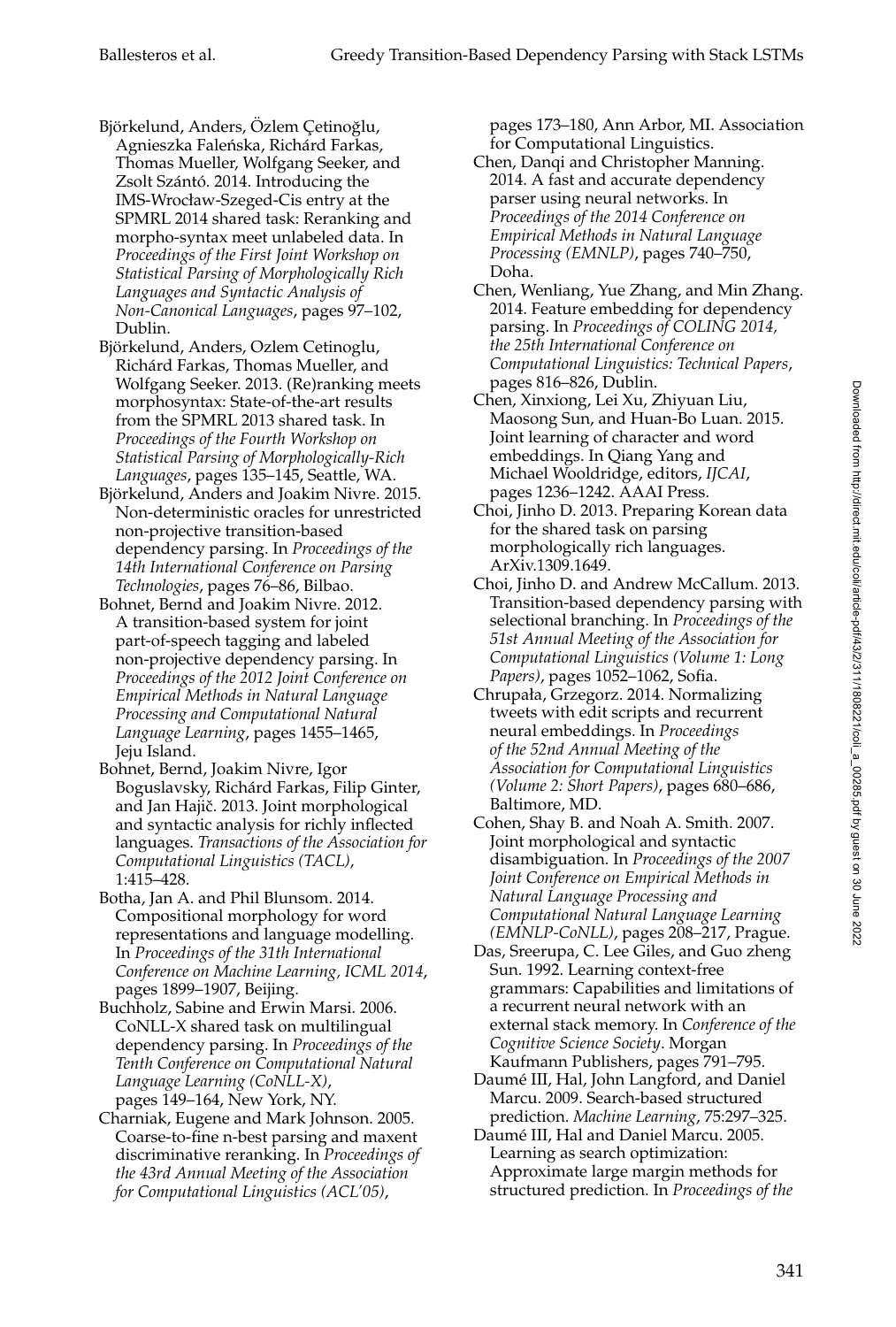*International Conference on Machine Learning (ICML)*, pages 169–176, Bonn.

- dos Santos, Cicero and Victor Guimarães. 2015. Boosting named entity recognition with neural character embeddings. In *Proceedings of the Fifth Named Entity Workshop*, pages 25–33, Beijing.
- dos Santos, Cícero.Nogueira and Bianca Zadrozny. 2014. Learning character-level representations for part-of-speech tagging. In *Proceedings of the 31th International Conference on Machine Learning, ICML 2014*, pages 1818–1826, Beijing.
- Dyer, Chris, Miguel Ballesteros, Wang Ling, Austin Matthews, and Noah A. Smith. 2015. Transition-based dependency parsing with stack long short-term memory. In *Proceedings of the 53rd Annual Meeting of the Association for Computational Linguistics and the 7th International Joint Conference on Natural Language Processing (Volume 1: Long Papers)*, pages 334–343, Beijing.
- Dyer, Chris, Adhiguna Kuncoro, Miguel Ballesteros, and Noah A. Smith. 2016. Recurrent neural network grammars. In *Proceedings of the 2016 Conference of the North American Chapter of the Association for Computational Linguistics: Human Language Technologies*, pages 199–209, San Diego, CA.
- Gers, Felix A., Nicol N. Schraudolph, and Jürgen Schmidhuber. 2003. Learning precise timing with LSTM recurrent networks. *Journal of Machine Learning Research*, 3:115–143.
- Glorot, Xavier and Yoshua Bengio. 2010. Understanding the difficulty of training deep feedforward neural networks. In *Proceedings of the Thirteenth International Conference on Artificial Intelligence and Statistics, AISTATS 2010*, pages 249–256, Sardinia.
- Glorot, Xavier, Antoine Bordes, and Yoshua Bengio. 2011. Deep sparse rectifier neural networks. In *Proceedings of the Fourteenth International Conference on Artificial Intelligence and Statistics, AISTATS 2011*, pages 315–323, Ft. Lauderdale, FL.
- Goldberg, Yoav. 2013. Dynamic-oracle transition-based parsing with calibrated probabilistic output. In *Proceedings of International Conference on Parsing Technologies (IWPT)*, pages 82–90, Nara.
- Goldberg, Yoav and Michael Elhadad. 2011. Joint Hebrew segmentation and parsing using a PCFG-LA lattice parser. In *Proceedings of the 49th Annual Meeting of the Association for Computational Linguistics:*

*Human Language Technologies: short papers-Volume 2*, pages 704–709, Portland, OR.

- Goldberg, Yoav and Joakim Nivre. 2012. A dynamic oracle for arc-eager dependency parsing. In *Proceedings of COLING 2012*, pages 959–976, Mumbai.
- Goldberg, Yoav and Joakim Nivre. 2013. Training deterministic parsers with non-deterministic oracles. *Transactions of the Association for Computational Linguistics (TACL)*, 1:403–414.
- Goldberg, Yoav, Francesco Sartorio, and Giorgio Satta. 2014. A tabular method for dynamic oracles in transition-based parsing. *Transactions of the Association for Computational Linguistics*, 2:120–130.
- Goldberg, Yoav and Reut Tsarfaty. 2008. A single generative model for joint morphological segmentation and syntactic parsing. In *Proceedings of ACL-08: HLT*, pages 371–379, Columbus, OH.
- Goldberg, Yoav, Kai Zhao, and Liang Huang. 2013. Efficient implementation of beam-search incremental parsers. In *Proceedings of the 51st Annual Meeting of the Association for Computational Linguistics (Volume 2: Short Papers)*, pages 628–633, Sofia.
- Gómez-Rodríguez, Carlos and Daniel Fernández-González. 2015. An efficient dynamic oracle for unrestricted non-projective parsing. In *Proceedings of the Association for Computational Linguistics (ACL)*, pages 256–261, Beijing.
- Gómez-Rodríguez, Carlos, Francesco Sartorio, and Giorgio Satta. 2014. A polynomial-time dynamic oracle for non-projective dependency parsing. In *Proceedings of the Conference on Empirical Methods in Natural Language Processing (EMNLP)*, pages 917–927, Doha.
- Graves, Alex. 2013. Generating sequences with recurrent neural networks. ArXiv.1308.0850.
- Graves, Alex, Santiago Fernández, and Jürgen Schmidhuber. 2007. Multidimensional recurrent neural networks. In *Artificial Neural Networks (ICANN)*. Springer, pages 549–558.
- Graves, Alex and Jürgen Schmidhuber. 2005. Framewise phoneme classification with bidirectional LSTM and other neural network architectures. *Neural Networks*, 18(5-6):602–610.
- Graves, Alex, Greg Wayne, and Ivo Danihelka. 2014. Neural Turing machines. ArXiv.1410.5401.
- Grefenstette, Edward, Karl Moritz Hermann, Georgiana Dinu, and Phil Blunsom. 2014.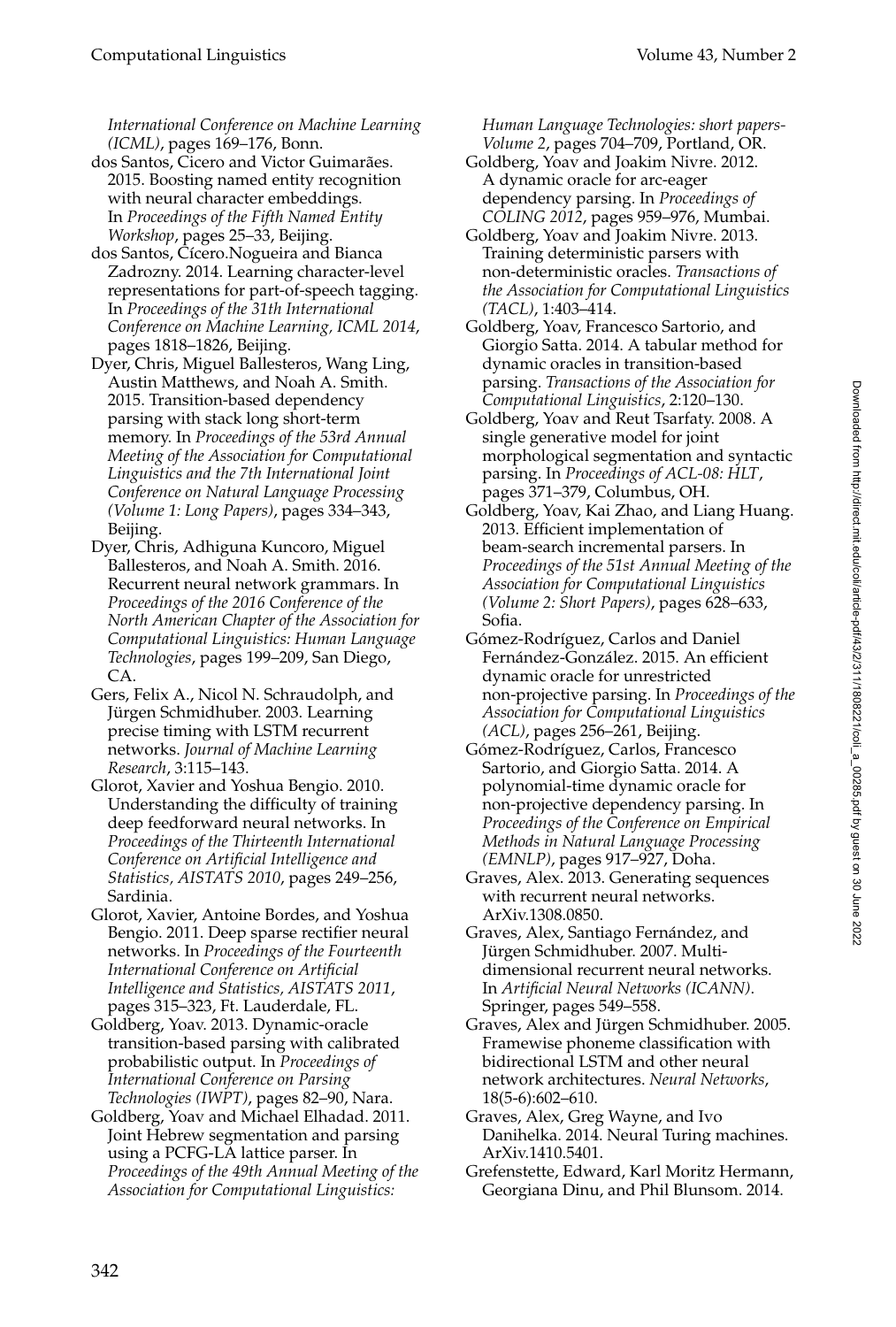New directions in vector space models of meaning. In *Proceedings of the 52nd Annual Meeting of the Association for Computational Linguistics: Tutorials*, page 8, Baltimore, MD.

- Grefenstette, Edward, Karl Moritz Hermann, Mustafa Suleyman, and Phil Blunsom. 2015. Learning to transduce with unbounded memory. In C. Cortes, N. D. Lawrence, D. D. Lee, M. Sugiyama, and R. Garnett, editors, *Advances in Neural Information Processing Systems 28*. Curran Associates, Inc., pages 1828–1836.
- Greff, Klaus, Rupesh Kumar Srivastava, Jan Koutník, Bas R. Steunebrink, and Jürgen Schmidhuber. 2015. LSTM: A search space odyssey. ArXiv.1503.04069.
- Hajič, Jan, Massimiliano Ciaramita, Richard Johansson, Daisuke Kawahara, Maria Antònia Martí, Lluís Màrquez, Adam Meyers, Joakim Nivre, Sebastian Padó, Jan Štěpánek, Pavel Straňák, Mihai Surdeanu, Nianwen Xue, and Yi Zhang. 2009. The CoNLL-2009 shared task: Syntactic and semantic dependencies in multiple languages. In *Proceedings of the Thirteenth Conference on Computational Natural Language Learning (CoNLL 2009): Shared Task*, pages 1–18, Boulder, CO.
- He, He, Jason Eisner, and Hal Daume. 2012. Imitation learning by coaching. In F. Pereira, C. J. C. Burges, L. Bottou, and K. Q. Weinberger, editors, *Advances in Neural Information Processing Systems 25*. Curran Associates, Inc., pages 3149–3157.
- Henderson, James. 2003. Inducing history representations for broad coverage statistical parsing. In *Proceedings of the 2003 Human Language Technology Conference of the North American Chapter of the Association for Computational Linguistics*, pages 24–31, Edmonton.
- Henderson, James. 2004. Discriminative training of a neural network statistical parser. In *Proceedings of the 42nd Meeting of the Association for Computational Linguistics (ACL'04), Main Volume*, pages 95–102, Barcelona.
- Hermann, Karl Moritz and Phil Blunsom. 2013. The role of syntax in vector space models of compositional semantics. In *Proceedings of the ACL*, pages 1–11, Sofia.
- Hochreiter, Sepp and Jürgen Schmidhuber. 1997. Long short-term memory. *Neural Computation*, 9(8):1735–1780.
- Honnibal, Matthew, Yoav Goldberg, and Mark Johnson. 2013. A non-monotonic arc-eager transition system for

dependency parsing. In *Proceedings of the Seventeenth Conference on Computational Natural Language Learning (CoNLL)*, pages 163–172, Sofia.

- Honnibal, Matthew and Mark Johnson. 2014. Joint incremental disfluency detection and dependency parsing. *Transactions of the Association for Computational Linguistics (TACL)*, 2:131–142.
- Joulin, Armand and Tomas Mikolov. 2015. Inferring algorithmic patterns with stack-augmented recurrent nets. ArXiv.1503.01007.
- Kim, Yoon, Yacine Jernite, David Sontag, and Alexander M. Rush. 2016. Character-aware neural language models. In *Proceedings of the Thirtieth AAAI Conference on Artificial Intelligence*, pages 2741–2749, Phoenix, AZ.
- Kuhlmann, Marco, Carlos Gómez-Rodríguez, and Giorgio Satta. 2011. Dynamic programming algorithms for transition-based dependency parsers. In *Proceedings of the 49th Annual Meeting of the Association for Computational Linguistics: Human Language Technologies*, pages 673–682, Portland, OR.
- Kumar, Ankit, Ozan Irsoy, Jonathan Su, James Bradbury, Robert English, Brian Pierce, Peter Ondruska, Ishaan Gulrajani, and Richard Socher. 2015. Ask me anything: Dynamic memory networks for natural language processing. ArXiv.1506.07285.
- Lample, Guillaume, Miguel Ballesteros, Sandeep Subramanian, Kazuya Kawakami, and Chris Dyer. 2016. Neural architectures for named entity recognition. In *Proceedings of the 2016 Conference of the North American Chapter of the Association for Computational Linguistics: Human Language Technologies*, pages 260–270, San Diego, CA.
- Le, Phong and Willem Zuidema. 2014. The inside-outside recursive neural network model for dependency parsing. In *Proceedings of the 2014 Conference on Empirical Methods in Natural Language Processing (EMNLP)*, pages 729–739, Doha.
- LeCun, Yann, L. Bottou, Yoshua Bengio, and Patrick Haffner. 1998. Gradient-based learning applied to document recognition. In *Proceedings of the IEEE*, 11:2278–2324.
- Ling, Wang, Chris Dyer, Alan W. Black, and Isabel Trancoso. 2015a. Two/too simple adaptations of word2vec for syntax problems. In *Proceedings of the 2015 Conference of the North American Chapter of the Association for Computational*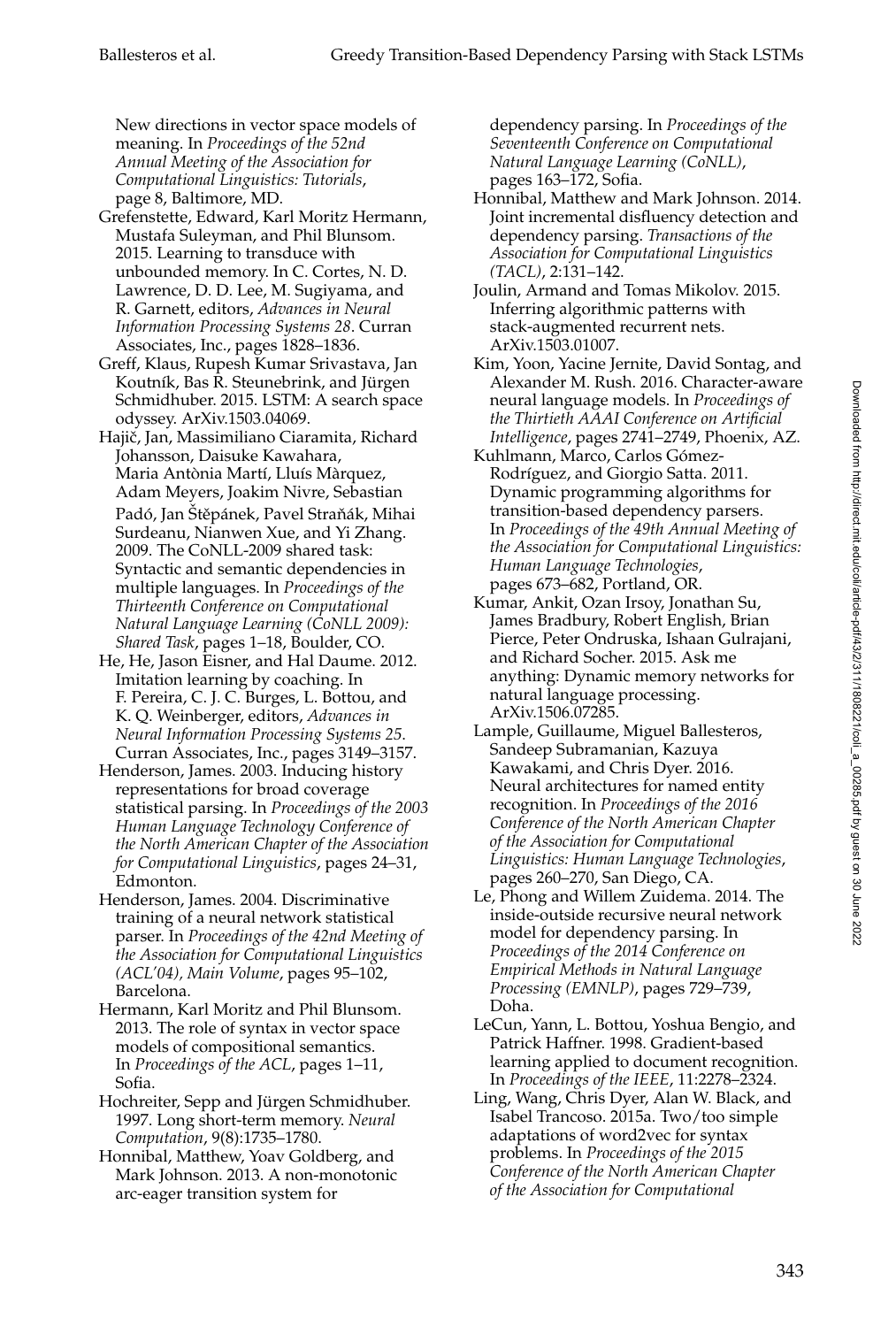*Linguistics: Human Language Technologies*, pages 1299–1304, Denver, CO.

- Ling, Wang, Chris Dyer, Alan W. Black, Isabel Trancoso, Ramon Fermandez, Silvio Amir, Luis Marujo, and Tiago Luis. 2015b. Finding function in form: Compositional character models for open vocabulary word representation. In *Proceedings of the 2015 Conference on Empirical Methods in Natural Language Processing*, pages 1520–1530, Lisbon.
- Maamouri, Mohamed, Ann Bies, Tim Buckwalter, and Wigdan Mekki. 2004. The Penn Arabic Treebank: Building a large-scale annotated Arabic corpus. In *NEMLAR Conference on Arabic Language Resources and Tools*, pages 466–467, Cairo.
- Marneffe, Marie-Catherine De, Bill MacCartney, and Christopher D. Manning. 2006. Generating typed dependency parses from phrase structure parses. In *Proceedings of Language Resources and Evaluation Conference (LREC)*, pages 449–454, Genoa.
- Mayberry, Marshall R. and Risto Miikkulainen. 1999. SARDSRN: A neural network shift-reduce parser. In *Proceedings of the International Joint Conference on Artificial Intelligence (IJCAI)*, pages 820–825, Stockholm.
- Mikkulainen, Risto. 1996. Subsymbolic case-role analysis of sentences with embedded clauses. *Cognitive Science*, 20:47–73.
- Mikolov, Tomas, Martin Karafiát, Lukás Burget, Jan Cernocký, and Sanjeev Khudanpur. 2010. Recurrent neural network based language model. In *INTERSPEECH 2010, 11th Annual Conference of the International Speech Communication Association*, pages 1045–1048, Makuhari.
- Mikolov, Tomas, Ilya Sutskever, Kai Chen, Greg S. Corrado, and Jeff Dean. 2013. Distributed representations of words and phrases and their compositionality. In C. J. C. Burges, L. Bottou, M. Welling, Z. Ghahramani, and K. Q. Weinberger, editors, *Advances in Neural Information Processing Systems 26*. Curran Associates, Inc., 3111–3119.
- Mnih, Andriy and Geoffrey Hinton. 2007. Three new graphical models for statistical language modelling. In *Proceedings of the 24th International Conference on Machine Learning*, ICML '07, pages 641–648, New York, NY.
- Mueller, Thomas, Helmut Schmid, and Hinrich Schutze. 2013. Efficient ¨

higher-order CRFs for morphological tagging. In *Proceedings of the 2013 Conference on Empirical Methods in Natural Language Processing*, pages 322–332, Seattle, WA.

- Nivre, Joakim. 2003. An efficient algorithm for projective dependency parsing. In *Proceedings of the 8th International Workshop on Parsing Technologies (IWPT)*, pages 149–160, Nancy.
- Nivre, Joakim. 2004. Incrementality in deterministic dependency parsing. In *Proceedings of the Workshop on Incremental Parsing: Bringing Engineering and Cognition Together*, IncrementParsing '04, pages 50–57, Stroudsburg, PA.
- Nivre, Joakim. 2007. Incremental non-projective dependency parsing. In *Human Language Technologies 2007: The Conference of the North American Chapter of the Association for Computational Linguistics; Proceedings of the Main Conference*, pages 396–403, Rochester, NY.
- Nivre, Joakim. 2008. Algorithms for deterministic incremental dependency parsing. *Computational Linguistics*, 34:4:513–553.
- Nivre, Joakim. 2009. Non-projective dependency parsing in expected linear time. In *Proceedings of the Joint Conference of the 47th Annual Meeting of the ACL and the 4th International Joint Conference on Natural Language Processing of the AFNLP (ACL-IJCNLP)*, pages 351–359, Singapore.
- Nivre, Joakim, Željko Agić, Maria Jesus Aranzabe, Masayuki Asahara, Aitziber Atutxa, Miguel Ballesteros, John Bauer, et al. 2015. Universal dependencies 1.2. LINDAT/CLARIN digital library at Institute of Formal and Applied Linguistics, Charles University in Prague.
- Nivre, Joakim, Johan Hall, Jens Nilsson, Gülsen Eryiğit, and Svetoslav Marinov. 2006. Labeled pseudo-projective dependency parsing with support vector machines. In *Proceedings of the 10th Conference on Computational Natural Language Learning (CoNLL)*, pages 221–225, New York, NY.
- Nivre, Joakim and Jens Nilsson. 2005. Pseudo-projective dependency parsing. In *Proceedings of the 43rd Annual Meeting of the Association for Computational Linguistics (ACL)*, pages 99–106, Ann Arbor, MI.
- Nivre, Joakim, Jens Nilsson, and Johan Hall. 2006. Talbanken05: A Swedish treebank with phrase structure and dependency annotation. In *Proceedings of Language*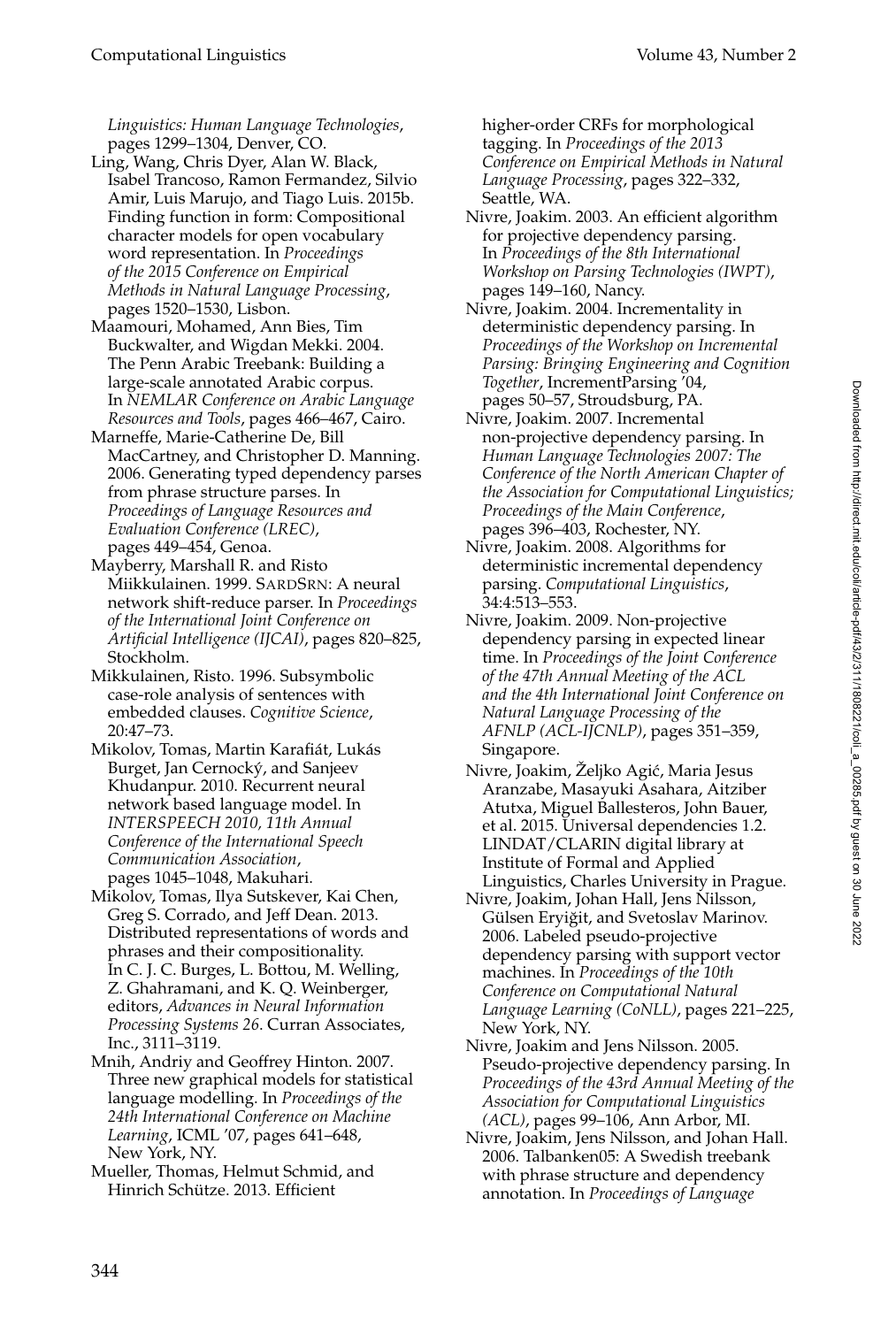*Resources and Evaluation Conference (LREC)*, pages 1392–1395, Genoa.

- Oflazer, Kemal, Bilge Say, Dilek Zeynep Hakkani-Tür, and Gökhan Tür. 2003. Building a Turkish treebank. In *Treebanks*. Springer, pages 261–277.
- Pascanu, Razvan, Çaglar Gülçehre, Kyunghyun Cho, and Yoshua Bengio. 2013. How to construct deep recurrent neural networks. ArXiv.1312.6026.
- Paulus, Romain, Richard Socher, and Christopher D. Manning. 2014. Global belief recursive neural networks. In Z. Ghahramani, M. Welling, C. Cortes, N. D. Lawrence, and K. Q. Weinberger, editors, *Advances in Neural Information Processing Systems 27*. Curran Associates, Inc., pages 2888–2896.
- Riezler, Stefan, Detlef Prescher, Jonas Kuhn, and Mark Johnson. 2000. Lexicalized stochastic modeling of constraint-based grammars using log-linear measures and EM training. In *Proceedings of the 38th Annual Meeting of the Association for Computational Linguistics*, pages 480–487, Hong Kong.
- Ross, Stephane, Geoffrey J. Gordon, and ´ Drew Bagnell. 2011. A reduction of imitation learning and structured prediction to no-regret online learning. In *Proceedings of the Fourteenth International Conference on Artificial Intelligence and Statistics, AISTATS 2011*, pages 627–635, Ft. Lauderdale, FL.
- Seddah, Djamé, Sandra Kübler, and Reut Tsarfaty. 2014. Introducing the SPMRL 2014 shared task on parsing morphologicallyrich languages. In *Proceedings of the First Joint Workshop on Statistical Parsing of Morphologically Rich Languages and Syntactic Analysis of Non-Canonical Languages*, pages 103–109, Dublin.
- Seddah, Djamé, Reut Tsarfaty, Sandra Kübler, Marie Candito, Jinho D. Choi, Richárd Farkas, Jennifer Foster, et al. 2013. Overview of the SPMRL 2013 shared task: A cross-framework evaluation of parsing morphologically rich languages. In *Proceedings of the Fourth Workshop on Statistical Parsing of Morphologically-Rich Languages*, pages 146–182, Seattle, WA.
- Seeker, Wolfgang and Jonas Kuhn. 2012. Making ellipses explicit in dependency conversion for a German treebank. In *Proceedings of the Eighth International Conference on Language Resources and Evaluation (LREC'12)*, pages 3132–3139, Istanbul.
- Sima'an, Khalil, Alon Itai, Yoad Winter, Alon Altman, and Noa Nativ. 2001. Building a tree-bank for modern Hebrew text. In *Traitement Automatique des Langues*, 42:347–380.
- Socher, Richard, John Bauer, Christopher D. Manning, and Andrew Y. Ng. 2013. Parsing with compositional vector grammars. In *Proceedings of the 51st Annual Meeting of the Association for Computational Linguistics (Volume 1: Long Papers)*, pages 455–465, Sofia.
- Socher, Richard, Eric H. Huang, Jeffrey Pennin, Christopher D. Manning, and Andrew Y. Ng. 2011. Dynamic pooling and unfolding recursive autoencoders for paraphrase detection. In J. Shawe-Taylor, R. S. Zemel, P. L. Bartlett, F. Pereira, and K. Q. Weinberger, editors, *Advances in Neural Information Processing Systems 24*. Curran Associates, Inc., pages 801–809.
- Socher, Richard, Andrej Karpathy, Quoc V. Le, Christopher D. Manning, and Andrew Y. Ng. 2013a. Grounded compositional semantics for finding and describing images with sentences. *Transactions of the Association for Computational Linguistics*, pages 207–218.
- Socher, Richard, Alex Perelygin, Jean Wu, Jason Chuang, Christopher D. Manning, Andrew Ng, and Christopher Potts. 2013b. Recursive deep models for semantic compositionality over a sentiment treebank. In *Proceedings of the 2013 Conference on Empirical Methods in Natural Language Processing*, pages 1631–1642, Seattle, WA.
- Stenetorp, Pontus. 2013. Transition-based dependency parsing using recursive neural networks. In *Proceedings of the NIPS Deep Learning Workshop*, pages 1–9, Lake Tahoe, CA.
- Sutskever, Ilya, Oriol Vinyals, and Quoc V. Le. 2014. Sequence to sequence learning with neural networks. In Z. Ghahramani, M. Welling, C. Cortes, N. D. Lawrence, and K. Q. Weinberger, editors, *Advances in Neural Information Processing Systems 27*. Curran Associates, Inc., pages 3104–3112.
- Swayamdipta, Swabha, Miguel Ballesteros, Chris Dyer, and Noah A. Smith. 2016. Greedy, joint syntactic-semantic parsing with stack LSTMs. In *Proceedings of the 53rd Annual Meeting of the Conference of Natural Language Learning (CoNLL)*. Berlin.
- Świdziński, Marek and Marcin Woliński. 2010. Towards a bank of constituent parse trees for Polish. In *Text, Speech and*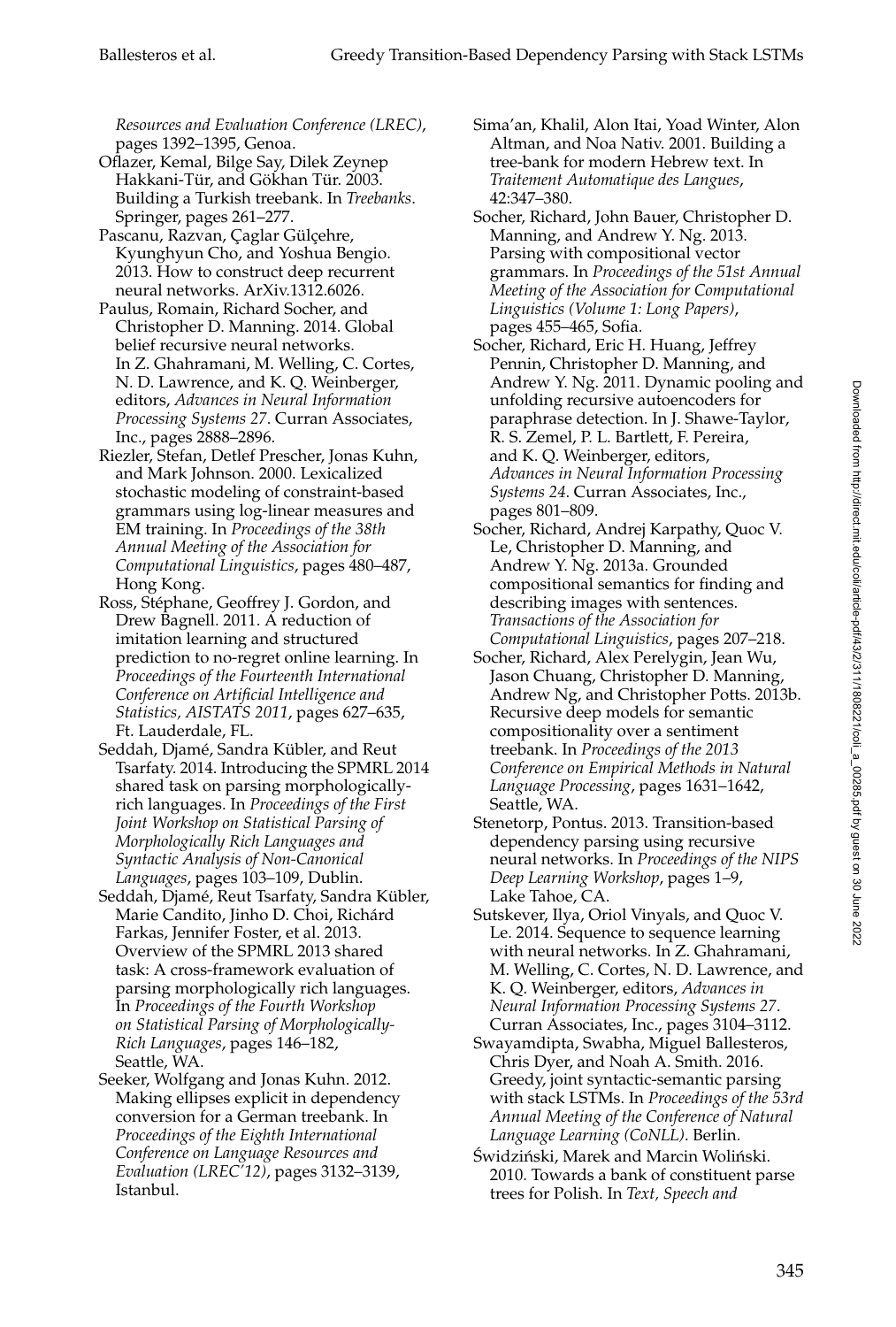*Dialogue: 13th International Conference (TSD)*, pages 197–204, Brno.

Tai, Kai Sheng, Richard Socher, and Christopher D. Manning. 2015. Improved semantic representations from tree-structured long short-term memory networks. In *Proceedings of the 53rd Annual Meeting of the Association for Computational Linguistics and the 7th International Joint Conference on Natural Language Processing (Volume 1: Long Papers)*, pages 1556–1566, Beijing.

Titov, Ivan and James Henderson. 2007a. Constituent parsing with incremental sigmoid belief networks. In *Proceedings of the 45th Annual Meeting of the Association for Computational Linguistics*, pages 632–639, Prague.

Titov, Ivan and James Henderson. 2007b. A latent variable model for generative dependency parsing. In *Proceedings of the Tenth International Conference on Parsing Technologies*, pages 144–155, Prague.

Tokgöz, Alper and Gülşen Eryiğit. 2015. Transition-based dependency dag parsing using dynamic oracles. In *Proceedings of the Student Research Workshop of the Association for Computational Linguistics (ACL)*, pages 22–27, Beijing.

Toutanova, Kristina, Dan Klein, Christopher D. Manning, and Yoram Singer. 2003, Feature-rich part-of-speech tagging with a cyclic dependency network. In *Proceedings of the North American Chapter of the Association for Computational Linguistiscs – Human Language Technologies (NAACL–HLT)*, pages 173–180, Edmonton.

Tsarfaty, Reut. 2006, Integrated morphological and syntactic disambiguation for modern Hebrew. In *Proceedings of the COLING/ACL 2006 Student Research Workshop*, pages 49–54, Sydney.

Tseng, Huihsin, Pichuan Chang, Galen Andrew, Daniel Jurafsky, and Christopher Manning. 2005. A conditional random field word segmenter for SIGHAN bakeoff 2005. In *Proceedings of the Fourth SIGHAN Workshop on Chinese Language Processing*, pages 168–171, Jeju Island.

Vaswani, Ashish and Kenji Sagae. 2016. Efficient structured inference for transition-based parsing with neural networks and error states. *Transactions of the Association for Computational Linguistics*, 4:183–196.

Vincze, Veronika, Dóra Szauter, Attila Almási, György Móra, Zoltán Alexin and János Csirik. 2010. Hungarian dependency treebank. In Nicoletta Calzolari (Conference Chair), Khalid Choukri, Bente Maegaard, Joseph Mariani, Jan Odijk, Stelios Piperidis, Mike Rosner, and Daniel Tapias, editors, In *Proceedings of the Seventh International Conference on Language Resources and Evaluation (LREC'10)*, Valletta.

Vinyals, Oriol, Łukasz Kaiser, Terry Koo, Slav Petrov, Ilya Sutskever, and Geoffrey Hinton. 2015. Grammar as a foreign language. In C. Cortes, N. D. Lawrence, D. D. Lee, M. Sugiyama, and R. Garnett, editors, *Advances in Neural Information Processing Systems 28*. Curran Associates, Inc., pages 2773–2781.

Vlachos, Andreas. 2012. An investigation of imitation learning algorithms for structured prediction. In *Proceedings of the European Workshop on Reinforcement Learning (EWRL)*, pages 143–154, Edinburgh.

Watanabe, Taro and Eiichiro Sumita. 2015. Transition-based neural constituent parsing. In *Proceedings of the 53rd Annual Meeting of the Association for Computational Linguistics and the 7th International Joint Conference on Natural Language Processing (Volume 1: Long Papers)*, pages 1169–1179, Beijing.

Weiss, David, Chris Alberti, Michael Collins, and Slav Petrov. 2015. Structured training for neural network transition-based parsing. In *Proceedings of the 53rd Annual Meeting of the Association for Computational Linguistics and the 7th International Joint Conference on Natural Language Processing (Volume 1: Long Papers)*, pages 323–333, Beijing.

Weston, Jason, Sumit Chopra, and Antoine Bordes. 2014. Memory networks. ArXiv.1410.3916.

Yamada, Hiroyasu and Yuji Matsumoto. 2003. Statistical dependency analysis with support vector machines. In *Proceedings of the 8th International Workshop on Parsing Technologies (IWPT)*, pages 195–206, Nancy.

Yazdani, Majid and James Henderson. 2015. Incremental recurrent neural network dependency parser with search-based discriminative training. In *Proceedings of the Nineteenth Conference on Computational Natural Language Learning*, pages 142–152, Beijing.

Yogatama, Dani, Lingpeng Kong, and Noah A. Smith. 2015. Bayesian optimization of text representations. In *Proceedings of the 2015 Conference on*